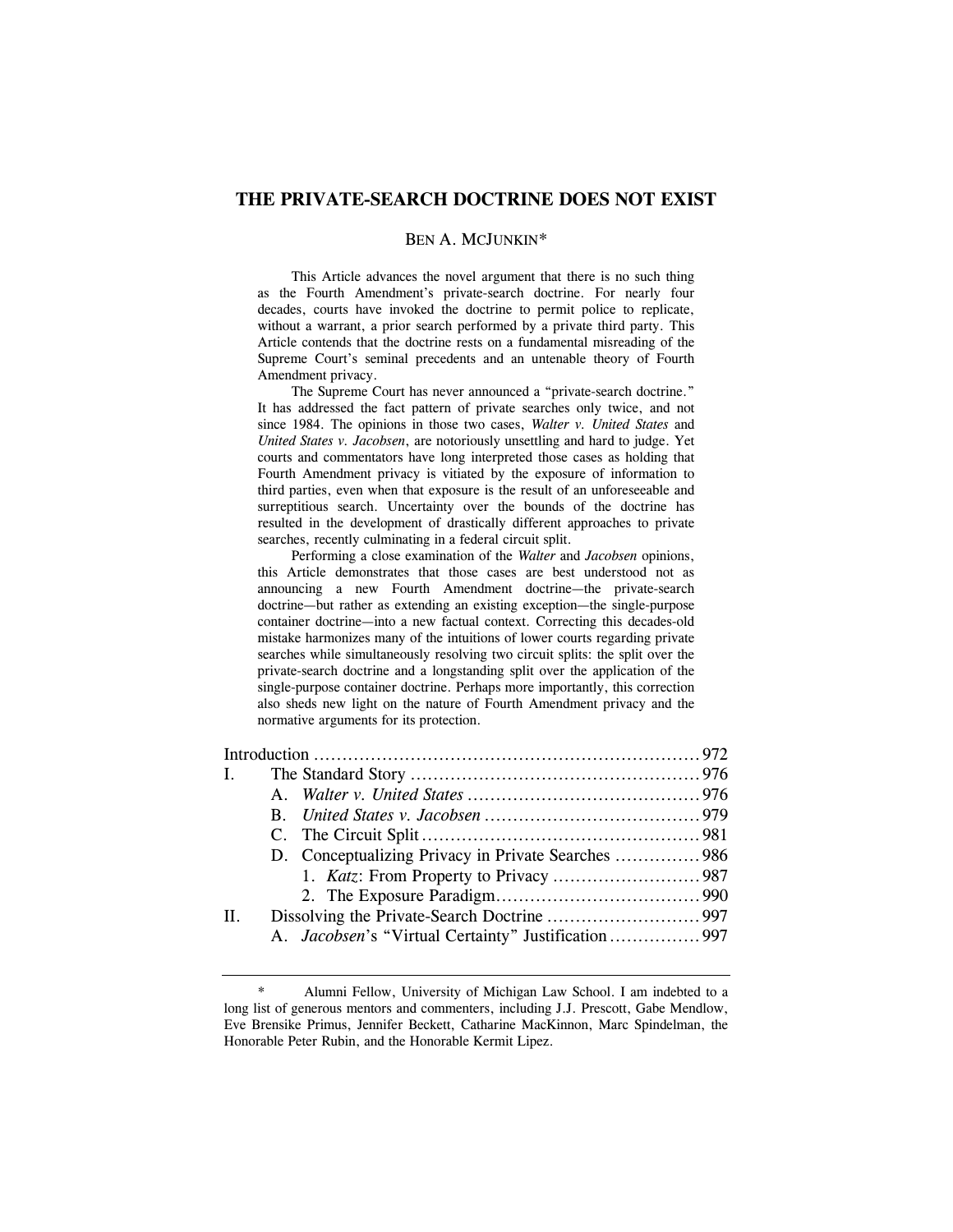|      |  | 2. An Information-Transmission Paradigm  1009 |  |
|------|--|-----------------------------------------------|--|
| III. |  |                                               |  |
|      |  |                                               |  |
|      |  |                                               |  |
|      |  |                                               |  |

### **INTRODUCTION**

In the fall of 1975, twelve inconspicuous packages were shipped by private carrier from St. Petersburg, Florida, to Atlanta, Georgia.<sup>1</sup> In Atlanta, the packages were erroneously routed to an unintended recipient, due partly to the shipper's use of fictitious pseudonyms.<sup>2</sup> Once opened, the packages revealed contents belied by their nondescript exteriors: over 800 reels of 8-millimeter film, many outwardly appearing to contain illicit homosexual pornography.<sup>3</sup> The FBI was notified and federal agents soon seized the films.<sup>4</sup> Sometime later, and without a warrant, the agents procured a projector and viewed the films to confirm their illegality. $5$  Unknowable to the government agents, their act—a pornographic matinee in furtherance of a criminal investigation—would be the genesis of one of the most convoluted and misunderstood corners to the Fourth Amendment: the so-called "private-search doctrine."

For nearly forty years, the private-search doctrine has allowed government agents, without a warrant, to replicate an earlier-in-time search performed by a private party.<sup>6</sup> The doctrine purportedly "rests on the theory that once a private individual searches another's possessions, the owner's expectation of privacy has been destroyed."7

<sup>1.</sup> *Walter v. United States*, 447 U.S. 649, 651 (1980) (plurality opinion).

<sup>2.</sup> *Id.* at 651 & n.1. The packages were addressed to "Leggs, Inc.," a reference to the intended recipient's nickname. *Id.* The packages were instead delivered to employees of L'Eggs Products, Inc., a maker of women's hosiery. *United States v. Sanders*, 592 F.2d 788, 790 (5th Cir. 1979).

<sup>3.</sup> *Walter*, 447 U.S. at 651–52.

 <sup>4.</sup> *Id.* at 652.

<sup>5.</sup> *Id.* ("The record does not indicate exactly when they viewed the films.").

 <sup>6.</sup> *See, e.g.*, Benjamin Holley, Note, *Digitizing the Fourth Amendment: Limiting the Private Search Exception in Computer Investigations*, 96 VA. L. REV. 677, 677–78 (2010) ("It is well-established that government agents may, without a warrant, re-create a search that was originally conducted by a private individual, so long as they do not exceed the scope of that original search.").

 <sup>7.</sup> *Id.* at 681.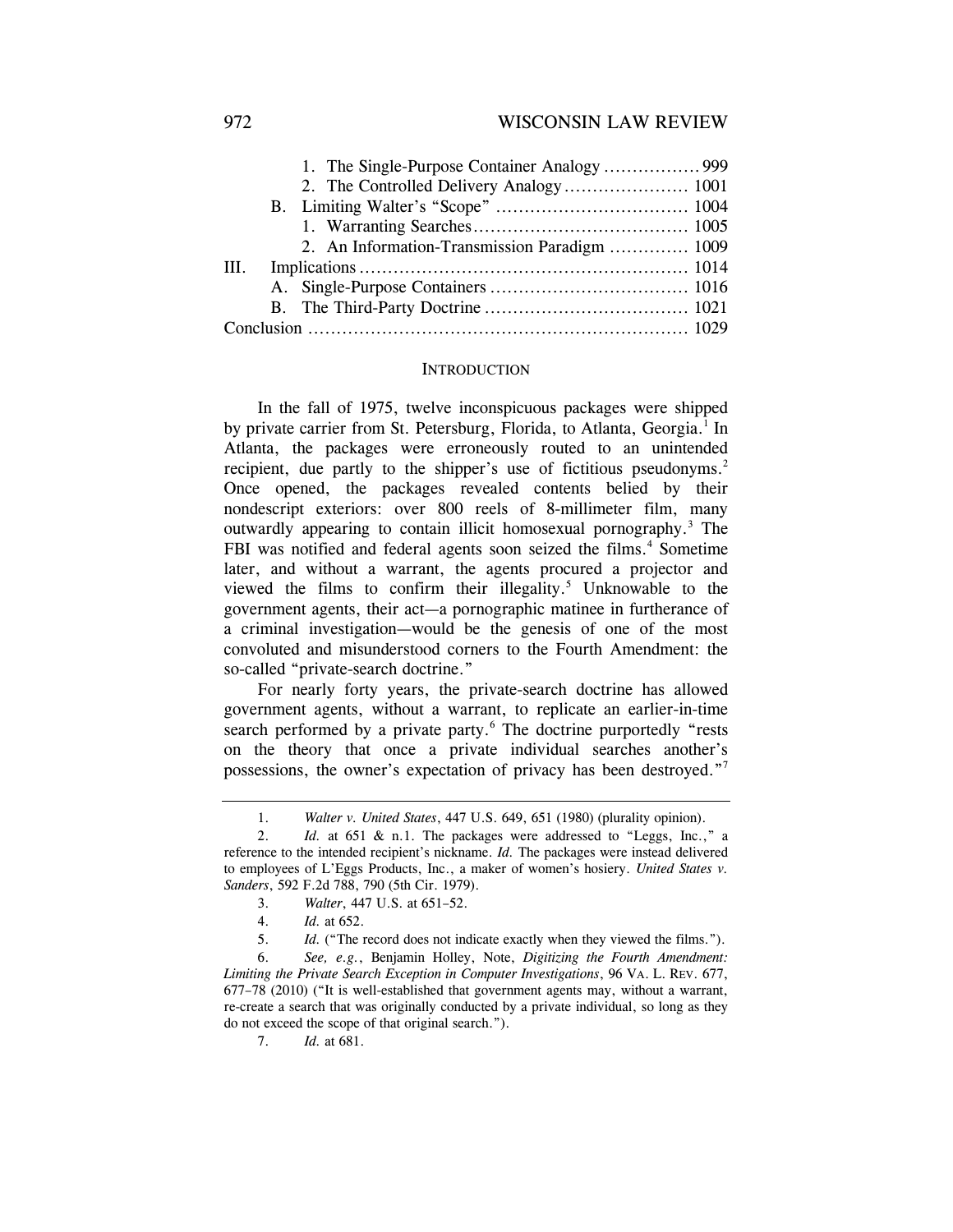Once the expectation of privacy is destroyed, subsequent examination by government agents cannot amount to a "search," and no warrant is therefore required.<sup>8</sup> The Fourth Amendment is simply not implicated.

The private-search doctrine's seemingly simple rule has proven confounding in hard cases. Judicial responses to the doctrine have resulted in "widely varying approaches with dramatically different implications."9 Several lower federal courts, wary of creating too large an end-run around the Fourth Amendment's protection of privacy, have crafted ad-hoc limitations to curtail the doctrine's applicability in certain [situations.10](https://situations.10) Others have seized upon unclear or underdeveloped language in the Supreme Court's supposedly seminal opinions in order to distinguish away the most problematic fact patterns.<sup>11</sup>

In the past few years, these differences have fomented a split among federal circuit courts about how to apply the doctrine to searches of digital devices, such as cell phones and computers.<sup>12</sup> The Fifth and Seventh Circuits now endorse a "broad" rule that treats privacy in a digital device as entirely frustrated by a private search of any part of that [device.13](https://device.13) By contrast, the Sixth and Eleventh Circuits support a purportedly "narrow" rule that would limit the government's access to only those files actually viewed by a private searcher.<sup>14</sup>

<sup>8.</sup> *See* discussion *infra* Section I.D.1. *See generally Katz v. United States*, 389 U.S. 347, 361 (1967) (Harlan, J., concurring) (announcing that a Fourth Amendment "search" occurs when the government invades an individual's reasonable expectation of privacy).

<sup>9.</sup> Holley, *supra* note 6, at 677; *see also infra* Section I.C.

<sup>10.</sup> *See, e.g.*, *United States v. Paige*, 136 F.3d 1012, 1020 (5th Cir. 1998) (explaining that when private searches implicate the privacy of the home, "consideration must be given to whether the activities of the home's occupants or the circumstances within the home at the time of the private search created a risk of intrusion by the private party that was reasonably foreseeable"); *United States v. Allen*, 106 F.3d 695, 698–99 (6th Cir. 1997) (suggesting in dicta that the private-search doctrine would not permit the government to replicate a prior private search of a home).

<sup>11.</sup> *See, e.g.*, *United States v. Young*, 573 F.3d 711, 721 (9th Cir. 2009) ("This case is distinguishable from *Jacobsen* because neither the hotel room nor the backpack contained only contraband."); *United States v. Martin*, 157 F.3d 46, 55 (2d Cir. 1998) (distinguishing *Jacobsen* where government was informed of contraband in a package by the sender, then intercepted the package and searched it).

 <sup>12.</sup> Orin Kerr, *Sixth Circuit Creates Circuit Split on Private Search Doctrine for Computers*, WASH. POST: VOLOKH CONSPIRACY (May 20, 2015), <https://www.washingtonpost.com/news/volokh-conspiracy/wp/2015/05/20/sixth-circuit>creates-circuit-split-on-private-search-doctrine-for-computers/ [\[https://perma.cc/KV9Q-](https://perma.cc/KV9Q)NKX4].

<sup>13.</sup> Adam A. Bereston, Comment, *The Private Search Doctrine and the Evolution of Fourth Amendment Jurisprudence in the Face of New Technology: A Broad or Narrow Exception?*, 66 CATH. U. L. REV. 445, 457–60 (2016).

<sup>14.</sup> *Id.* at 460–63.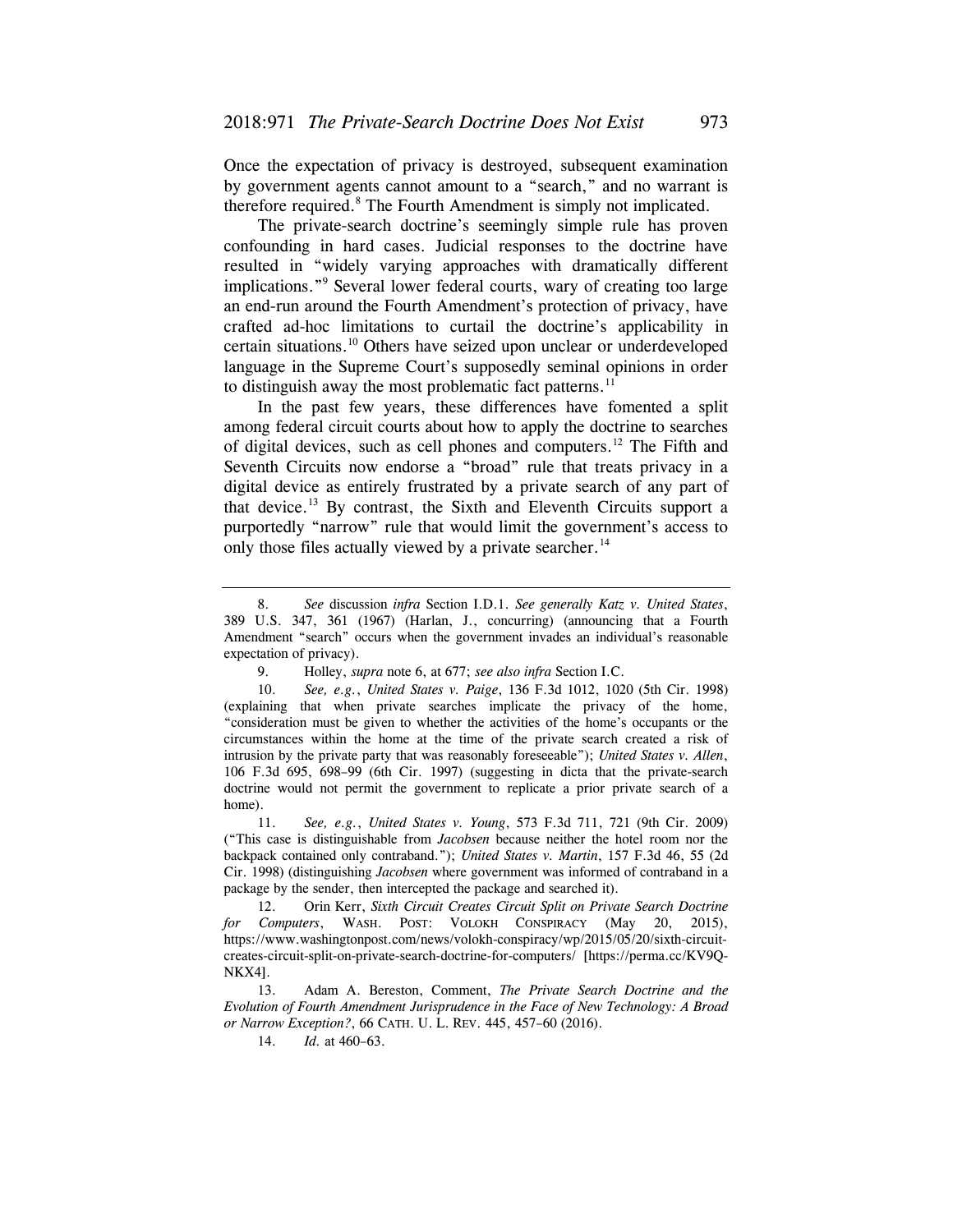Despite this pervasive disagreement, both courts and scholars have failed to give the private-search doctrine sustained attention. There has been a "remarkable dearth of federal jurisprudence" on the internal logic of the private-search doctrine, even as courts continue to invoke it to uphold warrantless government action.<sup>15</sup> Academically, the decadesold doctrine boasts only a recent proliferation of student notes and the occasional mention in articles on other [topics.16](https://topics.16) Because it deals with evidence previously exposed to third parties, criminal procedure scholars generally appear to assume that the private-search doctrine is simply a close relative of the third-party doctrine, the much-maligned rule that one cannot hold a reasonable expectation of privacy in information *voluntarily* exposed to third parties.<sup>17</sup> This assumption elides the fact that involuntary exposure of information, as occurs in private-search cases, may implicate distinct lines of doctrinal and theoretical argument. If the private-search doctrine is reduced to a singular rule about the government's access to "exposed" information, it may in fact pose a potentially greater threat to citizen privacy than even the third-party doctrine.

This Article makes the novel claim that the private-search doctrine does not exist. Lower federal or state courts trace the origins of the doctrine back to two supposedly "seminal" Supreme Court decisions, Walter v. United States<sup>18</sup> and *United States v. [Jacobsen](https://Jacobsen.19)*.<sup>19</sup> Decided just four years apart—in 1980 and 1984, respectively—*Walter* and *Jacobsen*  comprise the exclusive universe of high court jurisprudence on private searches. And yet neither case included an opinion purporting to

<sup>15.</sup> *See, e.g.*, *United States v. Runyan*, 275 F.3d 449, 461 (5th Cir. 2001).

 <sup>16.</sup> *See generally* Holley, *supra* note 6; Bereston, *supra* note 13; Joseph Little, Note, *Privacy and Criminal Certainty: A New Approach to the Application of the Private Search Doctrine to Electronic Storage Devices*, 51 U.C. DAVIS L. REV. 345 (2017); Thomas W. Nardi, Jr., Note, *Virtually Uncertain: The Fourth Amendment and Laptops in* United States v. Lichtenberger, 89 TEMP. L. REV. 781 (2017); Taylor J. Pfingst, Note, *Digitizing the Private Search Doctrine: Is a Computer a Container?*, 44 HASTINGS CONST. L.Q. 371 (2017); Andrew MacKie-Mason, *The Private Search Doctrine After* Jones, 126 YALE L.J. FORUM 326 (2017); Matthew A. Lupo, Note, *Privacy in the Digital Age: Preserving the Fourth Amendment by Resolving the Circuit Split over the Private-Search Doctrine,* 10 ALB. GOV'T L. REV. 414 (2017); John M. Walton III, Note, *Virtually Certain to Frustrate: The Application of the Private Search Doctrine to Computers and Computer Storage Devices*, 43 N. KY. L. REV. 465 (2016); Thomas K. Clancy, *The Fourth Amendment Aspects of Computer Searches and Seizures: A Perspective and a Primer*, 75 MISS. L.J. 193, 228–43 (2005); Orin S. Kerr, *Searches and Seizures in a Digital World*, 119 HARV. L. REV. 531, 547–48 (2005).

<sup>17.</sup> Orin S. Kerr, *The Case for the Third-Party Doctrine*, 107 MICH. L. REV. 561, 563 n.5 (2009) ("A list of every article or book that has criticized the [third-party] doctrine would make . . . the world's longest law review footnote.").

<sup>18. 447</sup> U.S. 649 (1980).

<sup>19. 466</sup> U.S. 109 (1984).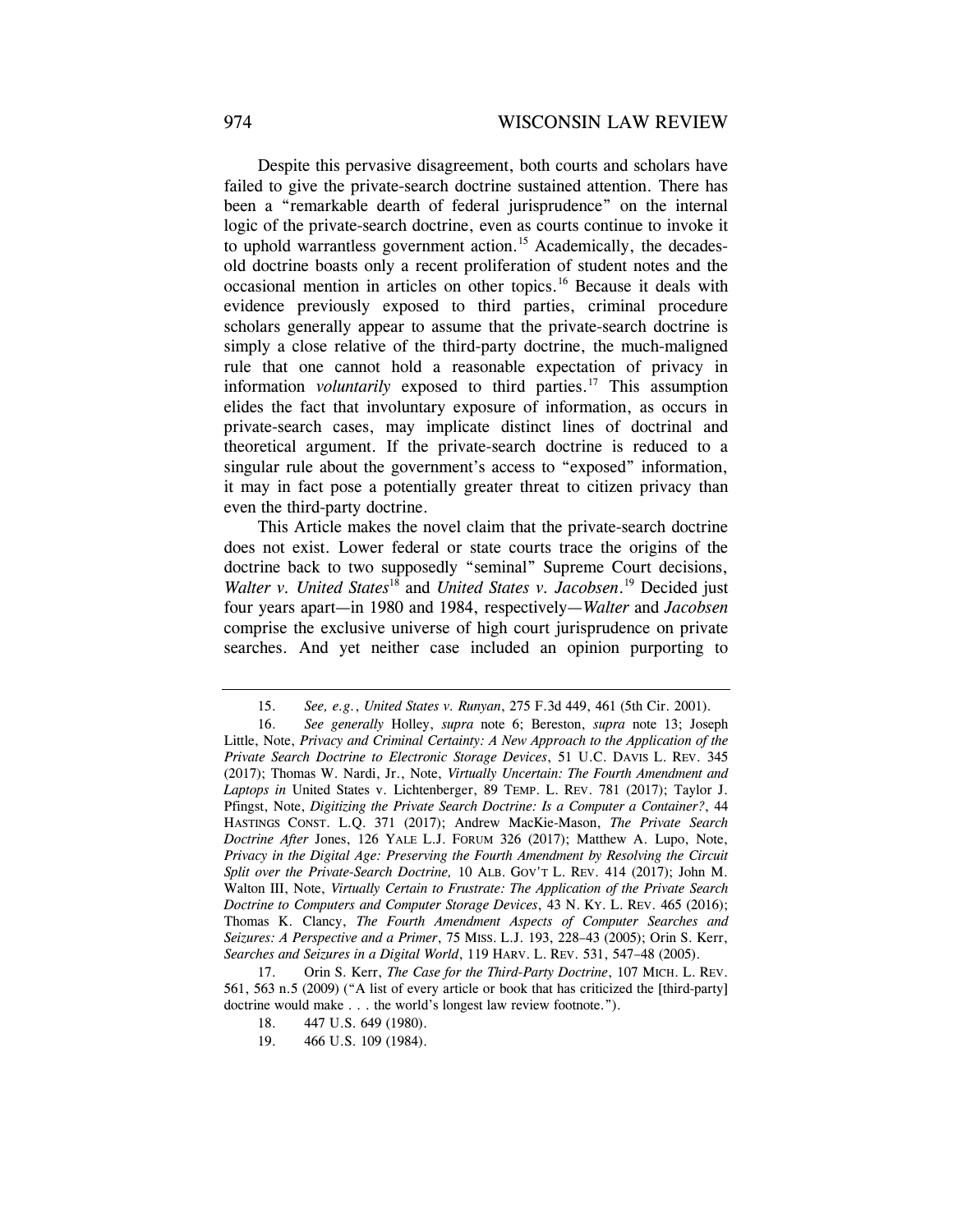announce a new, standalone Fourth Amendment rule. In fact, only one Supreme Court Justice used the words "private-search doctrine" and he did so in reference to a pre-existing set of precedents.<sup>20</sup> This Article performs a comprehensive examination of the *Walter* and *Jacobsen*  opinions, as well as the case law from which they draw, to demonstrate that those cases are best understood as extending an established constitutional exception—the single-purpose container doctrine—into a novel context.

The private-search doctrine is thus revealed to be a historical mistake—an artifact of misreading two (admittedly convoluted) Supreme Court opinions that has snowballed into an undertheorized constitutional end-run. Correcting this longstanding mistake has multiple benefits for the Fourth Amendment. Viewing private-search cases through the lens of the single-purpose container exception not only resolves the circuit split over the proper interpretation of the private-search doctrine for digital devices, it harmonizes many of the intuitions about privacy that drove the fractured and divisive development of the doctrine in lower courts for decades. It also resolves a lingering circuit split over the correct interpretation of the single-purpose container exception, and may bring additional insights to bear on the existing and contentious debate over the third-party doctrine. Lastly, and perhaps most importantly, it offers some promise of much-needed coherence in our notions of Fourth Amendment privacy more generally.

 account of the private-search doctrine—including its presumed origins The Article proceeds in three parts. Part I sets out the conventional and its implications for Fourth Amendment privacy. Part II then revisits the texts of *Walter* and *Jacobsen* to challenge the validity of the standard story. Emphasizing the plain-view principles at work in those cases, this Part explains how the private-search cases actually illustrate that Fourth Amendment privacy is intended to limit governmental action, even as it fails to insulate against private conduct. Part III concludes by exploring the advantages of this new insight for two related doctrines, the single-purpose container exception and the thirdparty doctrine, as well as the concept of constitutional privacy more broadly.

<sup>20.</sup> *Id.* at 130 (White, J., concurring) (referring to the longstanding principle that the Fourth Amendment is not implicated when a private party volunteers information to police that was obtained during a private search).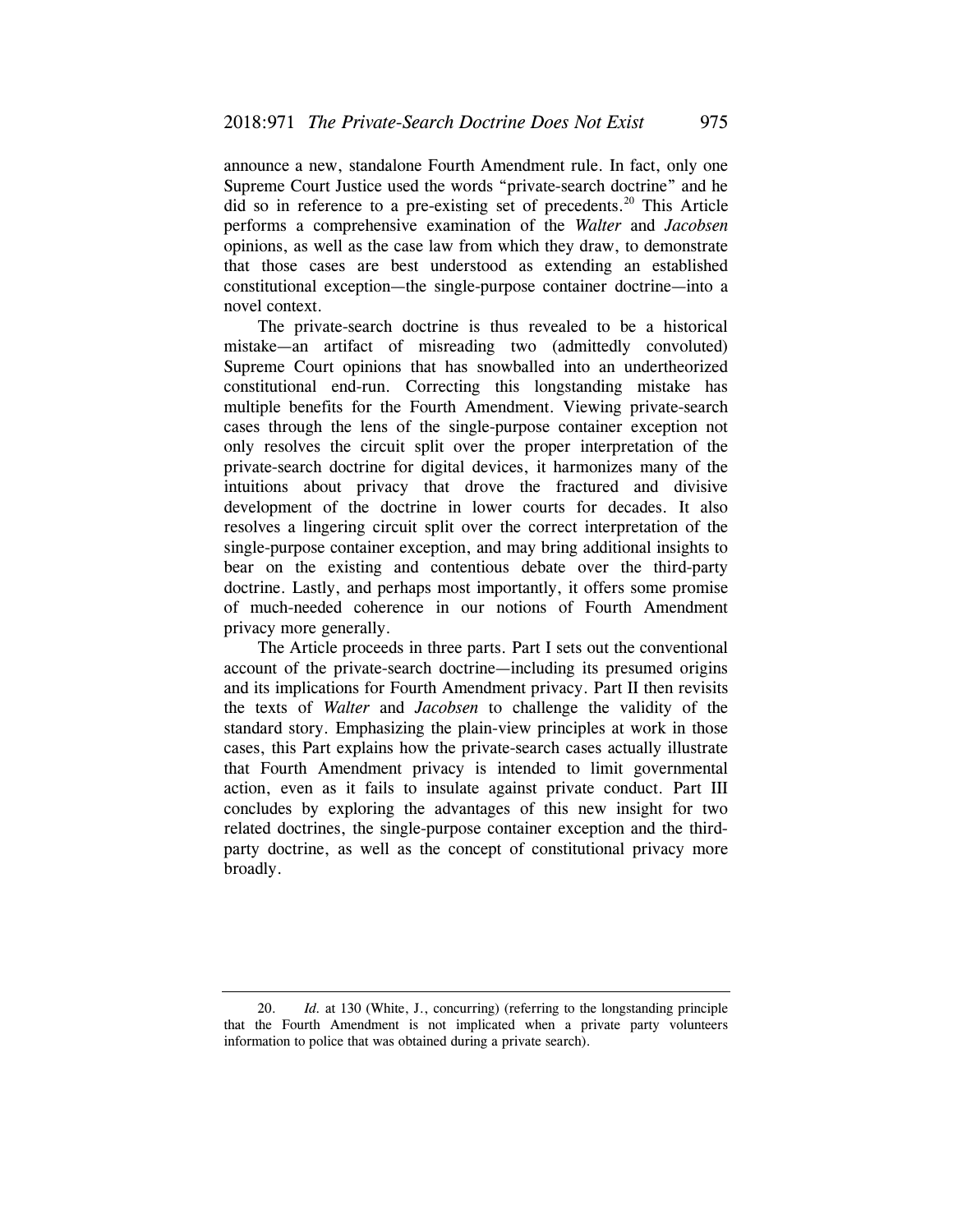## I. THE STANDARD STORY

The standard story is that the private-search doctrine is a standalone constitutional doctrine allowing police to replicate an earlier search conducted by a private party.<sup>21</sup> Although the term "privatesearch doctrine" did not take hold until years later, the doctrine is said to have originated with two Supreme Court cases from the 1980s involving private-party searches of shipped packages, *Walter v. United States* and *United States v. [Jacobsen](https://Jacobsen.22)*. 22 In both *Walter* and *Jacobsen*, federal agents had been alerted to contraband discovered during a prior, entirely private search. $^{23}$  Those agents then performed a warrantless search of their own sometime later. As you will see, the Supreme Court's opinions were far from clear. However, the popular takeaway from both cases was that the government was free to replicate a prior search so long as it does no more than what the private party did. $^{24}$ 

This Part briefly summarizes the facts and reasoning of both *Walter* and *Jacobsen* before detailing the historical development of the doctrine in lower courts, including the extant circuit split and several judicially-crafted limitations designed to rein-in the doctrine's excesses. This Part also describes the theoretical and precedential context from which the standard story emerged, including the translation of compatible property-based doctrines into incompatible privacy-based doctrines as a consequence of *Katz v. United [States](https://States.25)*. 25 Lastly, it considers the costs and consequences of the conception of Fourth Amendment privacy entailed by this story.

### *A. Walter v. United States*

William Walter, along with his co-defendant Arthur Sanders, jointly operated a network of adult bookstores and cinemas across the

<sup>21.</sup> *See, e.g.*, Holley, *supra* note 6, at 677–78.

 <sup>22.</sup> *Walter v. United States*, 447 U.S. 649 (1980) (plurality opinion); *United States v. Jacobsen*, 466 U.S. 109 (1984). As mentioned *supra*, at note 20, Justice White used the phrase "private-search doctrine" in his 1984 *Jacobsen* concurrence to refer to the principle that the government may benefit from the fruits of a private search. 466 U.S. at 130 (White, J., concurring). The phrase "private-search doctrine" did not re-appear in a federal reporter until 2001. *See United States v. Runyan*, 275 F.3d 449, 458 (5th Cir. 2001).

<sup>23.</sup> For the facts of these cases, see discussion *infra* Section I.A and I.B.

<sup>24.</sup> WAYNE R. LAFAVE, 1 SEARCH & SEIZURE  $\S$  1.8(b) at 382 (5th ed. 2012) (explaining that the subsequent government search must not be "significantly more intrusive or extensive than the earlier private search"); Kerr, *supra* note 16, 548 ("Further, in the case of a search by a private actor, government agents may view only the information viewed by the private actor unless they first obtain a warrant.").

<sup>25. 389</sup> U.S. 347, 351–52 (1967).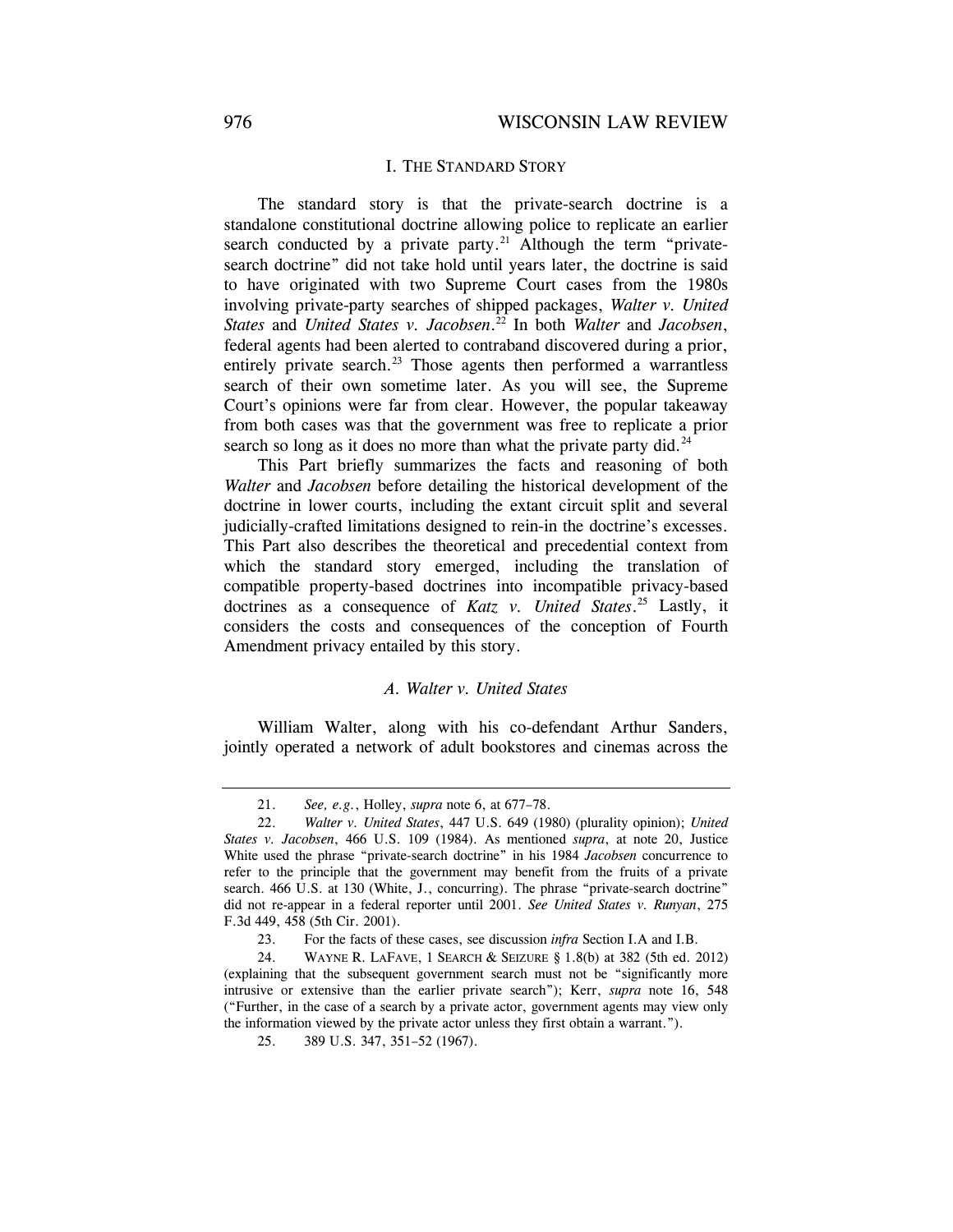U.S.<sup>26</sup> In 1975, one of Walter's store managers instructed another employee to ship twelve large cardboard boxes from St. Petersburg to Atlanta via Greyhound Express.<sup>27</sup> Those boxes were erroneously delivered to a business in suburban Atlanta.<sup>28</sup> Employees of the business opened the boxes and quickly ascertained the pornographic nature of their contents, due in part to suggestive drawings and explicit descriptions on the individual film packaging.<sup>29</sup> One employee opened a few reels of film and attempted (without success) to view the contents by holding the film strips up to a light. $30$  The employees eventually notified the authorities and the films were turned over to FBI agents, who subsequently viewed them with a projector.<sup>31</sup> Walter and Sanders, along with two media companies that they operated, were tried and convicted for the interstate shipment of obscene material in violation of federal law.32

Walter's conviction reached the Supreme Court in the early months of 1980.<sup>33</sup> The central question presented to the Court was whether the government's warrantless projection of the films constituted a Fourth Amendment search.<sup>34</sup> The case reflected a collision between two sacrosanct propositions in criminal procedure: On the one hand, the Fourth Amendment does not prohibit the government's use of evidence or information volunteered by private parties, regardless of how it was privately obtained.<sup>35</sup> On the other hand, closed containers such as the film boxes—are the paradigmatic repositories of private information, the very type of personal effect that the Fourth Amendment was enacted to protect, and therefore typically may not be opened without a warrant.<sup>36</sup> The Court resolved the conflict by finding that a search had occurred when the federal agents projected the films, that no exception applied, and that the contents of the films should have therefore been excluded from the criminal trial.<sup>37</sup>

33. *Walter*, 447 U.S. at 649.

 34. *See* Brief for Petitioners at 4, *Walter v. United States*, 447 U.S. 649 (1980) (Nos. 79-67, 79-148).

 37. *Walter*, 447 U.S. at 654 (plurality opinion) ("It was a search; there was no warrant; the owner had not consented; and there were no exigent circumstances.").

<sup>26.</sup> *United States v. Sanders*, 592 F.2d 788, 789–90, 795 (5th Cir. 1979).

 <sup>27.</sup> *Id.* at 790.

<sup>28.</sup> *Walter v. United States*, 447 U.S. 649, 651 (1980) (plurality opinion).

<sup>29.</sup> *Id.* at 651–52.

 <sup>30.</sup> *Id.* at 652 & n.2.

<sup>31.</sup> *Id.*

 <sup>32.</sup> *Sanders*, 592 F.2d at 789–90.

 <sup>35.</sup> *Burdeau v. McDowell*, 256 U.S. 465, 475 (1921).

 <sup>36.</sup> *See Ex parte Jackson*, 96 U.S. 727, 733 (1878).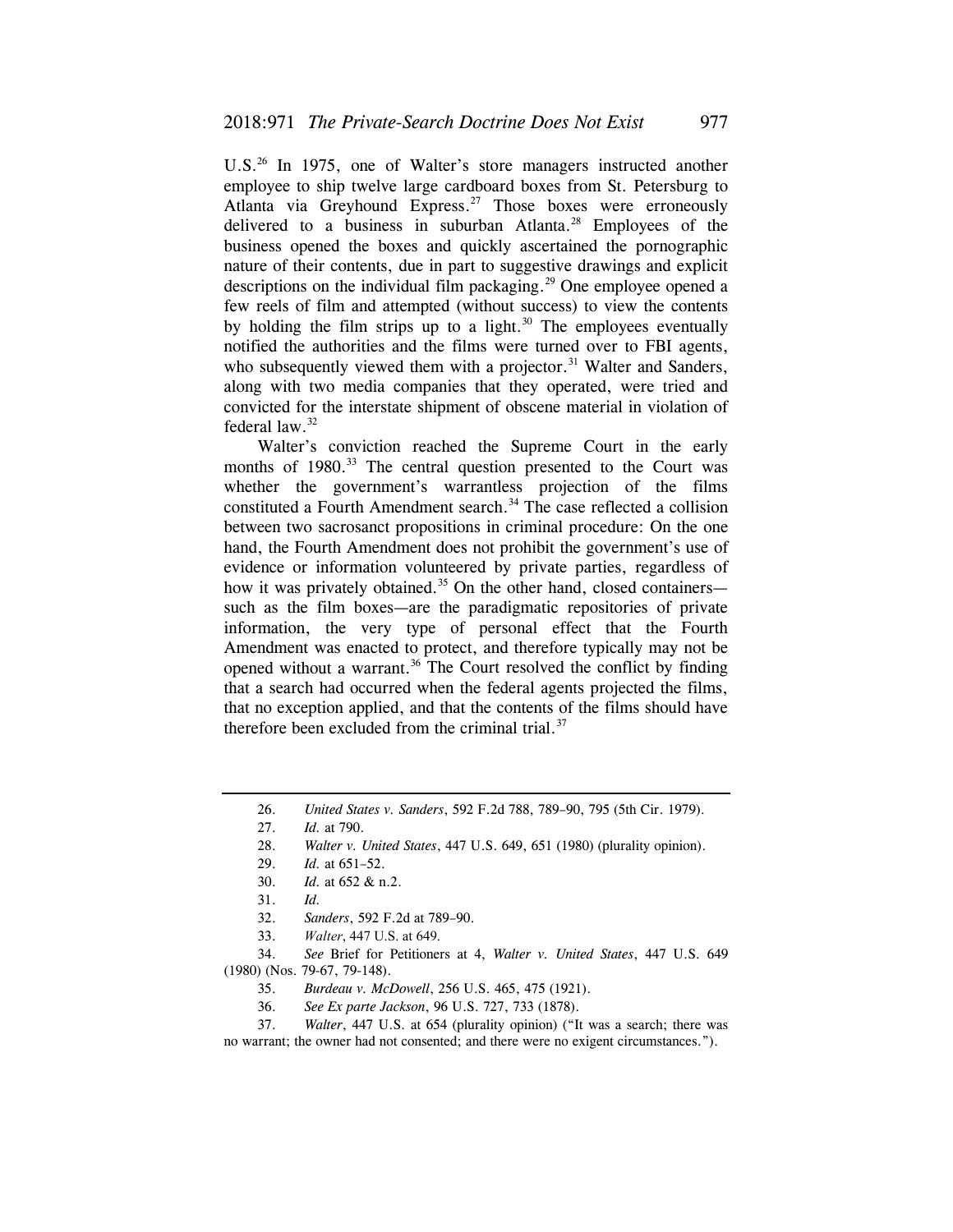But the *Walter* Court was divided in its reasoning. Justice Stevens wrote the plurality opinion for just two members of the Court.<sup>38</sup> He began by noting that "there was nothing wrongful about the Government's acquisition of the packages or its examination of their contents to the extent they had already been examined by third parties."39 Stevens asserted, however, that "the Government may not *exceed the scope* of the private search unless it has the right to make an independent search."40 The FBI agents projected the films precisely to obtain information that they did not already possess with sufficient certainty; confirming the pornographic contents of the films was necessary to obtain a conviction.<sup>41</sup> According to Stevens, "Since the additional search conducted by the FBI—the screening of the films was not supported by any justification, it violated [the Fourth] Amendment."<sup>42</sup> Two other Justices concluded that the films should not have been viewed without a warrant for the simple reason that their contents, unlike their packaging, remained hidden from the agents' plain view.43 The deciding vote for reversal was cast by Justice Marshall, who concurred in the judgment without joining an opinion.<sup>44</sup>

In *Walter*'s wake, judges and criminal procedure scholars throughout the country disagreed on the opinion's significance. Some lower courts saw *Walter* as establishing a novel restriction on government conduct—an aberrational exception to the principle that police can benefit from the fruits of private action. Skeptical that the government conducts a Fourth Amendment "search" when examining items voluntarily turned over to it, these courts viewed *Walter* as reflecting a heightened burden that only applies to searches that may implicate First Amendment concerns.<sup>45</sup> Other courts, by contrast,

<sup>38.</sup> *Id.* at 651. Stevens's opinion was joined by Justice Stewart.

 <sup>39.</sup> *Id.* at 656.

<sup>40.</sup> *Id.* at 657 (emphasis added).

<sup>41.</sup> *Id.* at 654 ("It is perfectly obvious that the agents' reason for viewing the films was to determine whether their owner was guilty of a federal offense.").

 <sup>42.</sup> *Id.* at 659.

<sup>43.</sup> *Id.* at 660–61 (White, J., concurring). Justice White was joined by Justice Brennan.

<sup>44.</sup> *Id.* at 660 (Marshall, J., concurring).

 <sup>45.</sup> *See, e.g.*, *United States v. Bonfiglio*, 713 F.2d 932, 938 (2d Cir. 1983) (describing the *Walter* Court as requiring "scrupulous exactitude" with the warrant requirement when the First Amendment is potentially implicated); *United States v. Barry*, 673 F.2d 912, 920 (6th Cir. 1982) ("*Walter* turned on the fact that the material seized was protected by the First Amendment."); *see also* Suzanne M. Berger, *Searches of Private Papers: Incorporating First Amendment Principles into the Determination of Objective Reasonableness*, 51 FORDHAM L. REV. 967, 982–83 (1983).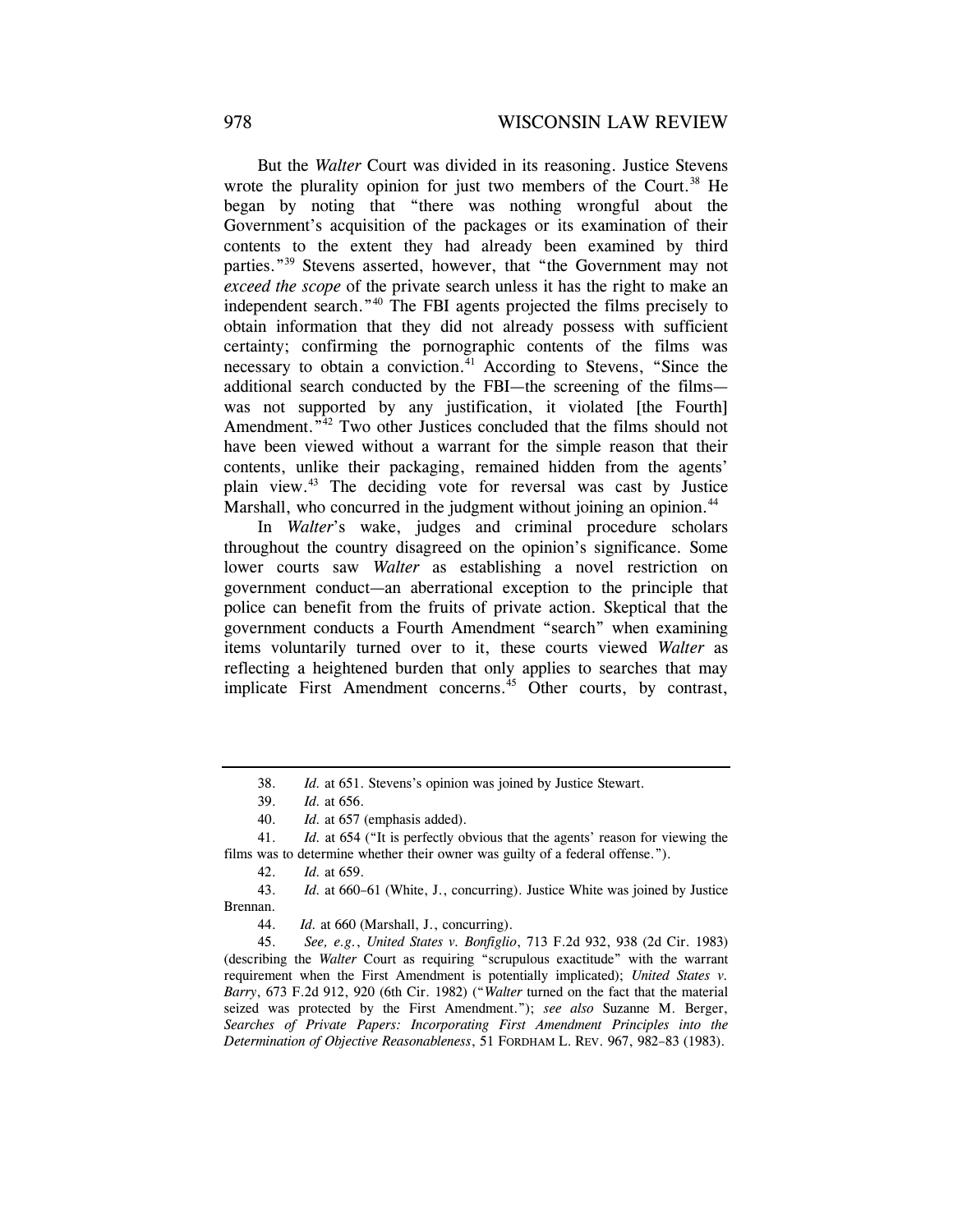interpreted *Walter* as broadly reaffirming the sanctity of closed containers, even those containers turned over by private parties.<sup>46</sup>

## *B. United States v. Jacobsen*

Any hope that *Walter* would eventually be overlooked or confined to its "bizarre" facts<sup>47</sup> was quickly dashed when the Supreme Court granted certiorari in *United States v. [Jacobsen](https://Jacobsen.48)*. <sup>48</sup>*Jacobsen*, like *Walter*, involved the government's examination of the contents of a closed container that had been mailed via a common carrier.<sup>49</sup> The container, a cardboard box wrapped in plain brown paper, had been damaged in transit and then searched by Federal Express employees pursuant to company [policy.50](https://policy.50) Unlike in *Walter*, the employees in *Jacobsen*  exhaustively searched the package prior to contacting the government.<sup>51</sup> This was not hard; the package contained only a bag of white powder, which had been stuffed in a tube made of duct tape and covered by newspaper.<sup>52</sup> By the time DEA agents arrived on the scene, however, the employees had returned the powder to the tube and the tube to the  $box.<sup>53</sup>$ 

The *Jacobsen* majority opinion, once again written by Justice Stevens, was inscrutable.<sup>54</sup> It began by repeating the well-known proposition that a Fourth Amendment "'search' occurs when an expectation of privacy that society is prepared to consider reasonable is

48. *United States v. Jacobsen*, 460 U.S. 1021 (1983) (cert. granted).

50. *Id.*

 51. *Compare Walter*, 447 U.S. at 651–52 (describing how the employees examined the boxes and opened few boxes before contacting the government), *with Jacobsen*, 466 U.S. at 111 (describing how the employees extensively searched the boxes by cutting into them and thoroughly examining them before contacting the federal government).

54. Justice Powell's since-published papers reveal his thoughts on Justice Stevens's first draft: "Unnecessarily long and with citation of more marginal cases than in a Law Review article." Justice Powell's notes on *United States v. Jacobsen*, *in*  LEWIS F. POWELL JR. ARCHIVES, <http://scholarlycommons.law.wlu.edu/casefiles/201> [[https://perma.cc/R3NB-9TQ8\]](https://perma.cc/R3NB-9TQ8).

<sup>46.</sup> *See*, *e.g.*, *United States v. Norman*, 701 F.2d 295, 300 n.7 (4th Cir. 1983) (Murnaghan, C.J., concurring) (citing *Walter* for the proposition that the government's lawful possession of a container does not provide authority to search the container's contents); *United States v. Bush*, 647 F.2d 357, 369 n.17 (3d Cir. 1981) (citing *Walter* for the proposition that an officer's authority to possess a package is different from his or her authority to examine the contents); Note, *Protecting Privacy Under the Fourth Amendment*, 91 YALE L.J. 313, 324 n.62 (1981).

 <sup>47.</sup> *See Walter*, 447 U.S. at 651 (plurality opinion).

<sup>49.</sup> *See United States v. Jacobsen*, 466 U.S. 109, 111 (1984).

 <sup>52.</sup> *See id.*

 <sup>53.</sup> *Id.*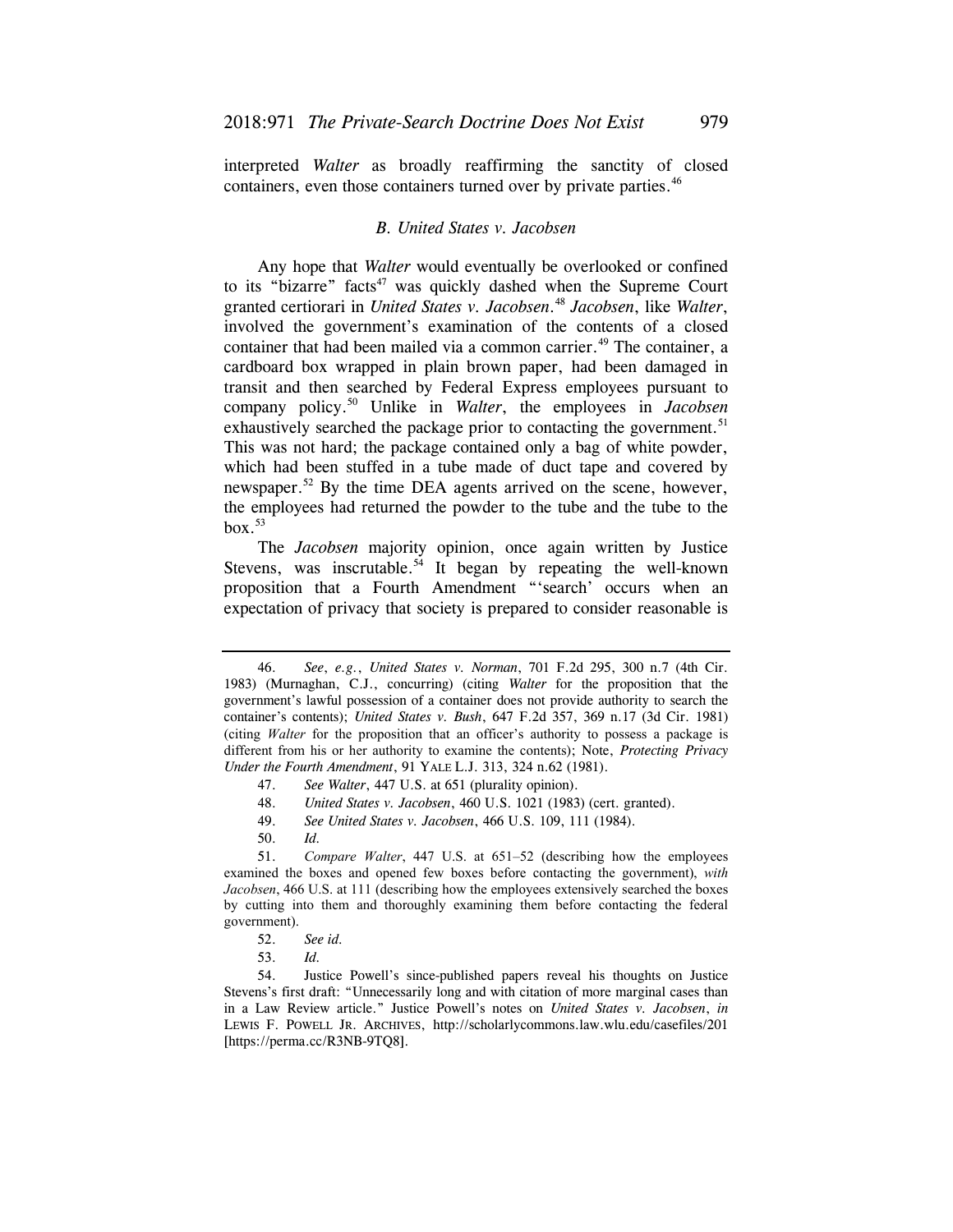infringed."55 Evoking the closed container line of cases, Stevens reiterated that lawful possession of a package does not provide government agents a right to search; "the Fourth Amendment requires that they obtain a warrant before examining the contents of such a package."56 Almost immediately, however, the opinion transitioned to focus on the conduct of the private employees. Describing their search of the package, Stevens wrote, "Whether those invasions were accidental or deliberate, and whether they were reasonable or unreasonable, they did not violate the Fourth Amendment because of their private character."57

Justice Stevens then articulated the standard he had previously endorsed in his *Walter* plurality opinion: following a private search, "additional invasions of . . . privacy by the Government agent must be tested by the degree to which they exceeded the scope of the private search."<sup>58</sup> According to Stevens, this "standard follows from the analysis applicable when private parties reveal other kinds of private information to the authorities."59 Once information is revealed by a private party, "the Fourth Amendment does not prohibit governmental use of the now nonprivate information."<sup>60</sup> Rather, Stevens said, the Fourth Amendment is implicated "only if the authorities use information with respect to which the expectation of privacy has not already been frustrated."61 Critically, the *Jacobsen* majority explained that, because "the Government could utilize the Federal Express employees' testimony concerning the contents of the package," the government's entry into the package and its re-examination of those contents did not allow it to gain any new information—it "merely avoid[ed] the risk of a flaw in the employees' recollection."62

In his influential criminal procedure treatise, Wayne LaFave described Justice Stevens's *Jacobsen* analysis as "somewhat unsettling and hard to judge."63 Shortly after the case was decided, he offered the following pragmatist account of the Court's holding:

It just may be that society is not prepared to so recognize the expectation which exists in a *Jacobsen*-type situation. After all, if the private searcher had simply left the container

<sup>55.</sup> *Jacobsen*, 466 U.S. at 113.

<sup>56.</sup> *Id.* at 114. S*ee generally Ex parte Jackson*, 96 U.S. 727, 733 (1878).

 <sup>57.</sup> *Jacobsen*, 466 U.S. at 115 (citation omitted).

<sup>58.</sup> *Id.* 

<sup>59.</sup> *Id.* at 117.

<sup>60.</sup> *Id.*

 <sup>61.</sup> *Id.*

 <sup>62.</sup> *Id.* at 119.

<sup>63.</sup> *See* LAFAVE, *supra* note 24, § 1.8(b), at 386.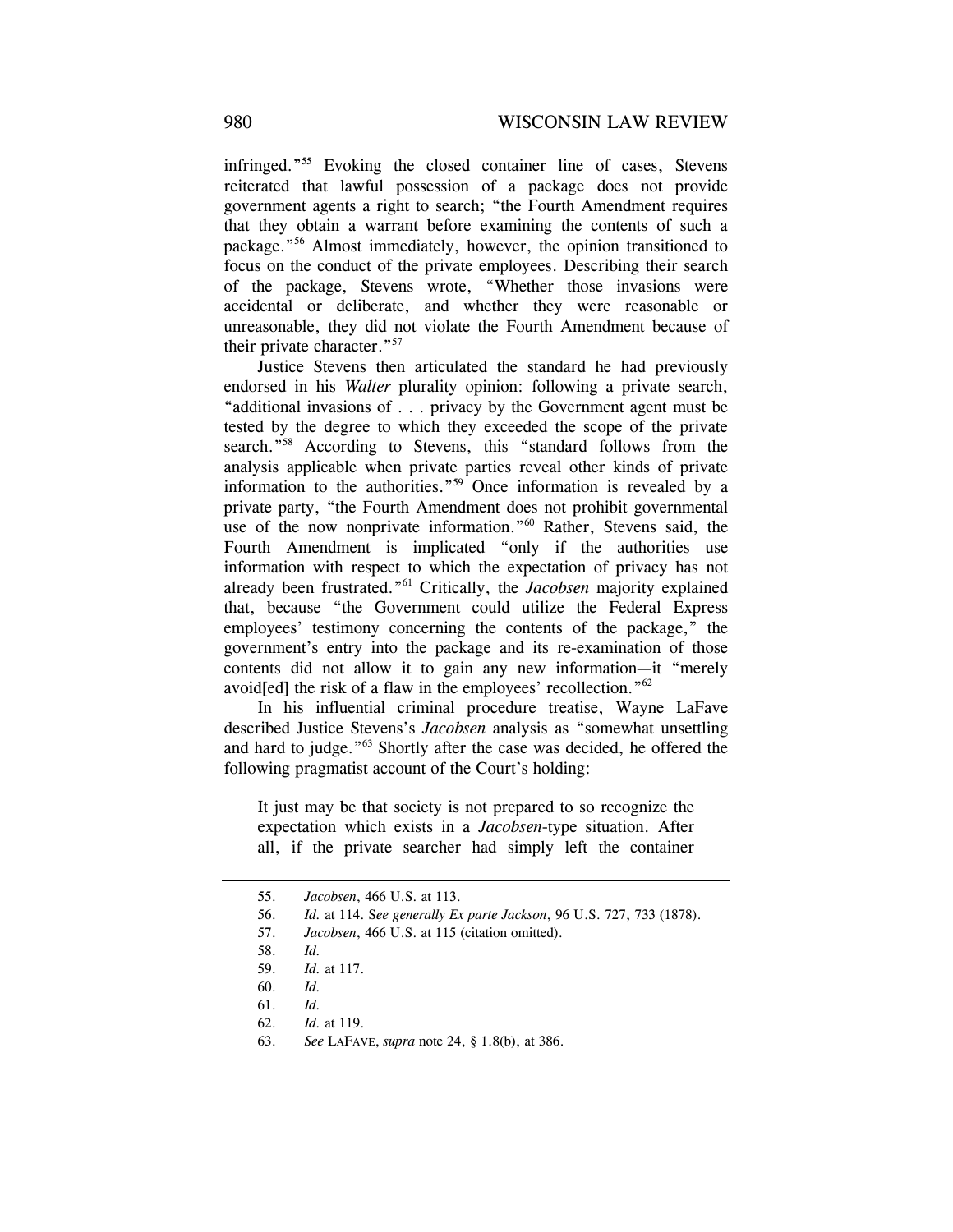unwrapped, then the police scrutiny would have implicated no Fourth Amendment interests. Similarly, if the private person had first opened (or reopened) the container while the police were standing by, then again as a general matter it may be said that there is no Fourth Amendment interest infringed by police observation of that process. Because the private person *could* have done either of these, and most certainly *would*  have done so had he had any inkling this would be necessary to ensure that his efforts to report criminal activity could be promptly acted upon by the police, it would seem strange if a different result were required as a Fourth Amendment matter simply because the private person happened to do some repackaging before the appearance of the police.<sup>64</sup>

LaFave, however, openly questioned how far this rationale could extend. He noted, for example, that

it is to be doubted that if a private person searched the premises of another and then reported to police what he had found (instead of removing the evidence and handing it over to the police), that the police could then make a warrantless entry of those premises and seize the named evidence.<sup>65</sup>

## *C. The Circuit Split*

Despite the opacity of its majority opinion, *Jacobsen* somehow put to rest the disagreements regarding *Walter*'s proper interpretation. In the years that followed, lower courts latched onto Justice Stevens proclamations in *Jacobsen* that the government's conduct following a private search must be tested by comparison to the "scope" of the prior search.<sup>66</sup> These courts distilled the Supreme Court's two private-search

<sup>64.</sup> *Id.*

 <sup>65.</sup> *Id.*

 <sup>66.</sup> *See, e.g.*, *United States v. Gillespie*, 956 F.2d 1168 (9th Cir. 1992) ("[T]he Supreme Court held that a warrantless search by government agents did not violate the Fourth Amendment where the governmental search 'follow[ed] on the heels of a private [search],' and the governmental search did not greatly exceed the scope of the private one."); *United States v. Mithun*, 933 F.2d 631, 634 (8th Cir. 1991) ("[T]he holding in *Jacobsen* 'does not turn on whether the private party hands the package over to the government in a sealed or unsealed condition,' so long as the government's subsequent warrantless search does not 'exceed the scope of the [prior] private search.'"); *United States v. Clutter*, 914 F.2d 775, 779 (6th Cir. 1990) ("The question raised by the DEA agent's conduct, said the Court, was whether it amounted to an additional invasion of the defendant's privacy expectation beyond the scope of the private search."); *United States v. Smith*, 810 F.2d 996, 998 (10th Cir. 1987) ("[T]he Supreme Court instructed that when there has been a search by a private party, any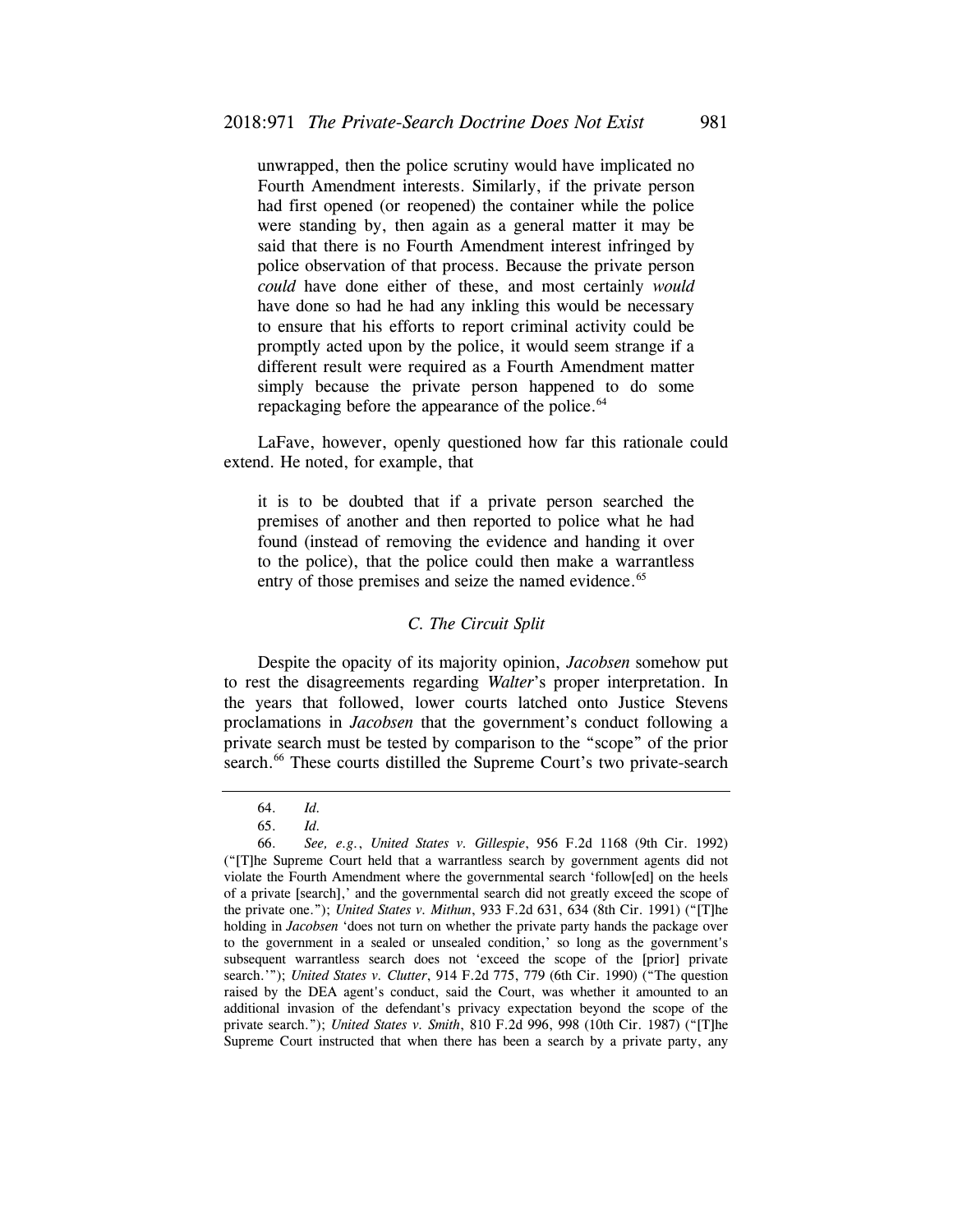coherence: In *Walter*, the federal agents conducted a search because cases into a simplistic, singular rule: the government does not conduct a Fourth Amendment "search" so long as it does no more than what private parties had done before it. And this rule had intuitive they projected the films (something the private parties had been unable to do); $67$  in *Jacobsen*, the container, tube, and white powder had been thoroughly searched by the Federal Express employees, meaning that the government did not offend the Constitution when it subsequently engaged in the same conduct.<sup>68</sup>

However, the simplicity of the private-search doctrine quickly proved challenging in its particulars. In the 1990s, several lower courts carved out exceptions to the private-search doctrine that applied when the private search involved a residence. The Supreme Court has long treated homes with particular reverence in the Fourth Amendment analysis, particular emphasizing the connection between privacy and protected intimacies.<sup>69</sup> Extending that tradition, the Fifth Circuit has held that police may not replicate private searches of homes unless the private search was reasonably foreseeable to the home's occupants.<sup>70</sup>

- 67. *Walter v. United States*, 447 U.S. 649, 649 (1980) (plurality opinion).
- 68. *United States v. Jacobsen*, 466 U.S. 109, 109 (1984).

69. *See, e.g.*, *Kyllo v. United States*, 533 U.S. 27, 37 (2001) ("In the home, our cases show, *all* details are intimate details, because the entire area is held safe from prying government eyes."); *Oliver v. United States*, 466 U.S. 170, 179 (1984) ("[O]pen fields do not provide the setting for those intimate activities that the Amendment is intended to shelter from government interference . . . ."). *See generally*  Jeanie Suk, *Is Privacy a Woman?*, 97 GEO. L.J. 485 (2009). Moreover, both the home and heteronormative intimacy have played a substantial role in judicial accounts of privacy in non-search contexts, such as the right to contraception. *See, e.g.*, *Griswold v. Connecticut*, 381 U.S. 479, 485–86 (1965) ("Would we allow the police to search the sacred precincts of marital bedrooms for telltale signs of the use of contraceptives? The very idea is repulsive to the notions of privacy surrounding the marriage relationship."). Many feminists have been critical of privacy precisely because it promotes the idea of private spaces—typically the home, a paradigmatic site of gendered abuse and indignity—as a privileged realm protected from government intervention. *See, e.g.*, MARTHA NUSSBAUM, FROM DISGUST TO HUMANITY: SEXUAL ORIENTATION AND CONSTITUTIONAL LAW 74–75 (2010); CATHARINE A. MACKINNON, *Privacy v. Equality: Beyond* Roe v. Wade, *in* FEMINISM UNMODIFIED: DISCOURSES ON LIFE & LAW 101 (1983) ("From this perspective, the legal concept of privacy can and has shielded the place of battery, marital rape, and women's exploited labor; has preserved the central institutions whereby women are deprived of identity, autonomy, control and self-definition; and has protected the primary activity through which male supremacy is expressed and enforced.").

 70. *United States v. Paige*, 136 F.3d 1012, 1020 (5th Cir. 1998) (explaining that, "when confronted with a police search of a home that goes no further than a previously-conducted private party search," "consideration must be given to whether

additional invasion of privacy by the government 'must be tested by the degree to which they exceeded the scope of the private search.'").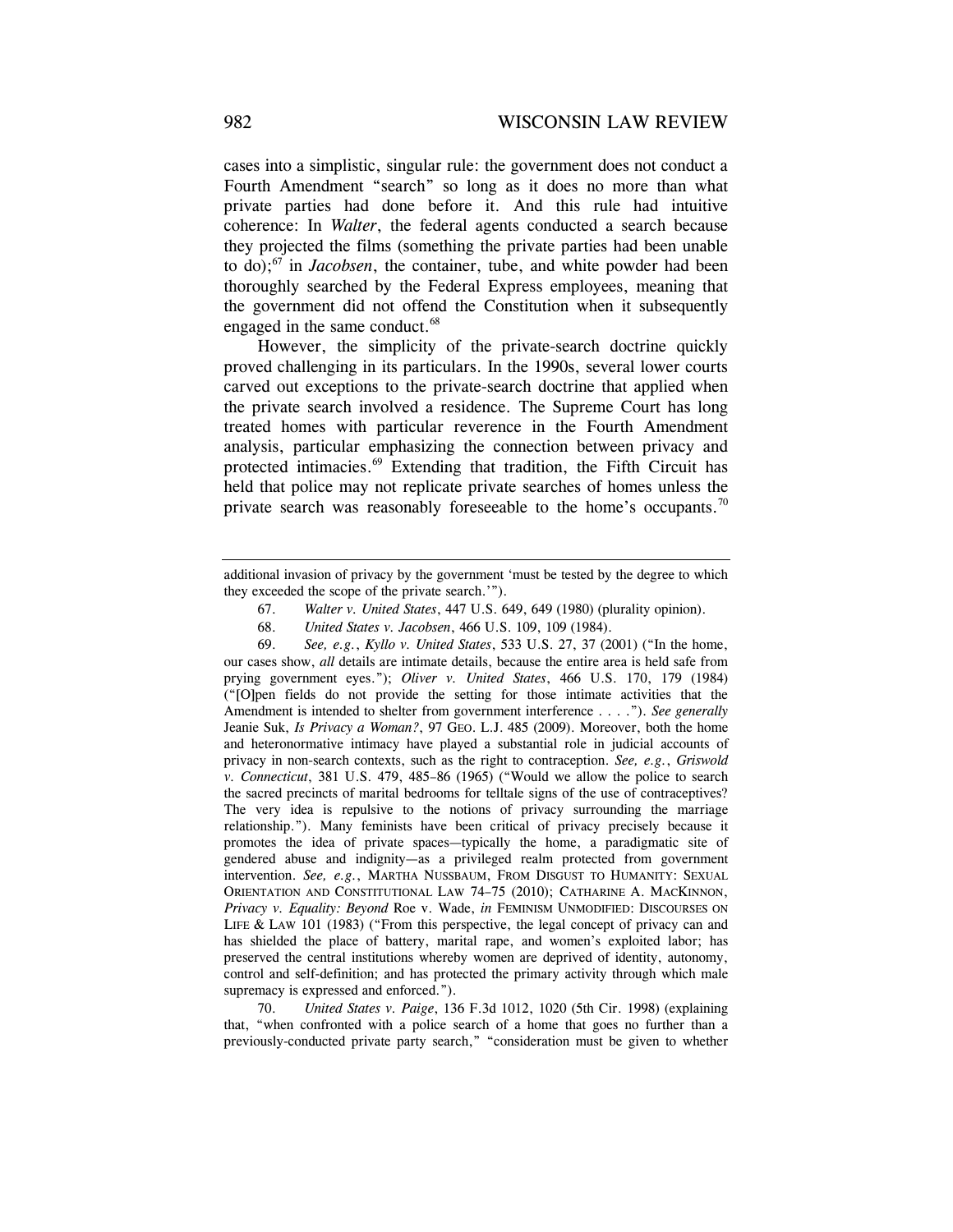contents."<sup>71</sup> The Eighth Circuit has considered adopting the same Although such a limitation has no basis in the Supreme Court's privatesearch jurisprudence, the Fifth Circuit feared that applying the privatesearch doctrine as "an inflexible rule" would "make the government the undeserving recipient of considerable private information of a home's requirement, with at least one judge explicitly endorsing a "reasonably foreseeable" test precisely because "the home has long been afforded heightened protection against invasions of privacy.<sup>"72</sup> The Sixth Circuit has taken the residential exception even further, simply refusing to extend the private-search doctrine to residential searches.<sup>73</sup>

More recently, courts have invoked agency principles to rein-in the private-search doctrine. These courts have held that private parties who are sufficiently motivated by the desire to help police should count as agents of the government when they conduct the initial private search.<sup>74</sup> As David Gray and Danielle Citron recently noted: "For a private party to be considered a state actor, the government does not need to be 'the moving force of the search.' . . . All that is necessary is some 'clear indic[ation] of the Government's encouragement, endorsement, and participation.'"75 Perhaps the best example is the well-known case *Jarrett v. United [States](https://States.76)*. <sup>76</sup>*Jarrett* involved a computer hacker known as "Unknownuser" who discovered child pornography by installing Trojan Horse viruses on suspected individuals' computers.<sup>77</sup> After Unknownuser sent some initial evidence to the FBI, an agent thanked the hacker for his actions and noted, "If you want to bring other information forward, I am available."78 The district court had concluded that this simple statement of encouragement transformed Unknownuser into a government agent.<sup>79</sup> Although the Fourth Circuit upheld the challenged search—in part because the communication had

the activities of the home's occupants or the circumstances at the time of the private search created a risk of intrusion by the private party that was reasonably foreseeable").

 <sup>71.</sup> *Id.* at 1021 n.11.

<sup>72.</sup> *United States v. Miller*, 152 F.3d 813, 816 (8th Cir. 1998) (Murphy, J., concurring) (internal citations omitted).

<sup>73.</sup> *United States v. Allen*, 106 F.3d 695, 698–99 (6th Cir. 1997).

 <sup>74.</sup> *See, e.g.*, *United States v. D'Andrea*, 648 F.3d 1, 10 (1st Cir. 2011) ("This issue is important because a search carried out by a private party in conjunction with government efforts may no longer qualify as a private search immune from the Fourth Amendment.").

<sup>75.</sup> David Gray & Danielle Citron, *The Right to Quantitative Privacy*, 98 MINN. L. REV. 62, 135–36 (2013) (quoting *Skinner v. Ry. Labor Execs.' Ass'n*, 489 U.S. 602, 614 (1989)).

<sup>76. 338</sup> F.3d 339, 344 (4th Cir. 2003).

 <sup>77.</sup> *Id.* at 341.

<sup>78.</sup> *Id.*

 <sup>79.</sup> *See id.* at 347.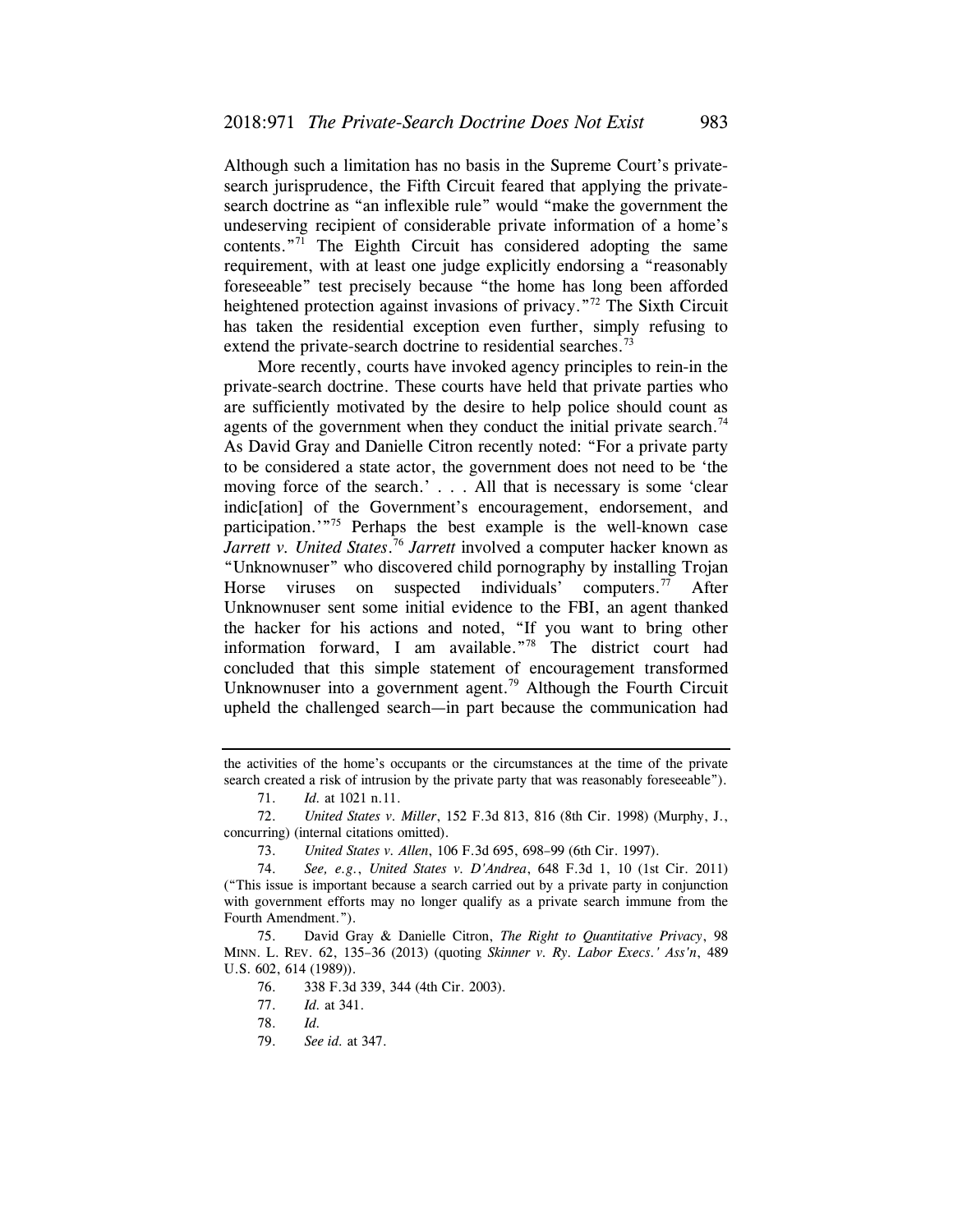taken place seven months prior to the search at issue—even the appellate panel described the government's conduct as "close to the  $line. "80"$ 

 computer, cell phone, removable media, or cloud-hosted folder) Today, the private-search doctrine arises most frequently in cases involving private searches of digital data.<sup>81</sup> Superficially, such cases are easily analogized to the Supreme Court's private-search precedents. For example, when a computer repair technician stumbles upon illicit material in the course of his work, one does not have to stretch to notice the similarities to *[Jacobsen](https://Jacobsen.82)*. 82 However, the sheer quantity of information that can be stored in a digital "container" (be it a complicates the analysis at a deeper level. The Supreme Court has indicated that digital devices may categorically implicate greater privacy concerns than physical objects.<sup>83</sup> At least one commentator has argued that these differences justify excluding digital devices from the ambit of the private-search doctrine entirely.<sup>84</sup>

In recent years, a circuit split has developed over how to interpret and apply the private-search doctrine to searches of digital containers. Most commentators divide lower federal court decisions into "broad" and "narrow" approaches.<sup>85</sup> The Fifth and Seventh circuits exemplify the broad approach. These courts contend that the privacy interest in a container is entirely frustrated whenever any part of the container is searched.<sup>86</sup> Accordingly, the government does not exceed the "scope"

 84. *See* Dylan Bonfigli, *Get a Warrant: A Bright-Line Rule for Digital Searches Under the Private-Search Doctrine*, 90 S. CAL. L. REV. 307 (2017) (arguing that society's privacy interest in digital information outweighs any legitimate government interest in conducting warrantless searches).

85. *See, e.g.*, Bereston, *supra* note 13, at 457, 460–61.

86. *See, e.g.*, *United States v. Runyan*, 275 F.3d 449, 464–65 (5th Cir. 2001) ("Though the Supreme Court has long recognized that individuals have an expectation of privacy in closed containers, an individual's expectation of privacy in the contents of a container has already been compromised if that container was opened and examined by private searchers. Thus, the police do not engage in a new 'search' for Fourth Amendment purposes each time they examine a particular item found within the container."); *Rann v. Atchison*, 689 F.3d 832, 837 (7th Cir. 2012) ("We find that *Runyan*'s holding strikes the proper balance between the legitimate expectation of privacy an individual retains in the contents of his digital media storage devices after a private search has been conducted and the 'additional invasions of privacy by the government agent' that 'must be tested by the degree to which they exceeded the scope of the private search.'").

<sup>80.</sup> *Id.* at 346–47.

 <sup>81.</sup> *See* Pfingst, *supra* note 16, at 371.

<sup>82.</sup> Holley, *supra* note 6, at 684 ("One of the most common factual situations giving rise to private search analysis in computer cases involves repair technicians who observe evidence of illegal activity—usually child pornography—while attempting to fix a client's computer.").

 <sup>83.</sup> *See Riley v. California*, 134 S. Ct. 2473, 2488–89 (2014).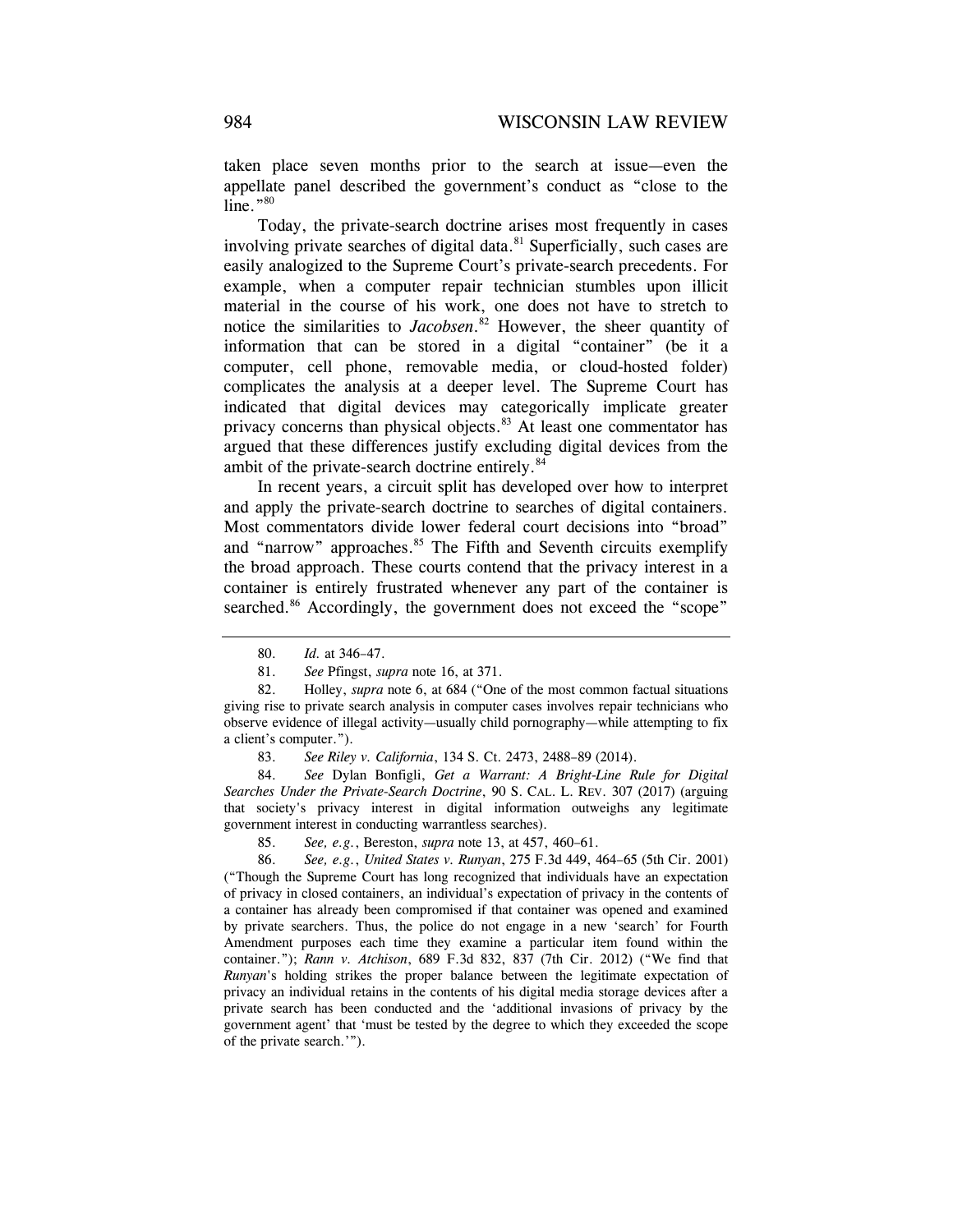of a prior, private search by examining the same container more thoroughly or by inspecting more objects within the container than the private party had done.<sup>87</sup>

To see the broad approach to the private-search doctrine in action, consider the facts of *United States v. [Runyan](https://Runyan.88)*. 88 There, the defendant's ex-wife broke into his home in order to retrieve some personal belongings.<sup>89</sup> In the course of searching for her property, the woman discovered a duffel bag containing pornography, a camera, Polaroid photographs, a vibrator, and various digital media. $90$  She took the duffel bag and later returned to the home with a friend to retrieve a computer and assorted compact disks, floppy disks, and ZIP disks.<sup>91</sup> The exwife's friend viewed a number of the CDs and floppy disks, confirming that they contained child pornography. $92$  The defendant's ex-wife provided the retrieved items to law enforcement agencies, who searched them thoroughly, including by viewing digital media that neither the defendant's ex-wife nor the friend had previously accessed.<sup>93</sup> The Fifth Circuit upheld the search, announcing that the police did not exceed the scope of the private search by viewing more files on the disks than had the private searcher. $94$ 

More recently, the Sixth and Eleventh Circuits have adopted a "narrow" approach to the private-search doctrine that more closely ties the permissible range of government conduct to the particular search conducted by the private party.<sup>95</sup> *United States v. Lichtenberger*<sup>96</sup> exemplifies this approach. Following the defendant's arrest for failing to register as a sex offender, the defendant's girlfriend hacked into his password-protected [computer.97](https://computer.97) She eventually came upon images of

<sup>87.</sup> *See generally* Kerr, *supra* note 16, at 550 ("The foundational premise of the container cases is that opening a container constitutes a search of its contents; if a person has a reasonable expectation of privacy in the contents of a container, opening the container and seeing the contents violates that reasonable expectation of privacy.").

<sup>88. 275</sup> F.3d 449 (5th Cir. 2001).

<sup>89.</sup> *See id.* at 453. Although the Fifth Circuit opinion does not specifically address the ownership of the property, it explained that the ex-wife climbed a fence surrounding the defendant's home and entered through a breakfast-room window.

 <sup>90.</sup> *Id.*

 <sup>91.</sup> *Id.*

 <sup>92.</sup> *Id.*

 <sup>93.</sup> *Id.* at 454.

<sup>94.</sup> *Id.* at 465 ("Because we find that the police do not exceed the scope of a prior private search when they examine particular items within a container that were not examined by the private searchers, we accordingly determine that the police in the instant case did not exceed the scope of the private search if they examined more files on the privately-searched disks than Judith and Brandie had.").

 <sup>95.</sup> Bereston, *supra* note 13, at 447.

<sup>96. 786</sup> F.3d 478 (6th Cir. 2015).

<sup>97.</sup> *Id.* at 479.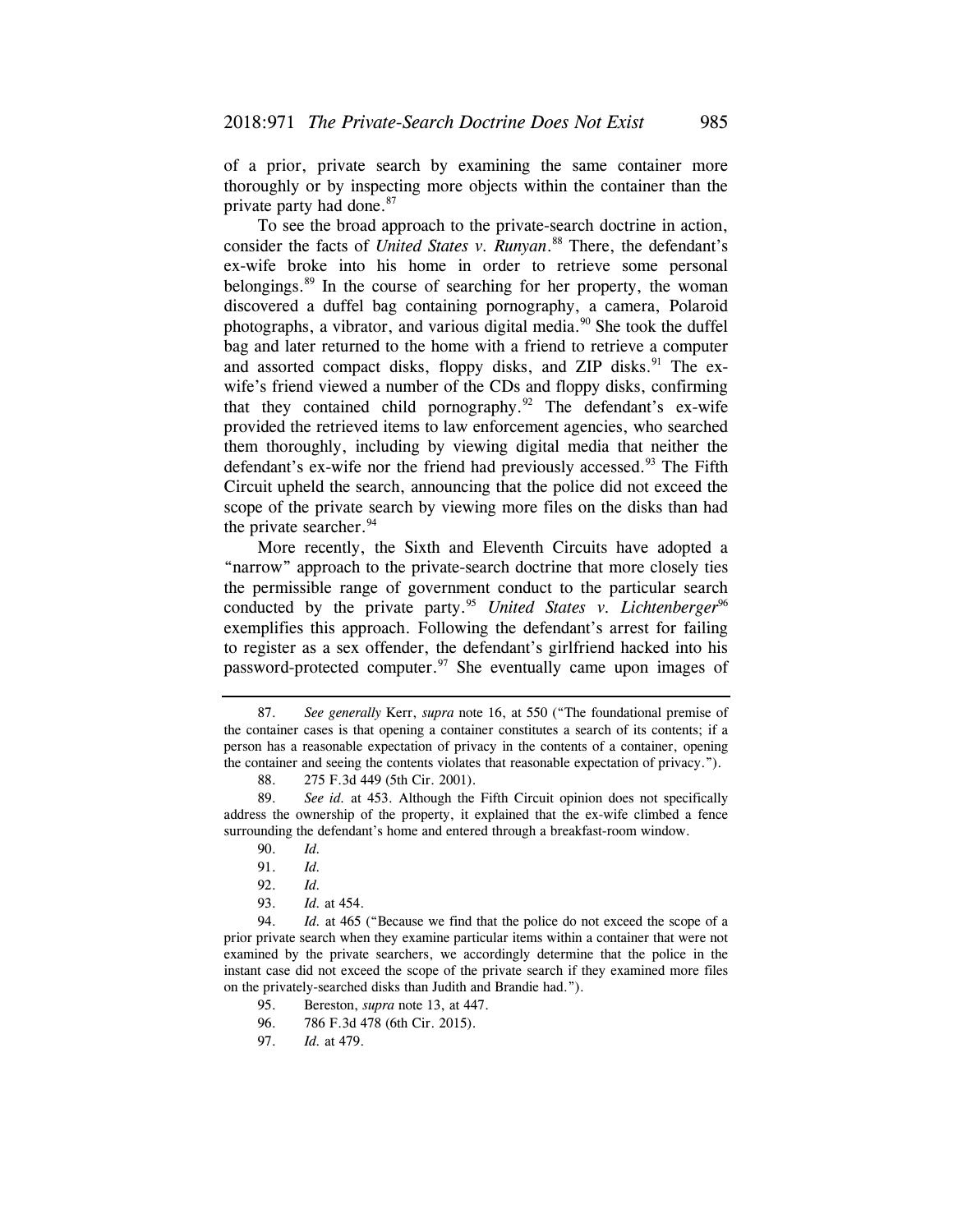child pornography and notified the police, who sent officers to her house to view the evidence.<sup>98</sup> At the officers' instruction, the defendant's girlfriend again accessed the computer and clicked on random thumbnail images to show the officers what she had found.<sup>99</sup> At trial, however, the woman testified that she was uncertain whether she had shown the officers the same images that she had previously viewed.100 That uncertainty proved fatal to the government when the defendant's appeal reached the Sixth Circuit. Emphasizing the magnitude of the privacy interests at risk when searching electronic devices, the court concluded that the officers exceeded the scope of the girlfriend's search when they viewed images that she may not have viewed previously.<sup>101</sup>

When framed in this way, the circuit split over the private-search doctrine reduces to a disagreement about the appropriate unit for measuring the scope of the private search. The narrow approach to the doctrine views the private search in granular units—the government replicates a private search by viewing the same images or opening the same files on an electronic device. Doing more is constitutionally impermissible. By contrast, the broad approach treats entire devices as singular units whose privacy is vitiated by a private search of any magnitude. On this view, the government does not exceed the scope of the private search unless it extends its search to separate devices.

### *D. Conceptualizing Privacy in Private Searches*

Despite the doctrinal disagreement in lower courts, both the broad and narrow approaches to the private-search doctrine rest on the same foundational conception of Fourth Amendment privacy. Both approaches hold that an individual's privacy interest in information is defeated the moment that information is exposed to a third party.<sup>102</sup> As the existence of a privacy interest is the threshold question for much

 102. *E.g.*, Clancy, *supra* note 16, at 233 ("The reasoning behind this rule, generally speaking, is that the original private party search extinguishes any reasonable expectation of privacy in the object searched."); Holley, *supra* note 6, at 681 ("The second prong—scope—rests on the theory that once a private individual searches another's possessions, the owner's expectation of privacy has been destroyed.").

<sup>98.</sup> *Id.* at 479–80.

 <sup>99.</sup> *Id.* at 480.

<sup>100.</sup> *Id.* at 481.

<sup>101.</sup> *Id.* at 491 ("In light of the information available at the time the search was conducted, the strong privacy interests at stake, and the absence of a threat to government interests, we conclude that Officer Huston's warrantless review of Lichtenberger's laptop exceeded the scope of the private search Holmes had conducted earlier that day, and therefore violated Lichtenberger's Fourth Amendment rights to be free from an unreasonable search and seizure.").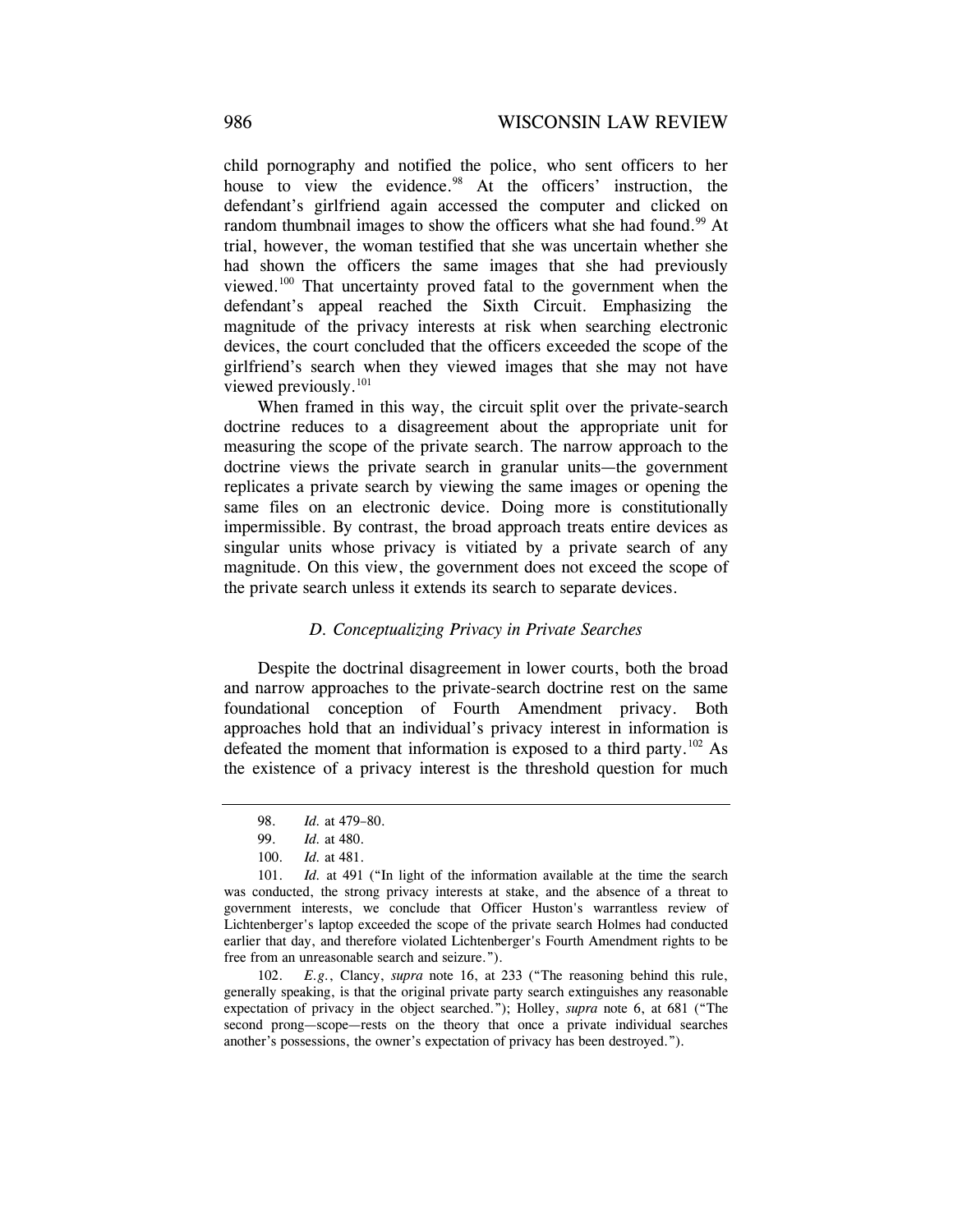contemporary Fourth Amendment analysis, the third-party exposure effectively forecloses any challenge to the government subsequently obtaining and using the exposed (hence nonprivate) information. Counterintuitively, this seemingly draconian rule actually has its roots in the Supreme Court's seminal decision protecting personal privacy, Katz v. United States.<sup>103</sup> To better understand the conception of privacy entailed by the private-search doctrine, a detour through the unfulfilled promise of *Katz* is therefore instructive.<sup>104</sup>

### 1. *KATZ*: FROM PROPERTY TO PRIVACY

The text of the Fourth Amendment guarantees people security in their possessions—their "persons, houses, papers, and effects."105 For the majority of this country's history, courts interpreted the Amendment, consistent with that text, as protecting citizens against governmental invasions of private property rights.106 Standing to assert Fourth Amendment claims, for example, was a function of one's ownership interests in the property searched or seized.<sup>107</sup> Police surveillance that did not involve a physical trespass was effectively unconstrained.<sup>108</sup>

*Katz v. United States* promised a transformation of the Fourth Amendment's aims, from protecting property to safeguarding citizen

105. U.S. CONST. amend. IV ("The right of the people to be secure in their persons, houses, papers, and effects, against unreasonable searches and seizures, shall not be violated . . . .").

106. *United States v. Jones*, 565 U.S. 400, 406 (2012) ("[F]or most of our history the Fourth Amendment was understood to embody a particular concern for government *trespass* upon the areas ('persons, houses, papers, and effects') it enumerates.") (emphasis added); *see also* Orin S. Kerr, *The Fourth Amendment and New Technologies: Constitutional Myths and the Case for Caution*, 102 MICH. L. REV. 801, 816 (2004) ("It is generally agreed that before the 1960s, the Fourth Amendment was focused on the protection of property rights against government interference.").

107. *See* Kerr, *supra* note 106, at 818–19 (describing "the common law property distinctions that the lower courts . . . had followed to determine standing to challenge warrants.").

108. *See, e.g.*, *Olmstead v. United States*, 277 U.S. 438, 457, 466 (1928) (finding no Fourth Amendment violation in the absence of "a seizure of [the defendant's] papers or his tangible material effects, or an actual physical invasion of his house 'or curtilage' for the purpose of making a seizure."); *Goldman v. United States*, 316 U.S. 129, 135 (1942) (finding no Fourth Amendment violation when federal agents used a "detectaphone" to listen through an exterior wall of an office building).

<sup>103. 389</sup> U.S. 347 (1967).

 <sup>104.</sup> *See, e.g.*, Russell L. Weaver, *The Fourth Amendment, Privacy and Advancing Technology*, 80 MISS. L.J. 1131, 1137–38 (2011) (noting that the reasonable expectation of privacy test "has not lived up to that promise for a variety of reasons, including the fact that the *Katz* test has been narrowly construed and has not easily adapted to new technologies.").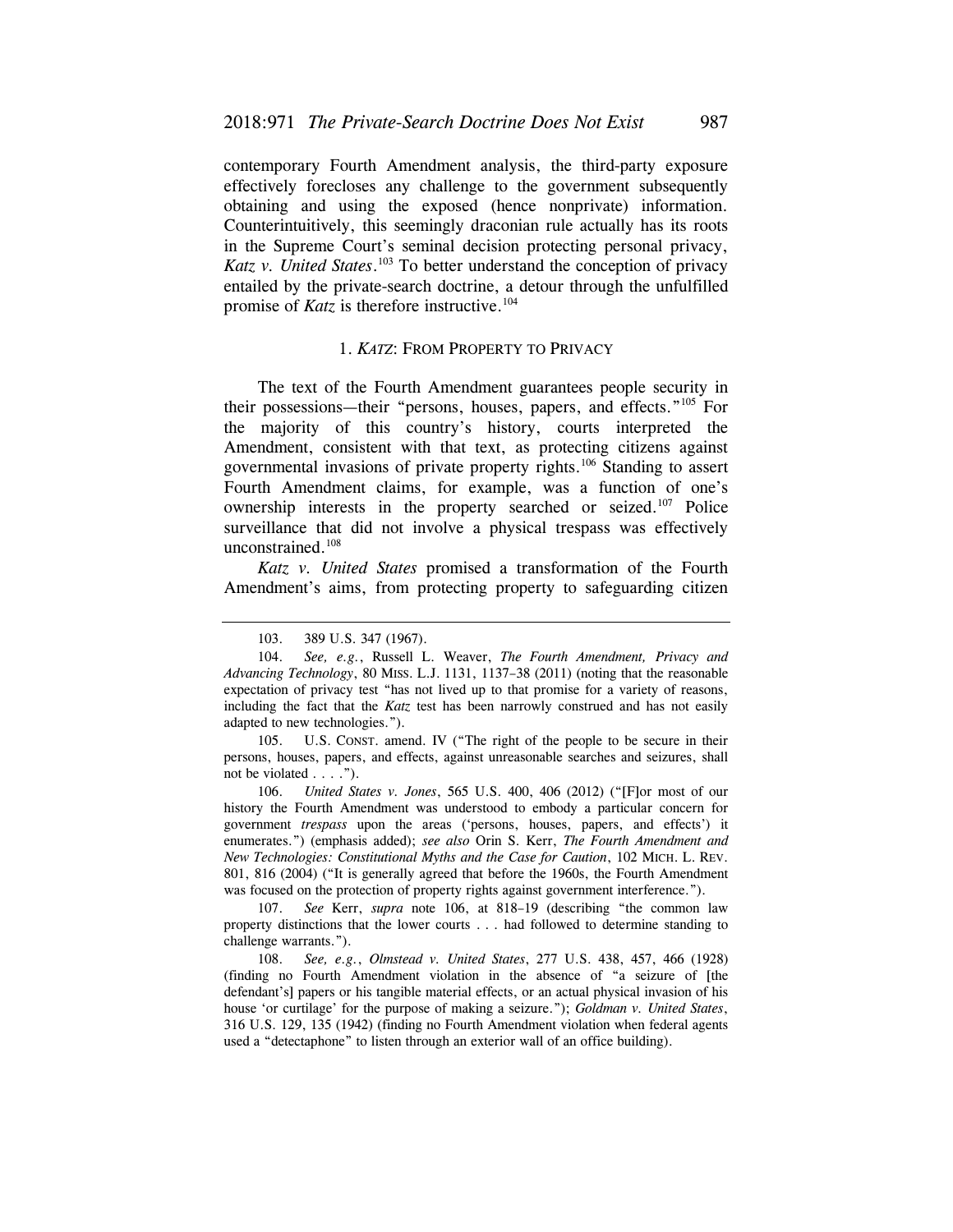privacy. The defendant, Charlie Katz, had been recorded by police while placing illegal bets from a public payphone in Los Angeles.<sup>109</sup> Police made the recording by attaching a microphone to the exterior of the phone booth, and thus defended their action on the grounds that they neither invaded a "constitutionally protected area"110 nor recorded more than a determined eavesdropper might have heard.<sup>111</sup> Nevertheless, the *Katz* Court ordered the recording suppressed.<sup>112</sup>

Writing for the majority, Justice Stewart chastised the parties for mischaracterizing the constitutional inquiry:

[T]he Fourth Amendment protects people, not places. What a person knowingly exposes to the public, even in his own home or office, is not a subject of Fourth Amendment protection. But what he seeks to preserve as private, even in an area accessible to the public, may be constitutionally protected.113

Justice Harlan's concurrence framed the analysis more acutely:

My understanding of the rule that has emerged from prior decisions is that there is a twofold requirement, first that a person have exhibited an actual (subjective) expectation of privacy and, second, that the expectation be one that society is prepared to recognize as "reasonable." Thus a man's home is, for most purposes, a place where he expects privacy, but objects, activities, or statements that he exposes to the "plain view" of outsiders are not "protected" because no intention to keep them to himself has been exhibited. On the other hand, conversations in the open would not be protected against being overheard, for the expectation of privacy . . . would be unreasonable. $114$ 

Harlan's approach quickly caught on. After *Katz*, courts began to employ his two-part test to determine whether government surveillance

<sup>109.</sup> *Katz v. United States*, 389 U.S. 347, 348 (1967).

<sup>110.</sup> Just six years prior to *Katz*, Justice Stewart summarized the Supreme Court's Fourth Amendment decisions as requiring "an unauthorized physical encroachment within a constitutionally protected area." *Silverman v. United States*, 365 U.S. 505, 510 (1961).

<sup>111.</sup> *Katz*, 389 U.S. at 351, 354.

 <sup>112.</sup> *See id.* at 359.

<sup>113.</sup> *Id.* at 351–52.

 <sup>114.</sup> *Id.* at 361 (Harlan, J., concurring).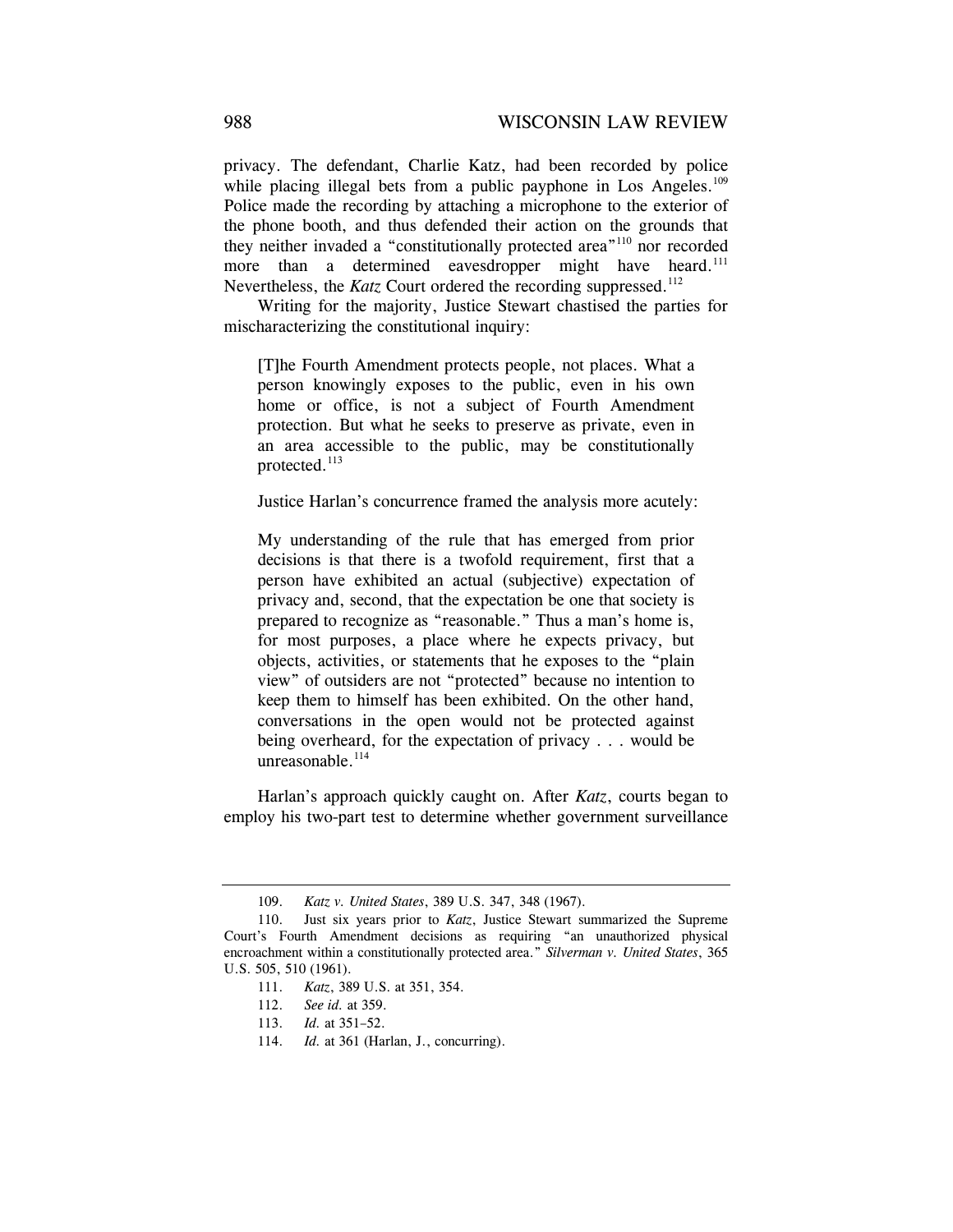amounts to a "search."115 On this view, the Fourth Amendment protects every manifest expectation of privacy, provided society also considers the expectation reasonable.116 This analysis has become so well established that the concept of "reasonable expectation of privacy" now permeates privacy discourses even in areas outside of the Fourth Amendment.<sup>117</sup>

The revolutionary promise of *Katz* was short-lived, however. The privacy rationale for limiting government surveillance almost immediately proved to be more fragile than the property rationale that it replaced.118 "Despite the many citations to *Katz*'s 'reasonable expectations of privacy' test in the courts and in law reviews, there has been no case beyond wiretapping where application of the test has led to the protection of privacy."119

One key reason for this result is that, amidst announcing the Constitution's protection of privacy, the *Katz* majority and concurrence both casually asserted that "exposed" information is essentially unprotected. Justice Stewart disclaimed privacy in information that "a person knowingly exposes to the public,"120 while Justice Harlan similarly reasoned that privacy would not be found in "objects, activities, or statements that [a defendant] exposes to the 'plain view' of outsiders."121 By rejecting privacy in "exposed" information, the *Katz*  court sowed the seeds to relocate much governmental surveillance outside of the Fourth Amendment altogether. Effectively, the *Katz*  Court both announced the protection of privacy and, in the very same breath, laid out the arguments to defeat it.

 Milligan, *The Real Rules of "Search" Interpretations*, 21 WM. & MARY BILL RTS. J. 1, 115. One of the reasons that the Harlan concurrence took center stage is that "the *Katz* majority provided no clear standards for future courts to apply." Luke M. 17 (2012).

<sup>116.</sup> Of course, government surveillance that does not intrude on a reasonable expectation of privacy remains unregulated by the Fourth Amendment, no matter how unreasonable the government's conduct. *See id.* at 20.

 117. Joel R. Reidenberg, *Privacy in Public*, 69 U. MIAMI L. REV. 141, 143 (2014) (citing, as an example, the issue of data privacy).

<sup>118.</sup> Some commentators have suggested—and the Supreme Court's recent jurisprudence bears this out—that *Katz* did not supplant the protection of property so much as reframe it. *See, e.g.*, Kerr, *supra* note 106, at 820 ("[A] close examination of *Katz* suggests a plausible contrary reading: *Katz* did not revolutionize Fourth Amendment law, but merely reemphasized the loose property-based approach announced in *Jones*."). Further supporting this thesis is the fact that, in the years immediately following *Katz*, the Court translated many of its existing precedents into the language of privacy without unsettling Fourth Amendment doctrine. *Id.* at 824.

 119. Peter P. Swire, Katz *is Dead. Long Live* Katz*.*, 102 MICH. L. REV. 904, 906 (2004).

 <sup>120.</sup> *Katz v. United States*, 389 U.S. 347, 351 (1967).

<sup>121.</sup> *Id.* at 361 (Harlan, J., concurring).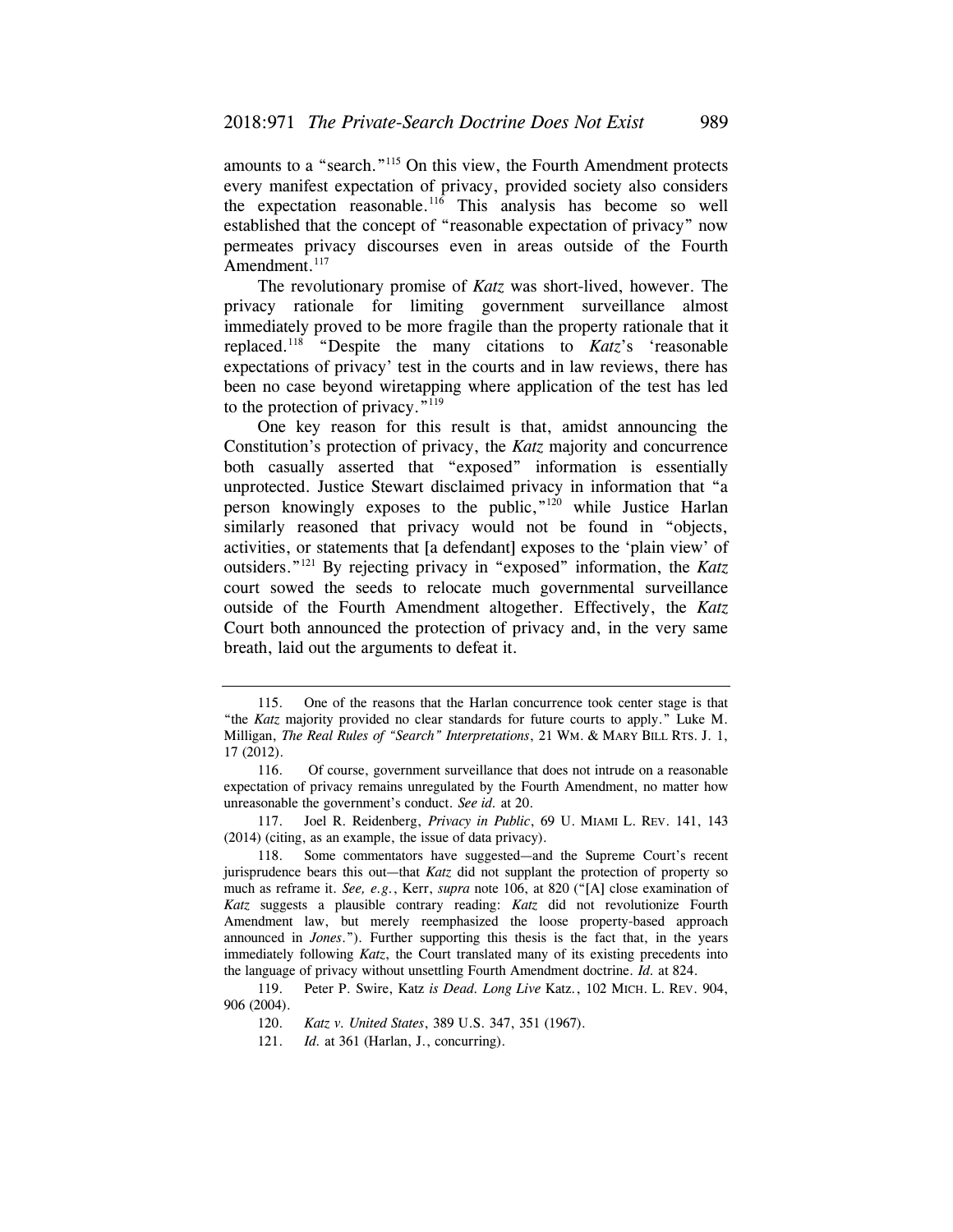### 2. THE EXPOSURE PARADIGM

As we have seen, the private-search doctrine is justified along a similar rationale—what I'll call the "exposure paradigm." The cornerstone of the exposure paradigm is that exposure of information to third parties is equated with a loss of privacy in that information, and hence a loss of constitutional protection.<sup>122</sup> Two additional features of the exposure paradigm are worth noting. First, Fourth Amendment privacy is posited as an individual value. I mean this both in the sense that the conception of privacy at work is highly individualistic (rather than, say, communal)<sup>123</sup> and also in the sense that an individual's privacy is normatively prized. This is why the measure of government misconduct under the private-search doctrine is whether the defendant experienced any additional diminishment of privacy subsequent to the private search. Second, the exposure paradigm treats privacy as a binary property of information. The exposure of information to a third party effectively operates like a switch, turning the protections of the Fourth Amendment off.<sup>124</sup> Consequently, the pertinent legal question under the private-search doctrine is not whether the defendant expected privacy—given that nearly all private searches are surreptitious, a genuine expectation of privacy can typically be assumed—nor whether that person is entitled to privacy given the steps they may have taken to preserve it, but instead whether information simply *is* private. Scholarly debates in this area thus tend to center on the narrow questions of

<sup>122.</sup> *E.g.*, *United States v. Odoni*, 782 F.3d 1226, 1238 (11th Cir. 2015) ("An individual does not have a reasonable expectation of privacy in an object to the extent the object has been searched by a private party."); *United States v. Tosti*, 733 F.3d 816, 821 (9th Cir. 2013) (explaining that the government's examination of photos on the defendant's computer was not a search because a private party's "prior viewing of the images had extinguished [the defendant]'s reasonable expectation of privacy in them"); *United States v. Miller*, 152 F.3d 813, 815 (8th Cir. 1998) ("[T]o be a Fourth Amendment search, a governmental intrusion must infringe on a legitimate expectation of privacy. Because a private search frustrates such an expectation . . . an ensuing police intrusion that stays within the limits of the private search is not a search for Fourth Amendment purposes." (citations omitted)).

 *Privacy and the Fourth Amendment, or the Rights of Relationships*, 75 CALIF. L. REV. 123. Some scholars have gone so far as to propose reorienting the Fourth Amendment around a notion of relational privacy. *See, e.g.*, Mary I. Coombs, *Shared*  1593 (1987).

<sup>124.</sup> *See, e.g.*, *United States v. Jacobson*, 466 U.S. 109, 117 (1984) ("Once frustration of the original expectation of privacy occurs, the Fourth Amendment does not prohibit governmental use of the now nonprivate information.").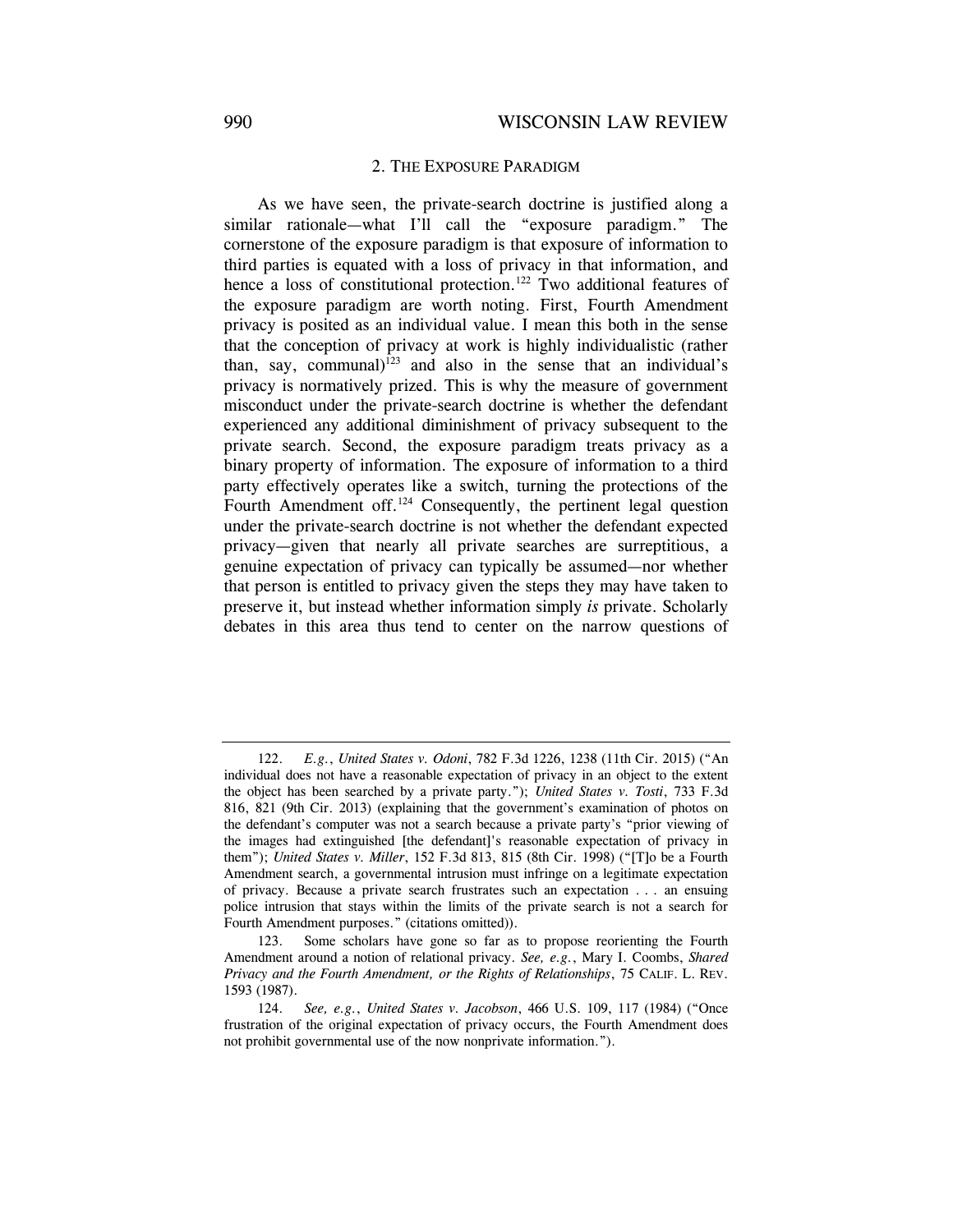which information should be recognized as private and under what conditions.125

A relatively recent decision by the Fifth Circuit, *United States v. Oliver*,<sup>126</sup> provides a clear example of these two features of the exposure paradigm operating in the private-search context. The case involved the warrantless search of a cardboard box for evidence of a mail fraud conspiracy.<sup>127</sup> The defendant, Oliver, had left the box at his girlfriend's house, instructing her not to open it before leaving town for several days.<sup>128</sup> When federal agents later approached Oliver's girlfriend inquiring about him, she provided them with the box, which the agents then searched without a warrant.<sup>129</sup> At the suppression hearing, Oliver's girlfriend admitted that she had previously looked inside the box before turning it over to the government.<sup>130</sup> Importantly, however, she never informed the agents of that fact.<sup>131</sup>

However, a divided panel of the Fifth Circuit upheld the denial of suppression by invoking the private-search doctrine.<sup>132</sup> According to the *Oliver* court, "[w]here a private individual examines the contents of a closed container, a subsequent search of the container by government officials does not constitute an unlawful search for purposes of the Fourth Amendment . . . . "<sup>133</sup> Even though the federal agents were not aware that the box had been previously searched, the court reasoned that "it is the private search itself, and not the authorities' learning of such search, that renders a police officer's subsequent warrantless search permissible."<sup>134</sup> Because "it is the private search itself that frustrates the privacy expectation," following the search of the box by Oliver's girlfriend extinguished all Fourth Amendment protection—"no reasonable expectation of privacy remained."<sup>135</sup>

134. *Id.* at 407. In a footnote, the *Oliver* majority dismissed the argument that prior knowledge of a private search is relevant, noting that "no case expressly requires such knowledge." *See id.* at 407 n.4.

 135. *Id.* at 407. Apparently recognizing the breadth of its conclusion, the court also stated that its holding "is limited to the unique facts of this case and is not intended to expand significantly the scope of the private search doctrine." *Id.* 

<sup>125.</sup> *See, e.g.*, Kerr, *supra* note 17, at 581–86 (arguing in favor of the privatesearch doctrine on the ground that it provides ex ante clarity regarding whether and when information is private).

<sup>126. 630</sup> F.3d 397 (5th Cir. 2011).

<sup>127.</sup> *Id.* at 402–03.

 <sup>128.</sup> *Id.* at 403.

<sup>129.</sup> *Id.*

 <sup>130.</sup> *Id.*

 <sup>131.</sup> *Id.*

 <sup>132.</sup> *See id.* at 405–08; *see also id.* at 416 (Garza, J., dissenting).

 <sup>133.</sup> *Id.* at 406.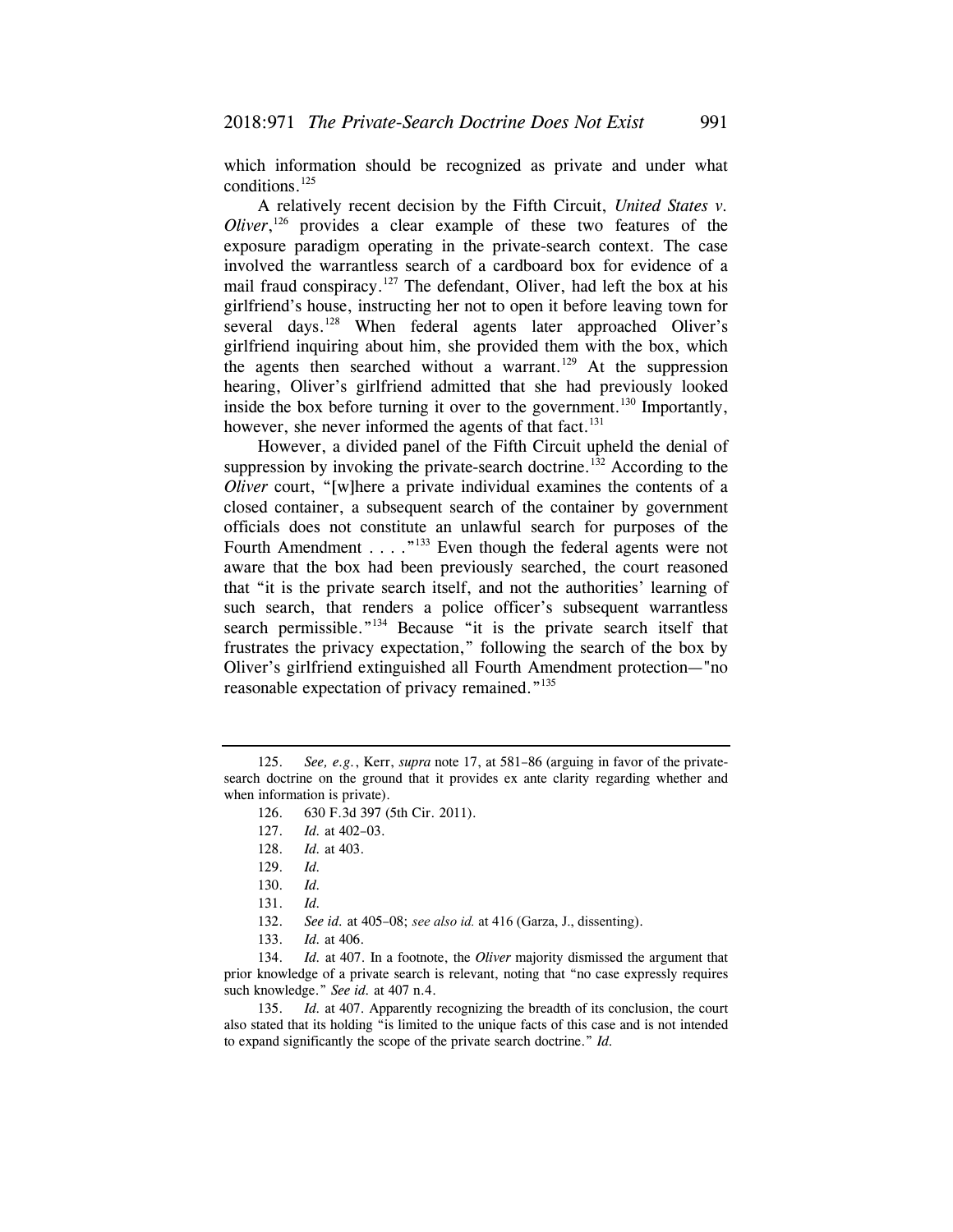*Oliver* reflects an extreme commitment to the features of the exposure paradigm just discussed. First, because privacy is envisioned as experienced individually, the normative aim of privacy is presumed to be defeated by the exposure of information to seemingly any third party. Even though the case involved a "search" conducted by the defendant's girlfriend of an item he had stored at her home, the *Oliver*  court refused to recognize the possibility that privacy could survive any amount of sharing.<sup>136</sup> Second, once Oliver's privacy interest was frustrated by the girlfriend, the binary switch was flipped and the contents of the box were rendered non-private for all subsequent purposes, including a criminal investigation by federal agents. Counterintuitively, the legality of the government's conduct turned exclusively on the occurrence of a prior act by a private party of which the agents were utterly unaware.<sup>137</sup>

*Oliver* also illuminates the conception of Fourth Amendment privacy entailed by courts' conventional understanding of the privatesearch doctrine. The form of privacy adopted by courts interpreting the Fourth Amendment is thus largely unchanged from the form it took in the late 1800s, when Samuel Warren and Louis Brandeis published their indelible law review article advocating for a right against salacious gossip and the broadcasting of "details of sexual relations" to "satisfy a prurient taste."138 They viewed privacy as fundamentally about the necessity of individual solitude, a man's ability to "retreat from the world."<sup>139</sup> Brandeis himself extended this conception of privacy to the Fourth Amendment context in his well-known dissent in *Olmstead v. United States*,<sup>140</sup> typically considered *Katz*'s progenitor.<sup>141</sup> Since *Katz*,

137. *Id.* at 407.

<sup>136.</sup> Despite using the label "girlfriend," the *Oliver* court may have given less deference to the relationship because it failed to match the heteronormative ideal of intimacy. For example, the court took care to explain that, despite "dating for several weeks," Oliver's girlfriend "testified that she did not know Oliver's last name until she was informed of it by federal authorities." *Id.* at 407. The court also noted that Oliver had left town "without notifying or otherwise communicating his whereabouts" to the girlfriend. *Id.*

<sup>138.</sup> Samuel D. Warren & Louis D. Brandeis, *The Right to Privacy*, 4 HARV. L. REV. 193, 196 (1890); *see also* Jed Rubenfeld, *The End of Privacy*, 61 STAN. L. REV. 101, 115–18 (2008) (discussing *Boyd v. United States*, which guaranteed against invasion "of the sanctit[ies] of a man's home and the privacies of life." 116 U.S. 616, 630 (1886)).

<sup>139.</sup> Warren & Brandeis, *supra* note 138, at 196. My use of the masculine noun is not inadvertent; Warren and Brandeis were effectively arguing for the preservation of the traditional public/private divide and the attendant domestic sphere. *See, e.g.*, Neil M. Richards, *The Puzzle of Brandeis, Privacy, and Speech*, 63 VAND. L. REV. 1295, 1304 (2010) ("*The Right to Privacy* also reflected traditional Gilded Age notions of gender roles and the 'cult of domesticity.'").

<sup>140.</sup> 277 U.S. 438 (1928).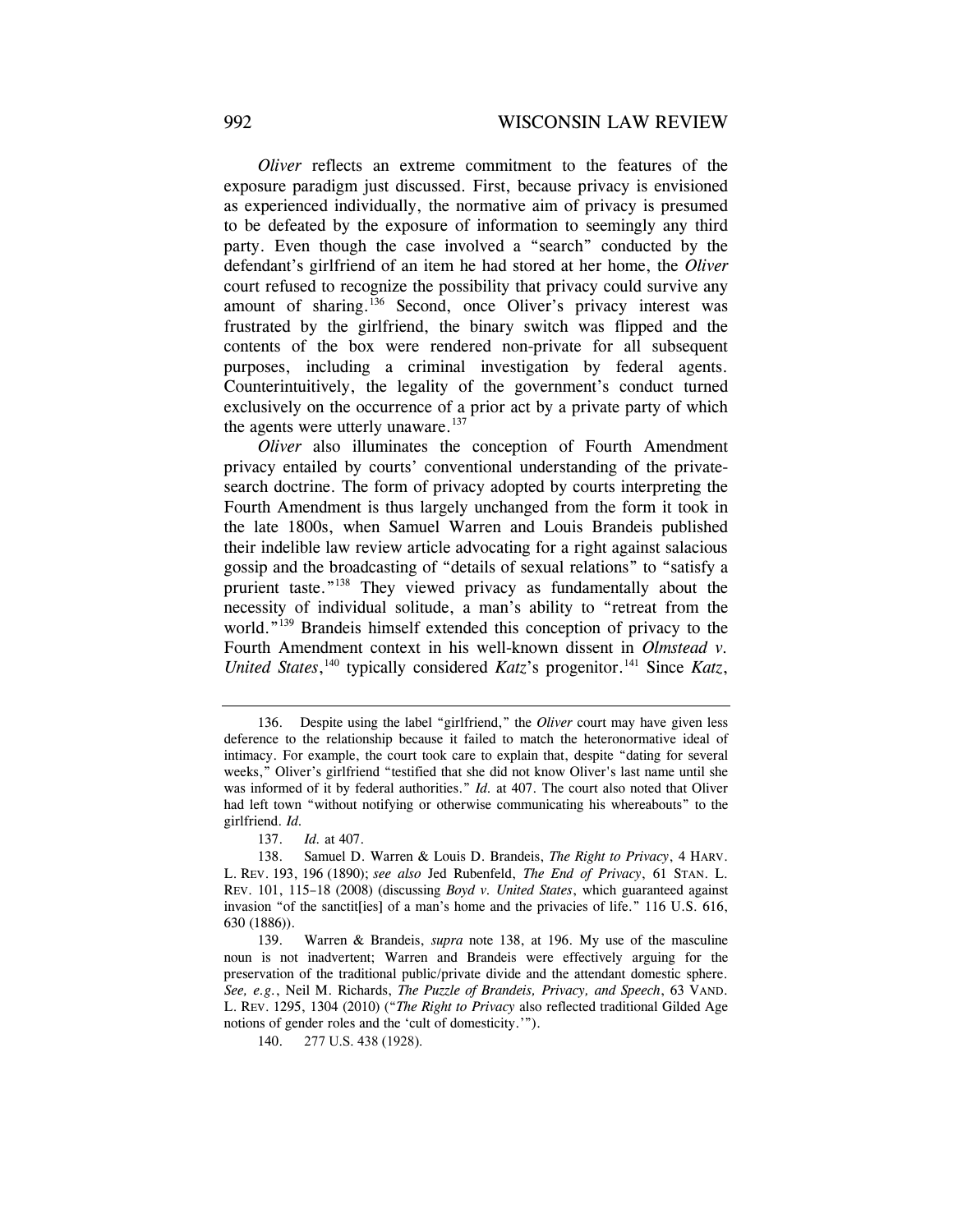"courts have applied a narrow, individualistic conception of privacy, rooted in the right to exclude others, the right 'to be let alone.'<sup>"142</sup> This narrow picture of Fourth Amendment privacy is perhaps not surprising considering the Supreme Court's traditional composition.<sup>143</sup> But it is at odds with criminal procedure elsewhere. At least some search-andseizure doctrines respect, even if only partially, the capacity to share spaces and information:

The police need a warrant to enter a shared home just as much as they do an unshared one. If two people share a home or an office, they still retain a constitutional reasonable expectation of privacy there. Sharing space provides the cooccupant with common authority to permit their consent, but it does not relinquish all Fourth Amendment protection.<sup>144</sup>

To the extent that courts applying the private-search doctrine ever recognize the possibility of shared privacy, however, they largely funnel sharing into restrictive forms of domesticated intimacy.

The exposure paradigm is also largely untenable in modern society. Most everyday activities—placing a phone call, using the internet, purchasing something with a credit card—expose arguably private information to others.<sup>145</sup> "[L]ife on the grid makes secrecy, and therefore privacy, all but impossible to secure."146 Scott Sundby offered the following glimpse into the world that follows from a Fourth Amendment exposure paradigm:

142. Coombs, *supra* note 123, at 1593–94.

143. The individualism reflected in the Supreme Court's Fourth Amendment jurisprudence "is linked to a privileging of reason over emotion, mind over body, and individual over community that is traditionally male." *Id.* at 1595 & n.9 (stating that Justices are "a group with particularly well-developed experiences and concepts of individualized privacy.").

144. Kerr, *supra* note 17, at 589 (citations omitted).

145. Joseph T. Thai, *Is Data Mining Ever a Search Under Justice Stevens's Fourth Amendment?*, 74 FORDHAM L. REV. 1731–32 (2006) ("On a daily basis, we convey to third parties detailed information about the most mundane to the most intimate aspects of our lives.").

146. Miriam E. Baer, *Secrecy, Intimacy, and Workable Rules: Justice Sotomayor Stakes Out the Middle Ground in* United States v. Jones*,* 128 YALE L.J. FORUM 393, 401 (2014).

<sup>141.</sup> *See Olmstead v. United States*, 277 U.S. 438, 478 (1928) (Brandeis, J., dissenting) (arguing that the Constitution confers, "as against the Government, the right to be let alone—the most comprehensive of rights and the right most valued by civilized men."); Richards, *supra* note 139, at 1296 (explaining that Brandeis's *Olmstead* dissent "introduced modern concepts of privacy into constitutional law, and ultimately led not only to the 'reasonable expectation of privacy' test that governs Fourth Amendment law, but also shaped the constitutional right to privacy recognized in *Griswold v. Connecticut* and *Roe v. Wade*." (footnotes omitted)).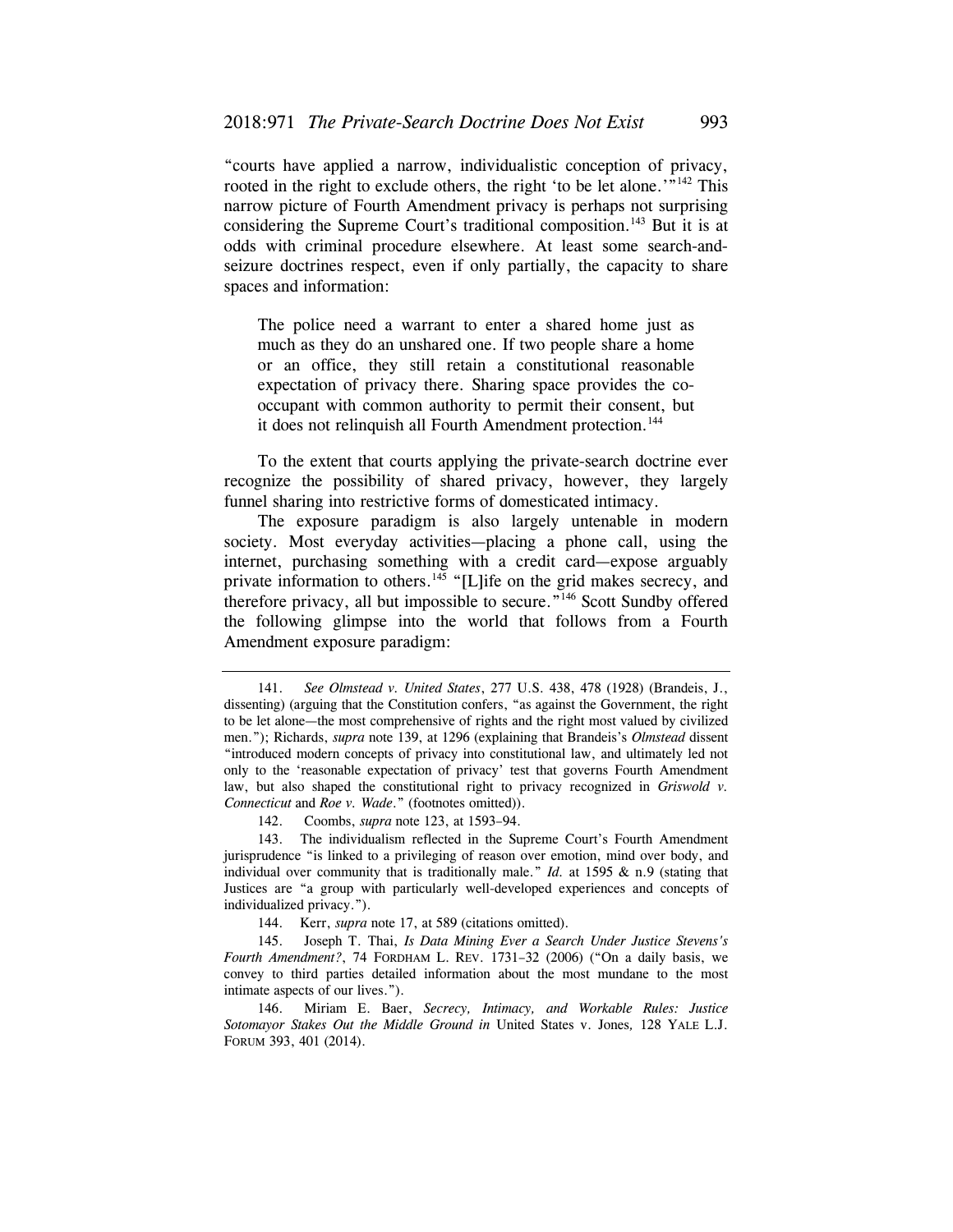To maintain privacy, one must not write any checks nor make any phone calls. It would be unwise to engage in conversation with any other person, or to walk, even on private property, outside one's house. If one is to barbecue or read in the backyard, do so only if surrounded by a fence higher than a double-decker bus and while sitting beneath an opaque awning. The wise individual might also consider purchasing anti-aerial spying devices if available (be sure to check the latest Sharper Image catalogue). Upon retiring inside, be sure to pull the shades together tightly so that no crack exists and to converse only in quiet tones. When discarding letters or other delicate materials, do so only after a thorough shredding of the documents (again see your Sharper Image catalogue); ideally, one would take the trash personally to the disposal site and bury it deep within. Finally, when buying items, carefully inspect them for any electronic tracking devices that may be attached.<sup>147</sup>

In other contexts, scholars have decried this facet of Fourth Amendment jurisprudence as Orwellian<sup>148</sup> and Lochnerian.<sup>149</sup> Richard Posner, for example, has challenged the exposure paradigm as unrealistic, arguing that "privacy does not mean refusing to share information with everyone."<sup>150</sup> However, even those most critical of courts' narrow third-party jurisprudence tend to retain an individualistic model of privacy. Citing the threat of ubiquitous government surveillance, scholars imagine the harm of circumscribing privacy as a kind of Foucauldian discipline—they fear that citizens will stifle their individual thoughts and expressions so that their true selves will not be observed by governmental actors.151 Jed Rubenfeld, for example, has

 *Trust Between Government and Citizen?*, 94 COLUM. L. REV. 1751, 1789–90 (1994). 147. Scott E. Sundby, *"Everyman"'s Fourth Amendment: Privacy or Mutual* 

 *Amendment Privacy,* 75 S. CAL. L. REV. 1083, 1101–02 (2002) (explaining the dangers 148. *E.g.*, Daniel J. Solove, *Digital Dossiers and the Dissipation of Fourth*  of government information gathering). *See generally* GEORGE ORWELL, NINETEEN EIGHTY-FOUR (1949) (depicting a totalitarian government that operated through constant surveillance of its citizens).

<sup>149.</sup> *E.g.*, Thai, *supra* note 145, at 1735–36 (characterizing the third-party doctrine as containing a "Lochnerian assumption that we consciously and freely cede our privacy in personal data conveyed to others in the necessary course of life in our information society").

 150. RICHARD A. POSNER, NOT A SUICIDE PACT: THE CONSTITUTION IN A TIME OF NATIONAL EMERGENCY 140 (2006).

 *About Privacy and the Fourth Amendment*, 102 CALIF. L. REV. 1069, 1095–97 (2014) 151. *See* David Alan Sklansky, *Too Much Information: How Not to Think*  (surveying the scholarship arguing for what he terms the "stultification thesis"). *See generally* MICHEL FOUCAULT, DISCIPLINE AND PUNISH 202–03 (Alan Sheridan trans.,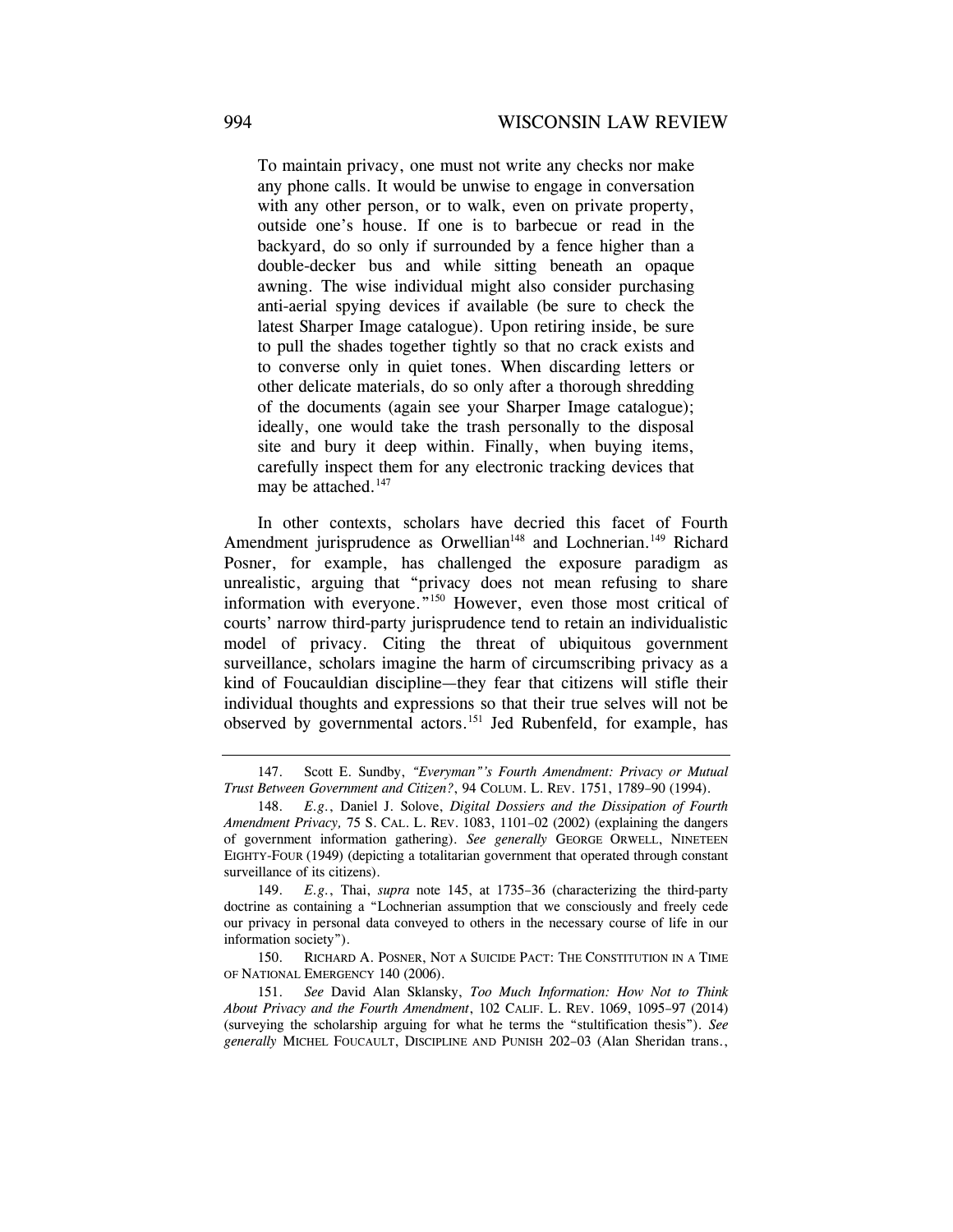argued that Fourth Amendment jurisprudence should allow citizens space "to be free from the structures of public norms, free to be their own men and women, free to say what they actually think, and to act on their actual desires or principles, even if doing so defies public norms."152 Other notable scholars, including Neil Richards and Daniel Solove, have offered variations on this argument.<sup>153</sup> Notably, this claim is *not* that sharing or mutuality are valuable in themselves, or even that "privacy" can be conceptualized in a manner that naturally accommodates these values, but rather that the Fourth Amendment must protect some amount of shared privacy in order to ensure the necessary space for individuals to express or embody their true selves.<sup>154</sup>

What is sometimes lost in the abstract, academic debates over government "surveillance" is that the absence of Fourth Amendment privacy also operates to authorize governmental actions that diminish and denigrate those who are subjected to them.<sup>155</sup> Fourth Amendment privacy does not merely protect against observation, it protects against on-the-ground policing practices that have real-world effects. A

 153. *See* Neil M. Richards, *The Dangers of Surveillance*, 126 HARV. L. REV. find deviant"); DANIEL J. SOLOVE, NOTHING TO HIDE 27, 178 (2011) (explaining that 1934, 1948 (2013) (explaining "that when we are watched while engaging in intellectual activities, broadly defined—thinking, reading, web-surfing, or private communication—we are deterred from engaging in thoughts or deeds that others might surveillance "can lead to self-censorship" and might "inhibit . . . free speech, free association, and other First Amendment rights").

 *Inspired by Marin Luther King*, 32 N.Y.U. REV. L. & SOC. CHANGE 517, 537–38 154. For those of us engaged in the study of gender and sexuality, the supposition of a true self that emerges in seclusion is questionable (not to mention the assumed desirability of private spaces in which people may feel unrestrained). Frank Rudy Cooper, however, has articulated a version of this argument premised on gender performativity theory. He claims that "[s]urveillance operates performatively because it targets speech against the status quo, impelling one to perform one's identity in conformity with the status quo and thereby reproducing the preexisting social structure." Frank R. Cooper, *Surveillance and Identity Performance: Some Thoughts*  (2008). Query why so many commentators consider governmental surveillance to be more (or uniquely) disciplining when compared to observation by one's associative community, such as family, friends, or colleagues.

155. *See* Kaaryn Gustafson, *Degradation Ceremonies and the Criminalization of Low-Income Women*, 3 U.C. IRVINE L. REV. 297, 304–36 (2013) (detailing social policies that operate by regulating and disciplining low-income women).

Vintage Books 2d ed. 1995) ("He who is subjected to a field of visibility, and who knows it, assumes responsibility for the constraints of power; he makes them play spontaneously upon himself; he inscribes in himself the power relation in which he simultaneously plays both roles; he becomes the principle of his own subjection.").

<sup>152.</sup> Rubenfeld, *supra* note 138, at 128. Whether diminished privacy in fact results in individual self-censorship is ultimately an empirical question, and one currently in need of some additional support. *See* Sklansky, *supra* note 151, at 1097– 98.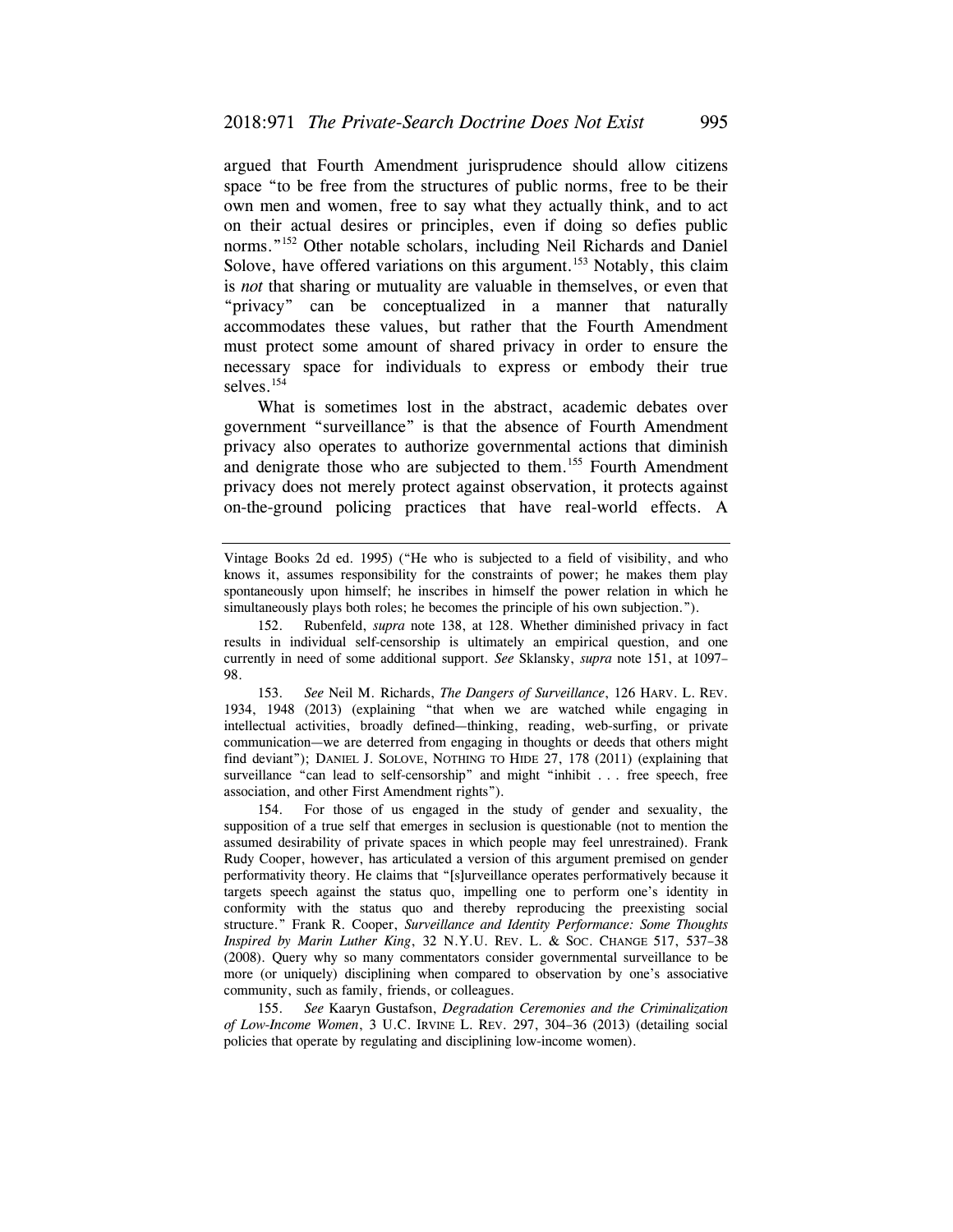roadside frisk of an automobile passenger, for example, is constitutionally justified because of the arguably diminished privacy interests of persons already involved in a lawful vehicle stop.156 As a consequence of that conclusion about privacy, passengers are subject to both the intrusion of the physical frisk—a significant matter in its own right<sup>157</sup>—and also the public spectacle of the frisk, which stereotypes the person searched "as criminal, as violent, and as needing to be regulated by the police" even when the search proves fruitless.<sup>158</sup>

Conceptualizing privacy as an individual value, one that is destroyed by the exposure of information to others, thus reinforces social hierarchies through which the most vulnerable and dependent populations are those most subject to government intervention.159 To take but one example, consider LGBTQ youth, who make up an outsized portion of the homeless population in the United States.160 For these individuals, homelessness is frequently tied to patterns of interfamily conflicts and violence that occur within the privacy of their parents' homes.<sup>161</sup> Once on the street, the lack of Fourth Amendment privacy exposes them to extensive criminal regulation covering most "survival-focused activity associated with homelessness, such as theft, drug use, drug possession and dealing, and sex work."<sup>162</sup> Not only are their lives discursively devalued because they lack access to normatively-prized privacy, but their very publicness (i.e., their lack of privacy) becomes a ground for their subjection to the government.<sup>163</sup>

 160. Orly Rachmilovitz, *Family Assimilation Demands and Sexual Minority Youth*, 98 MINN. L. REV. 1376, 1394–95 (2014) (citing statistics showing that between 20–40% of American homeless self-identify as LGBT).

 163. *See id.* (suggesting that criminal laws enforced against homeless youth are "an attempt to drive the homeless, including homeless youth, out of public view and spaces"); *cf.* Katherine M. Franke, *The Domesticated Liberty of* Lawrence v. Texas, 104 COLUM. L. REV. 1399, 1415–16 (2004) ("*Lawrence* is a slam-dunk victory for a politics that is exclusively devoted to creating safe zones for homo- and hetero-sex

<sup>156.</sup> *See, e.g.*, *Arizona v. Johnson*, 555 U.S. 323, 331–33 (2009).

 <sup>157.</sup> *See Terry v. Ohio*, 392 U.S. 1, 24–25 (1968) ("Even a limited search of the outer clothing for weapons constitutes a severe, though brief, intrusion upon cherished personal security, and it must surely be an annoying, frightening, and perhaps humiliating experience.").

<sup>158.</sup> *See* Gustafson, *supra* note 155, at 303.

<sup>159.</sup> *Cf.* Devon W. Carbado, *(E)racing the Fourth Amendment*, 100 MICH. L. REV. 946, 969 (2002) ("The material result of . . . racial allocation is that people of color are burdened more by, and benefit less from, the Fourth Amendment than whites."); Camille Gear Rich, *Innocence Interrupted: Reconstructing Fatherhood in the Shadow of Child Molestation Law*, 101 CALIF. L. REV. 609, 614 (2013) (explaining how criminal laws that purport to prevent sexual abuse are increasingly enforced to reinstantiate gendered roles and identities).

<sup>161.</sup> *Id.* at 1395.

 <sup>162.</sup> *See id.*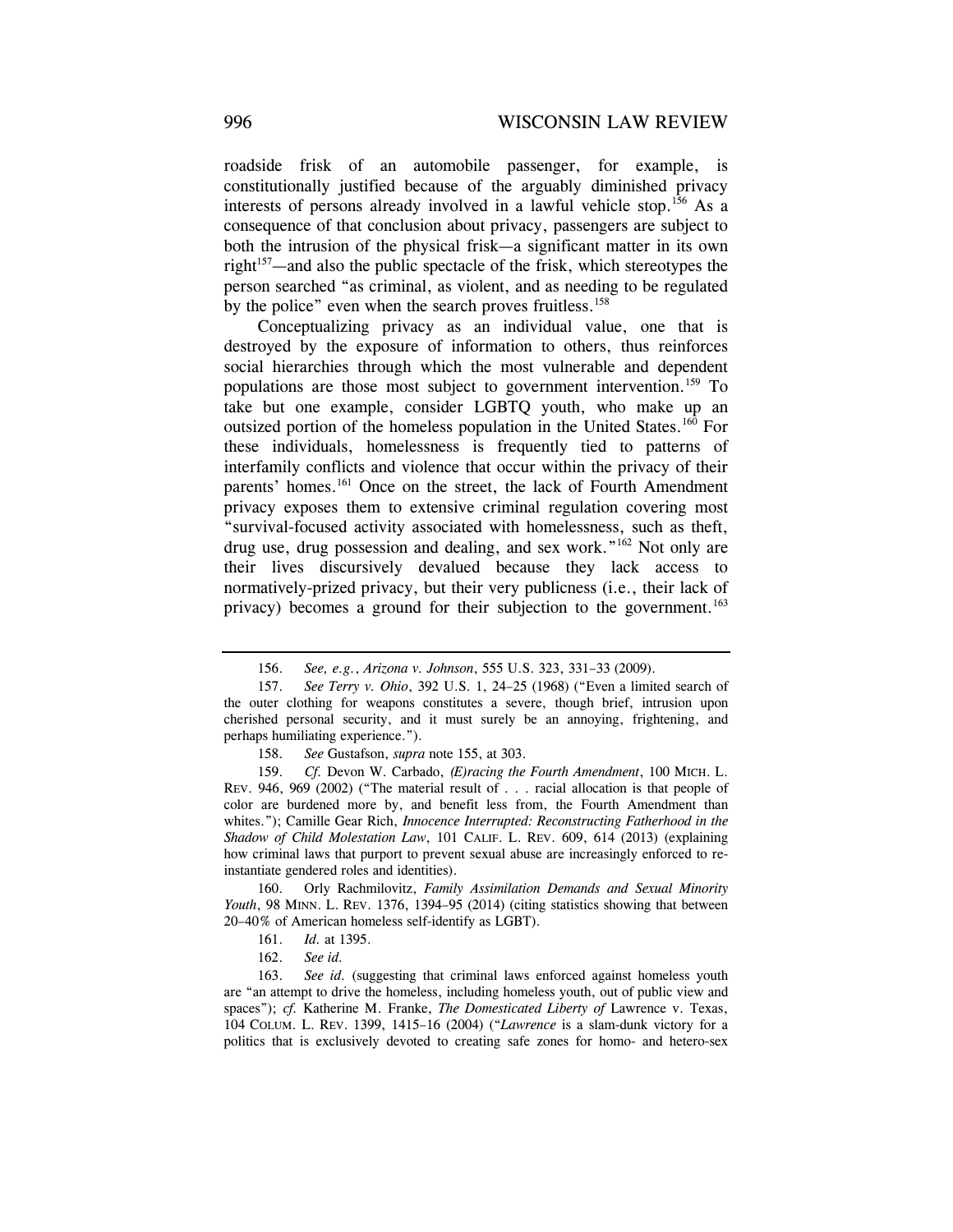Even traditionally "intimate" behavior is typically not protected when it occurs in public *because* it occurs in public.164 There are real and costly consequences for individuals and communities who are unwilling or unable to live in the kind of absolute secrecy demanded by the privatesearch doctrine.<sup>165</sup>

#### II. DISSOLVING THE PRIVATE-SEARCH DOCTRINE

Fortunately, the private-search doctrine does not exist. This Part revisits the Supreme Court's seminal opinions in *Walter* and *Jacobsen*, unearthing the plain-view principles that perform the doctrinal work. As this Part demonstrates, *Jacobsen*'s outcome—which is primarily responsible for the notion that the doctrine allows replication of private searches—turned on an often-overlooked invocation of the singlepurpose container exception to the Fourth Amendment. Meanwhile, *Walter*'s reference to the "scope" of the private search has been perversely interpreted as an authorization for government conduct when the evidence suggests that it was intended to articulate a restraint on government. Correctly understood, the Supreme Court's "privatesearch" jurisprudence actually contravenes the exposure paradigm; the Court's reliance on a plain-view exception in both *Walter* and *Jacobsen*  implicitly affirms that some measure of privacy survives the exposure of information to third parties.

## *A.* Jacobsen*'s "Virtual Certainty" Justification*

Correctly understanding the Supreme Court's private-search cases requires recognizing and resolving a fundamental dispute between Justice Stevens and Justice White regarding the scope of the plain-view doctrine. Superficially, the plain-view doctrine seems an unlikely key for unlocking the mysteries of *Walter* and *Jacobsen*. In its most common form, the plain-view doctrine justifies warrantless seizures (rather than searches), and only when contraband is already visible.<sup>166</sup> It

166. *See* LAFAVE, *supra* note 24, § 2.2(a), at 598 ("[T]he plain view doctrine . . . is intended to provide a basis for making a *seizure* without a warrant."); *Horton v. California*, 496 U.S. 128, 134 (1990) ("If 'plain view' justifies an exception from an

and/or intimacy, while at the same time rendering all other zones more dangerous for nonnormative sex.").

 164. *See* Carlos A. Ball, *Privacy, Property, and Public Sex*, 18 COLUM. J. GENDER & L. 1, 13–16 (2008) (explaining how traditional notions of privacy are constrained by intuitions about geographical privacy, such as the right to exclude others).

 165. *See, e.g.*, Daniel Solove, *Conceptualizing Privacy*, 90 CALIF. L. REV. 1087, 1107 (2002) (arguing that the Supreme Court's third-party jurisprudence erroneously conflates privacy with total secrecy).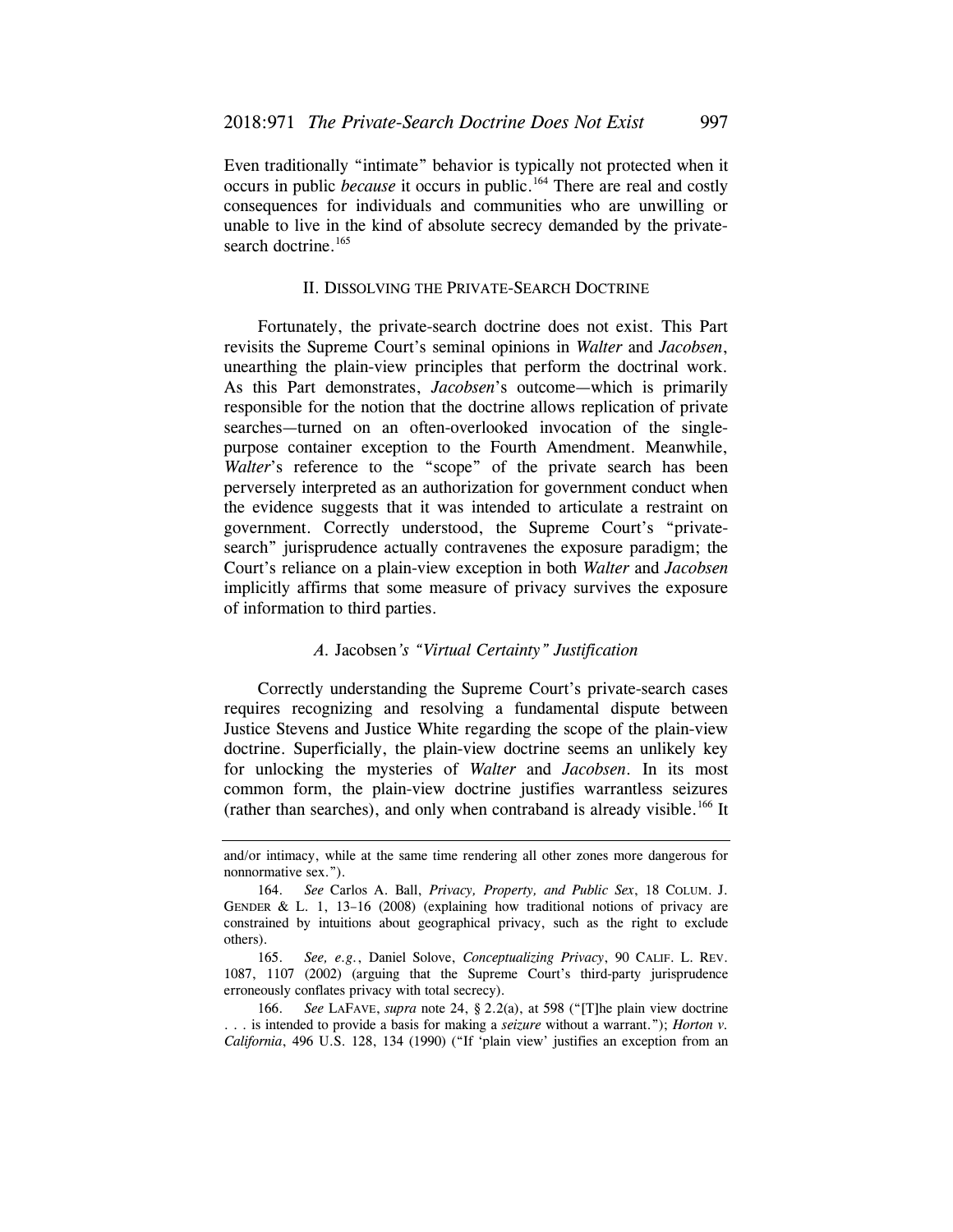is not intuitively obvious why the doctrine should have much, if any, bearing on whether the government may constitutionally project a reel of film or open a cardboard box.

In both *Walter* and *Jacobsen*, however, Justice White authored concurring opinions that stressed plain view as marking the limits of the government's authorization. In *Walter*, White agreed with Justice Stevens that "nothing wrongful" had occurred prior to the FBI agents' projecting the films because the private parties had left the shipping containers open and the film's boxes exposed.<sup>167</sup> He reasoned that suppression of the films was required for the simple fact that projecting the films revealed information that was not previously visible to the government.168 In *Jacobsen*, White again articulated his view that the Constitution permitted nothing more than for the government to passively receive information following a private search: "Where a private party has revealed to the police information he has obtained during a private search or exposed the results of his search to plain view, no Fourth Amendment interest is implicated because the police have done no more than fail to avert their eyes."<sup>169</sup> But White stressed that nothing the private parties had done could "legitimize *governmental conduct* that otherwise would be subject to challenge under the Fourth Amendment."<sup>170</sup> (White concurred in the judgment because he believed the record demonstrated that the white powder had remained literally visible to the governmental agents despite the fact that the FedEx employees had attempted to re-pack the container.)<sup>171</sup>

Where Justice Stevens—and the *Jacobsen* majority more generally—disagreed with Justice White was in the necessity of a literal view by the government. In a little-examined footnote, Stevens explained that "the precise character of the white powder's visibility to the naked eye is far less significant than the facts that the container could no longer support any expectation of privacy, and that it was

170. *Id.* at 130–31 (White, J., concurring).

otherwise applicable warrant requirement, therefore, it must be an exception that is addressed to the concerns that are implicated by seizures rather than by searches.").

<sup>167.</sup> *Walter v. United States*, 447 U.S. 649, 661 (1980) (White, J., concurring).

<sup>168.</sup> *Id.* at 662 (White, J., concurring) ("Unlike the opening of the packages that destroyed their privacy by exposing their contents to the plain view of subsequent observers, a private screening of the films would not have destroyed petitioners' privacy interest in them.").

 <sup>169.</sup> *United States v. Jacobsen*, 466 U.S. 109, 130 (1984) (White, J., concurring).

<sup>171.</sup> *Id.* at 127 (White, J., concurring) ("I would proceed on the basis that the clear plastic bags were in plain view when the agent arrived and that the agent thus properly observed the suspected contraband.").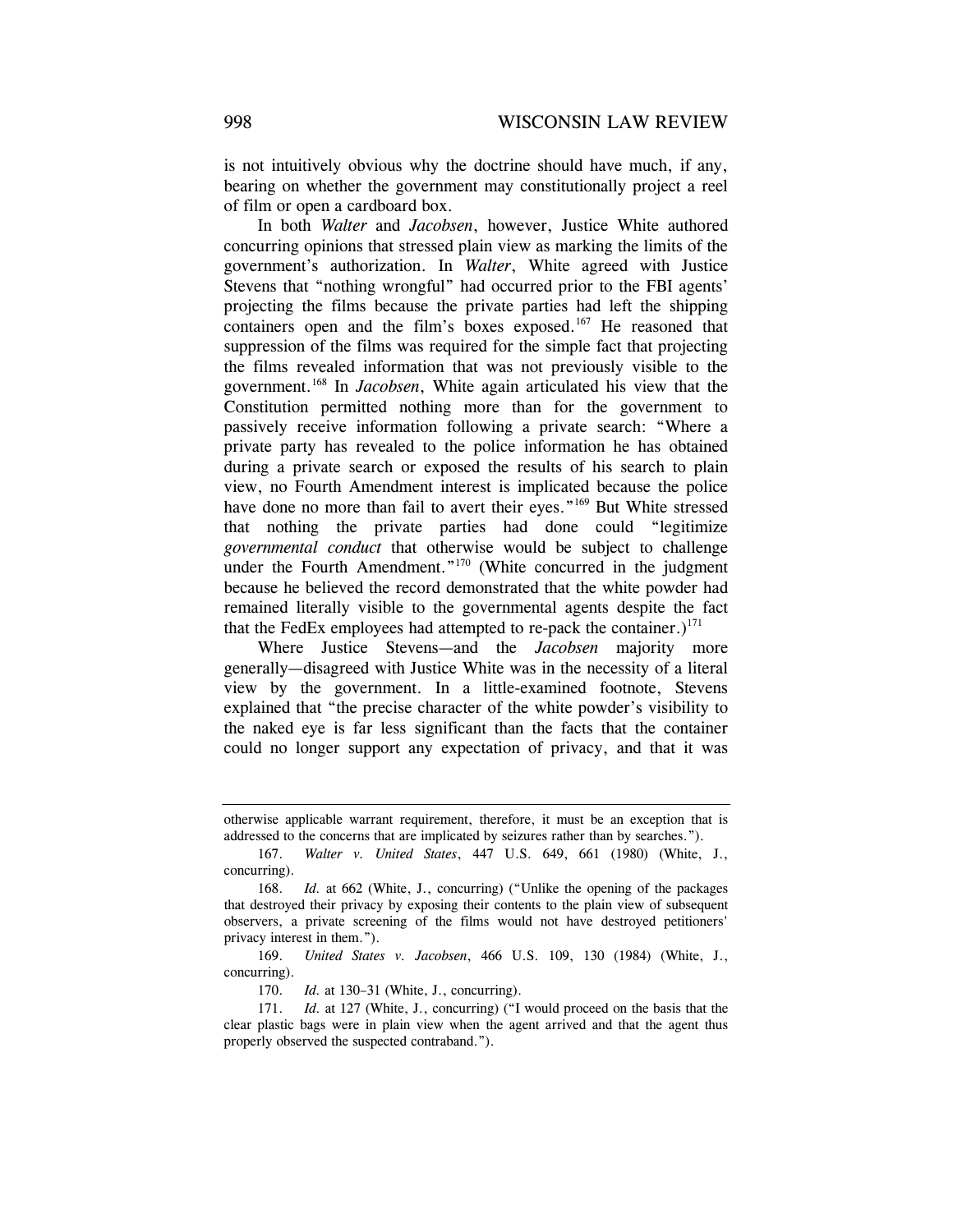virtually certain that it contained nothing but contraband."172 At first glance, Justice Stevens's references to a container that "could no longer support any expectation of privacy" and the officer's "virtual certainty" about its contents appear conclusory. And, indeed, those references have been largely ignored by lower courts until very recently.<sup>173</sup>

However, an examination of Justice Stevens's previous contributions to the Supreme Court's "plain view" jurisprudence demonstrate that both courts and commentators have missed the critical role this language played in the *Jacobsen* decision.<sup>174</sup> In the years prior to *Jacobsen*, Justice Stevens had twice advocated for a "virtual certainty" standard for a specific kind of Fourth Amendment search. Both occasions involved challenges to the government's authority to inspect closed containers. Both serve as meaningful analogues to the government conduct at issue in *Jacobsen*. In the Sections that follow, I examine those analogies in detail to show that the knowledge of the federal agent—not the mere fact of a prior, private search—was the dispositive justification for the *Jacobsen* majority's holding.

## 1. THE SINGLE-PURPOSE CONTAINER ANALOGY

In a line of decisions tracing back at least as far as *Arkansas v.*  Sanders,<sup>175</sup> the Supreme Court has intimated that some containers "by

<sup>172.</sup> *Id.* at 120 n.17 (majority opinion).

<sup>173.</sup> A few lower courts latched on to the latter half of Stevens's statement, concluding that police replication of a private search requires certainty that noncontraband items are absent. *See, e.g.*, *United States v. Young*, 573 F.3d 711, 720– 21 (9th Cir. 2009) ("This case is distinguishable from *Jacobsen* because neither the hotel room nor the backpack contained only contraband."); *United States v. Allen*, 106 F.3d 695, 699 (6th Cir. 1997) ("Unlike the package in *Jacobsen*, however, which 'contained nothing but contraband,' Allen's motel room was a temporary abode containing personal possessions."). Others have confusingly treated "virtual certainty" as a justification for *exceeding* the scope of a prior private search. *See, e.g.*, *United States v. Runyan*, 275 F.3d 449, 463 (5th Cir. 2001) ("The guideline that emerges . . . is that the police exceed the scope of a prior private search when they examine a closed container that was not opened by the private searchers unless the police are already substantially certain of what is inside that container based on the statements of the private searchers, their replication of the private search, and their expertise.").

<sup>174.</sup> Because commentators have failed to recognize the connection to the plain-view doctrine, they have frequently dismissed the "virtual certainty" inquiry as misdirected. *See, e.g.*, Holley, *supra* note 6, at 706 (explaining that, while context about the contents of a container "may provide probable cause, it does not justify a warrantless search, absent a separate exception"); Clancy, *supra* note 16, at 243–44 ("[A]lthough the police may have had a high degree of confidence in what they would find when they opened the container, that confidence should not eliminate the applicability of the Amendment; instead, that confidence goes to the reasonableness of the police's actions.").

<sup>175. 442</sup> U.S. 753 (1979).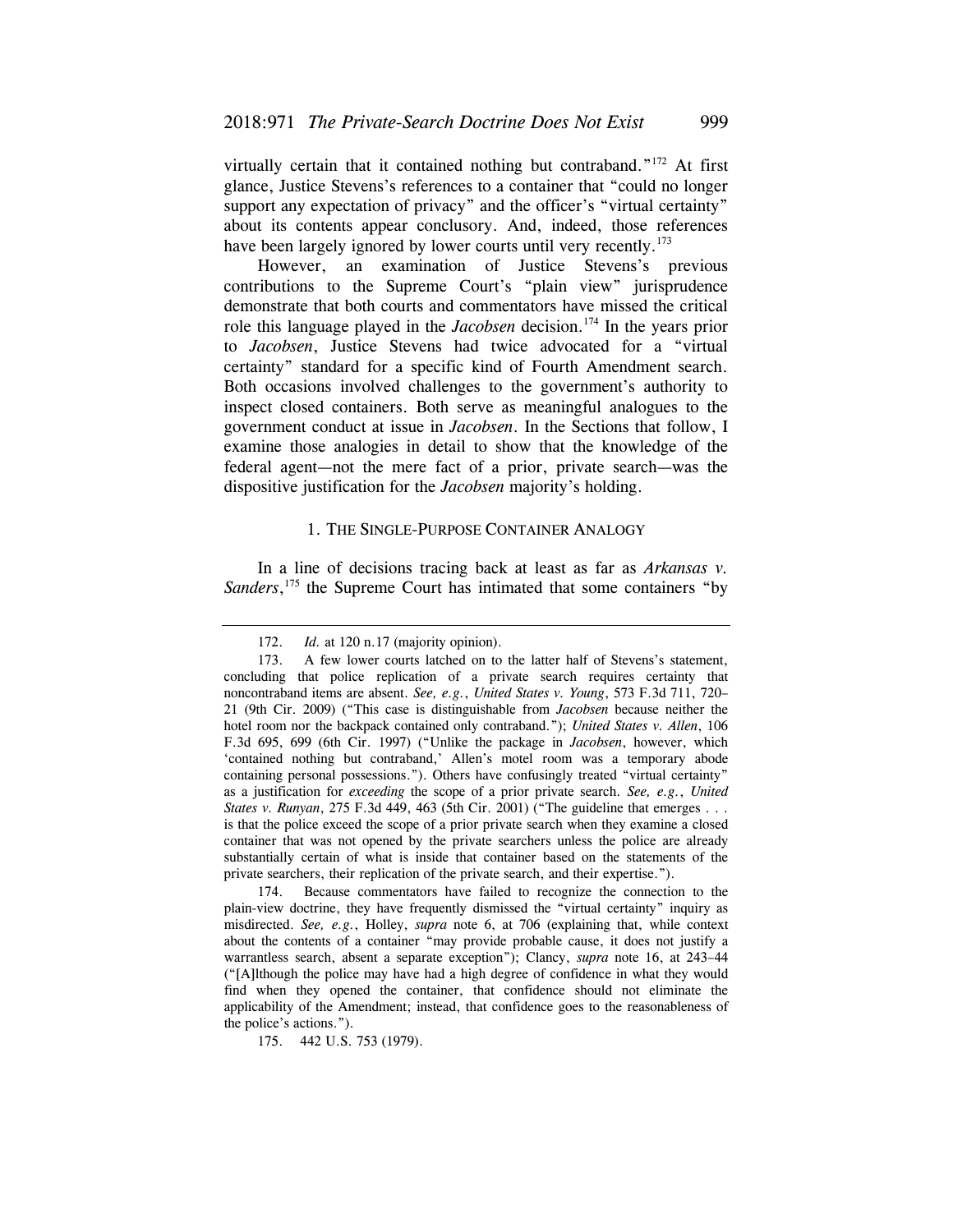their very nature cannot support any reasonable expectation of privacy because their contents *can be inferred from their outward appearanc*e."176 The Supreme Court described this argument as "little more than another variation of the 'plain view' exception, since, if the distinctive configuration of a container proclaims its contents, the contents cannot fairly be said to have been removed from a searching officer's view."177 It made clear, however, that to qualify for this exception, "a container must so clearly announce its contents, whether by its distinctive configuration, its transparency, or otherwise, that its contents are obvious to an observer."178 Lower courts have affirmed the continuing validity of the single-purpose container exception, as well as acknowledged its basis in the plain-view doctrine.<sup>179</sup>

Just one year before *Jacobsen* was decided, Justice Stevens argued for the use of a "virtual certainty" standard in applying the singlepurpose container exception. The case was *Texas v. Brown*. 180 In the course of a traffic stop, a Fort Worth police officer had spotted an opaque party balloon, knotted at the tip.181 The officer knew that narcotics were frequently packaged in these kinds of balloons, and thus had probable cause to at least conduct a plain-view seizure.<sup>182</sup>

Justice Stevens wrote separately to discuss whether the officer could constitutionally open the balloon—conceptually, a closed container—in order to confirm the presence of narcotics that had been assumed from its external appearance. Stevens began by affirming the baseline principle that "a closed container may not be opened without a warrant, even when the container is in plain view and the officer has probable cause to believe contraband is concealed within."<sup>183</sup> He then invoked the single-purpose container exception, reasoning that opening the balloon would not have infringed the defendant's reasonable expectation of privacy if the balloon was "one of those rare singlepurpose containers" described in *Sanders* that "could have given the officer a degree of certainty that is equivalent to the plain view of the

<sup>176.</sup> *Id.* at 764 n.13 (emphasis added) (providing as examples "a kit of burglar tools or a gun case"), *overruled on other grounds by California v. Acevedo*, 500 U.S. 565 (1991).

 <sup>177.</sup> *Robbins v. California*, 453 U.S. 420, 427 (1981), *overruled on other grounds by United States v. Ross*, 456 U.S. 798 (1982).

 <sup>178.</sup> *Id.* at 428 (concluding that blocks of marijuana wrapped in green plastic did not sufficiently announce their contents to qualify for this exception).

<sup>179.</sup> *See United States v. Meada*, 408 F.3d 14, 22–23 (1st Cir. 2005) (explaining that "some containers so betray their contents as to abrogate any [reasonable] expectation" and their contents "are treated as being in plain view").

<sup>180. 460</sup> U.S. 730, 751 (1983).

 <sup>181.</sup> *Id.* at 733.

<sup>182.</sup> *Id.* at 734, 743–44.

 <sup>183.</sup> *Id.* at 747 (Stevens, J., concurring).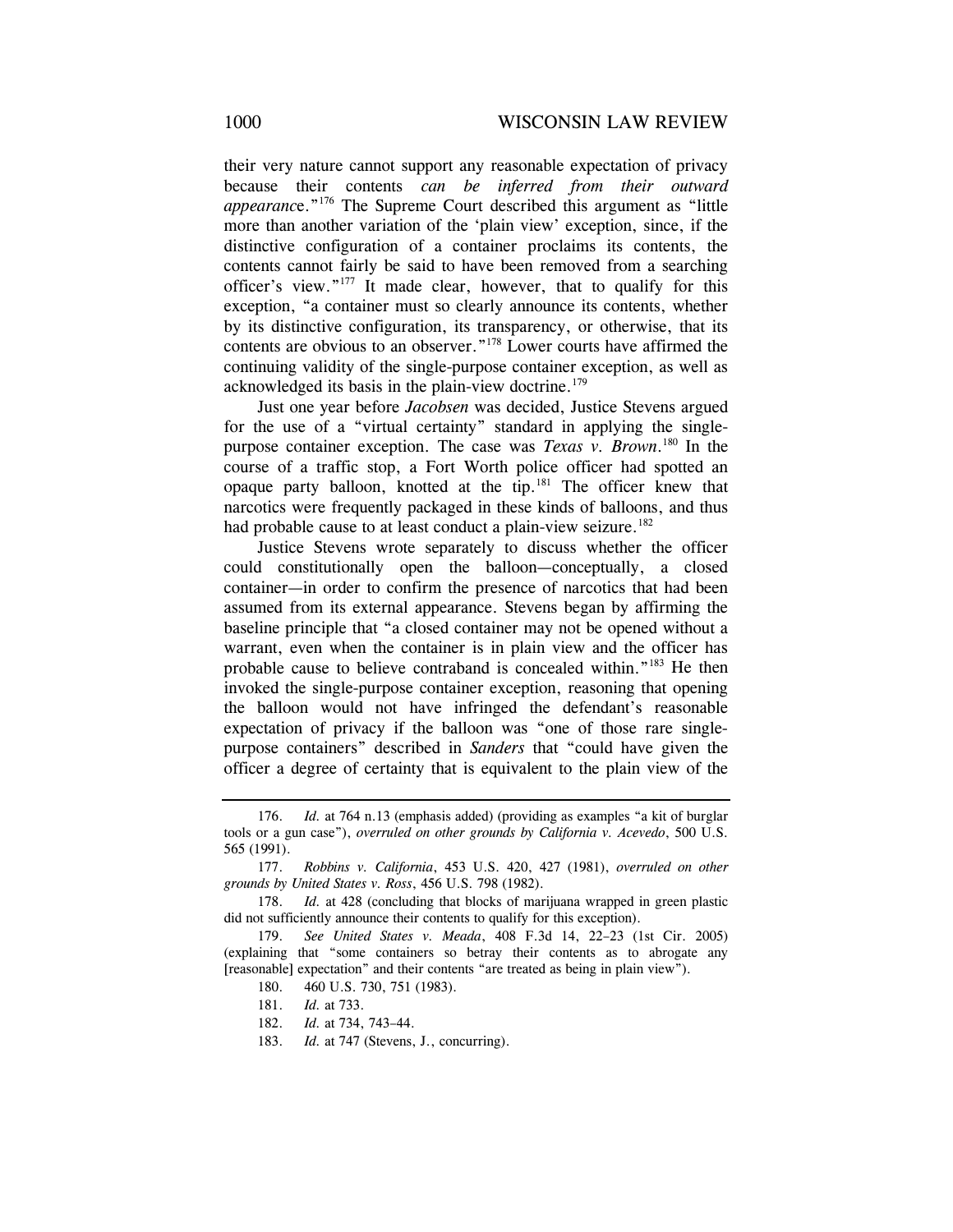heroin itself."<sup>184</sup> In a footnote, Justice Stevens argued that, doctrinally, the requisite degree of certainty should be "virtual certainty," claiming that it better served the purposes of the Fourth Amendment than even literal plain view:

Sometimes there can be greater certainty about the identity of a substance within a container than about the identity of a substance that is actually visible. One might actually see a white powder without realizing that it is heroin, but be virtually certain a balloon contains such a substance in a particular context. It seems to me that in evaluating whether a person's privacy interests are infringed, "virtual certainty" is a more meaningful indicator than visibility.<sup>185</sup>

## 2. THE CONTROLLED DELIVERY ANALOGY

 shipping container from Calcutta, India that had been searched by a Justice Stevens again advocated for a "virtual certainty" standard in a second case pre-dating *Jacobsen*—again by just one year—when extending the single-purpose container exception into a novel context: the "controlled delivery" of a package that the government had previously searched. The case, *Illinois v. Andreas*, 186 involved a metal customs agent when it arrived in Chicago, Illinois.<sup>187</sup> The container held a wooden table that concealed a supply of marijuana.<sup>188</sup> Posing as delivery men, DEA agents subsequently delivered the shipping container to its intended addressee, whom they arrested shortly after he took possession.189 At the time of arrest, the shipping container had been inside the defendant's apartment, unmonitored, for approximately 30–45 minutes.190 Nevertheless, the Supreme Court upheld a postarrest, warrantless search of the container.<sup>191</sup>

The *Andreas* Court explained that, "once a container has been found to a certainty to contain illicit drugs, the contraband becomes like objects physically within the plain view of the police, and the claim to privacy is lost."192 It reasoned that, following the customs search, no legitimate expectation of privacy could be restored to the container

<sup>184.</sup> *Id.* at 750–51 (Stevens, J., concurring).

<sup>185.</sup> *Id.* at 751 n.5 (Stevens, J., concurring).

<sup>186. 463</sup> U.S. 765 (1983).

<sup>187.</sup> *Id.* at 767.

<sup>188.</sup> *Id.*

 <sup>189.</sup> *Id.*

 <sup>190.</sup> *Id.*

 <sup>191.</sup> *See id.* at 773.

<sup>192.</sup> *Id.* at 771–72.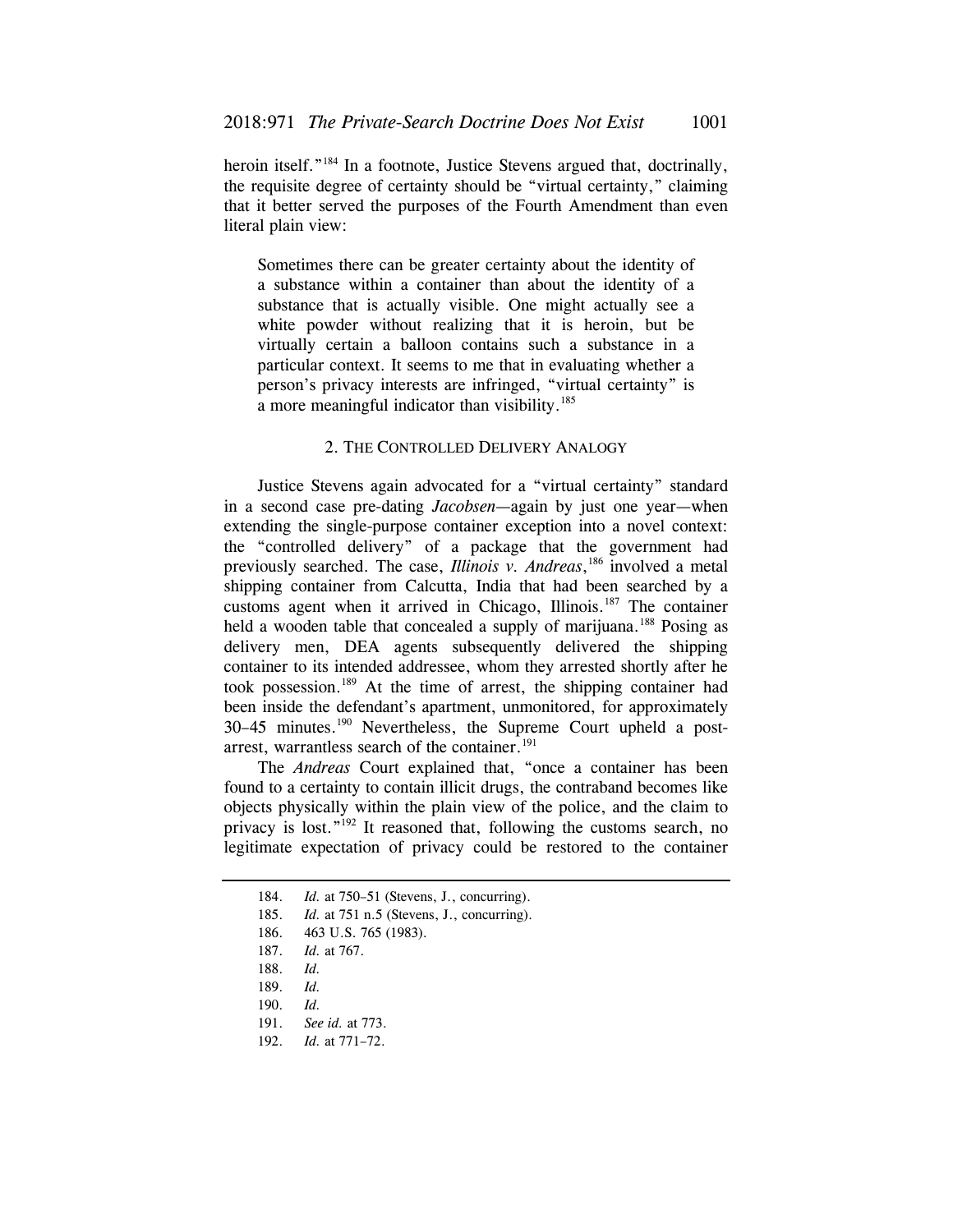"absent a substantial likelihood that the contents [of the container] have been changed" during the interruption in surveillance.<sup>193</sup> Justice Stevens agreed with the majority's reasoning, explicitly analogizing the case to the single-purpose container doctrine.<sup>194</sup> "The issue in this case." Stevens wrote, "is remarkably similar to the controlling issue in *Texas v. Brown*: Was there 'virtual certainty' that the police would find contraband inside an unusual container that they had lawfully seized?"<sup>195</sup> In Stevens's view, the answer to that question was yes.<sup>196</sup>

Importantly, Justice Stevens's dissent in *Andreas* demonstrates that the "virtual certainty" rule he advocated in *Brown* is not limited to containers that objectively evidence their contents, since the container at issue was an otherwise-innocuous shipping container.<sup>197</sup> Rather, the inquiry is fundamentally about the ex ante knowledge of the government agent invading the container. While an agent's knowledge may often be a product of the observable features of a container, *Andreas* confirms that it need not always. Alternative sources of information about the contents of a closed container can suffice to place those contents functionally in plain view. $198$ 

*Andreas* also helps to illuminate Justice Stevens's repeated emphasis in the *Jacobsen* opinion of certain contextual facts—for example, that the Federal Express employees "were lawfully in possession of the package," that the package "had previously been opened," that package "remained unsealed," and that "the Federal Express employees had just examined the package and had, of their own accord, invited the federal agent to their offices for the express purpose of viewing its contents."<sup>199</sup> These facts would have been irrelevant had *Jacobsen* truly stood for a bright-line rule that third-party exposure automatically permits the government to replicate a prior private search. *Andreas* makes clear that a previously searched

<sup>193.</sup> *Id*. at 773.

<sup>194.</sup> *Id.* at 782 (Stevens, J., dissenting) (dissenting on the ground that certain factual determinations required remanding the case).

<sup>195.</sup> *Id.* (internal citation omitted).

<sup>196.</sup> *See id.* at 782 n.1 ("If I were sitting as a trial judge, and actually had heard the evidence, I believe I would have found that there was virtual certainty that the police officers were correct . . . .").

<sup>197.</sup> *See id.* at 767 (majority opinion). *But see id.* at 773 (citing the "unusual size of the container" and "its specialized purpose" as evidence that its contents had likely not changed).

<sup>198.</sup> *Cf. United States v. Koenig*, 856 F.2d 843, 852–54 (7th Cir. 1988) (citing to both *Jacobsen* and *Andreas* in noting that, where a container had been privately searched and subsequently shipped by the government, "it [was] as if the package had been repackaged by DEA in transparent wrapping so that its contents were at all times in plain view").

<sup>199.</sup> *United States v. Jacobsen*, 466 U.S. 109, 119–21, 120 n.17 (1984).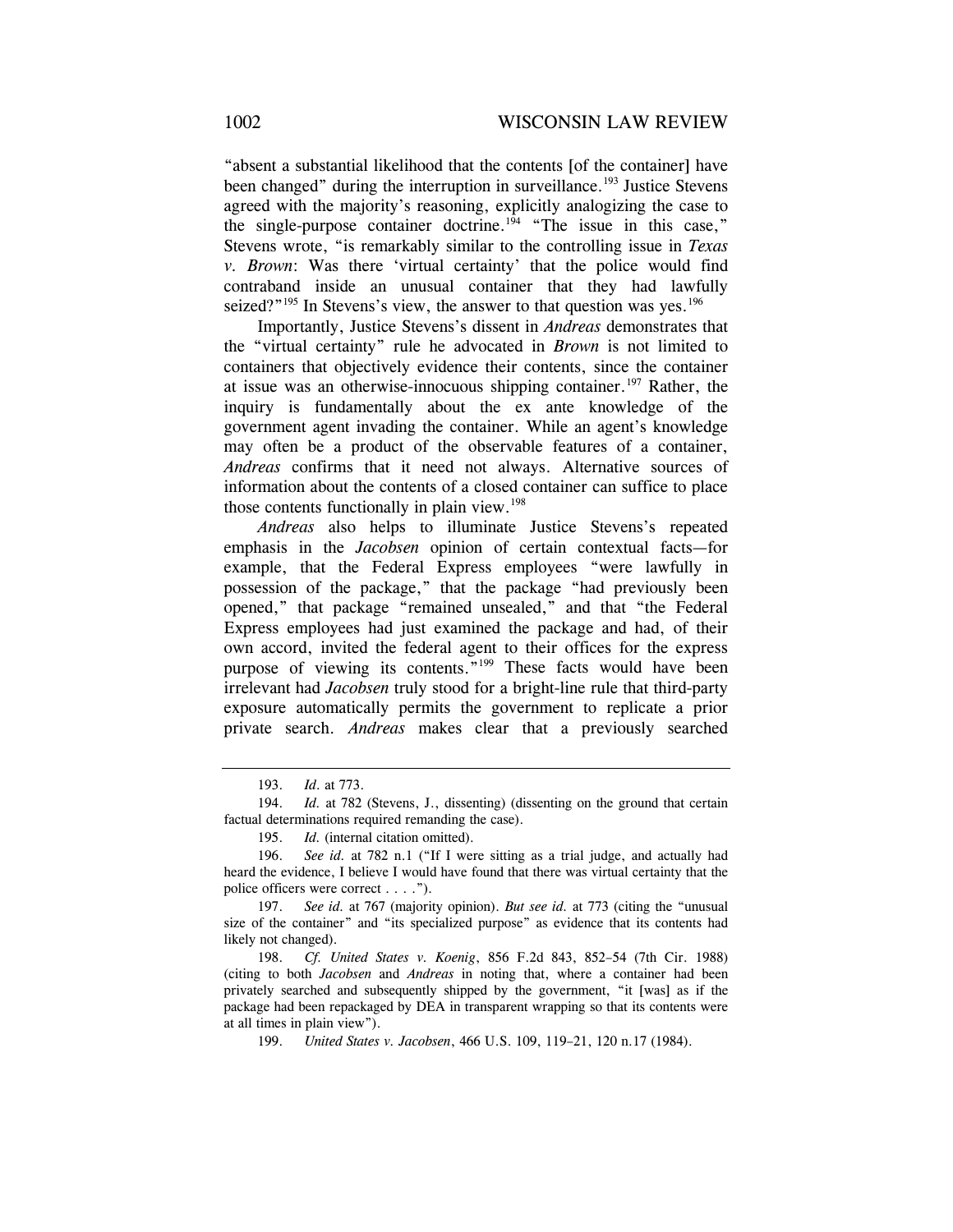container can regain a lost expectation of privacy if the contents of the container may have changed since the prior search.<sup>200</sup> And, indeed, Stevens cited these facts precisely to explain that the Federal Express employees' repacking of the container had not sufficed to restore the lost privacy interest. $201$ 

Taken together, these two analogies—single-purpose containers and controlled deliveries—explain why Justice Stevens cited "virtual certainty" in *Jacobsen* to respond to Justice White's strict demands for literal visibility. Rather than parsing the trial court record to determine whether the white powder was actually in plain view, as Justice White was inclined to do, Justice Stevens staked his holding on the fact that the searching agent was sufficiently certain about the package's contents. That certainty came not from the container itself, but from the circumstances of the prior search, including the information conveyed by the private searcher:

The agents had already learned a great deal about the contents of the package from the Federal Express employees, all of which was consistent with what they could see. . . . Under these circumstances, the package could no longer support any reasonable expectation of privacy; it was just like a balloon 'the distinctive character [of which] spoke volumes as to its contents' . . . or the hypothetical gun case in *Arkansas v. Sanders*. 202

Given the searching officer's certainty, opening a closed container to retrieve the contraband within would not tell him "anything more than he already had been told."203

*Jacobsen* upheld a federal agent's intrusion into an ordinary cardboard box wrapped in plain brown paper. It did so not simply because the package had previously been searched. After all, Stevens himself explained that a previously searched package remained off limits provided that it could continue to support an expectation of privacy.204 Instead, the intrusion in *Jacobsen* was justified because the

<sup>200.</sup> *See Andreas*, 463 U.S. at 773.

 <sup>201.</sup> *See id.* at 120 n.17. By contrast, where a private party simply informs the government of the presence of contraband in a container which he does not have control (physical or otherwise), as in Justice White's examples, *see id.* at 132 (White, J., concurring), the government is unlikely to possess the requisite certainty to justify a search.

 <sup>202.</sup> *Id.* at 121 (majority opinion) (alterations in original) (internal citations omitted).

<sup>203.</sup> *Id.* at 119.

<sup>204.</sup> *Id.* at 120 n.17.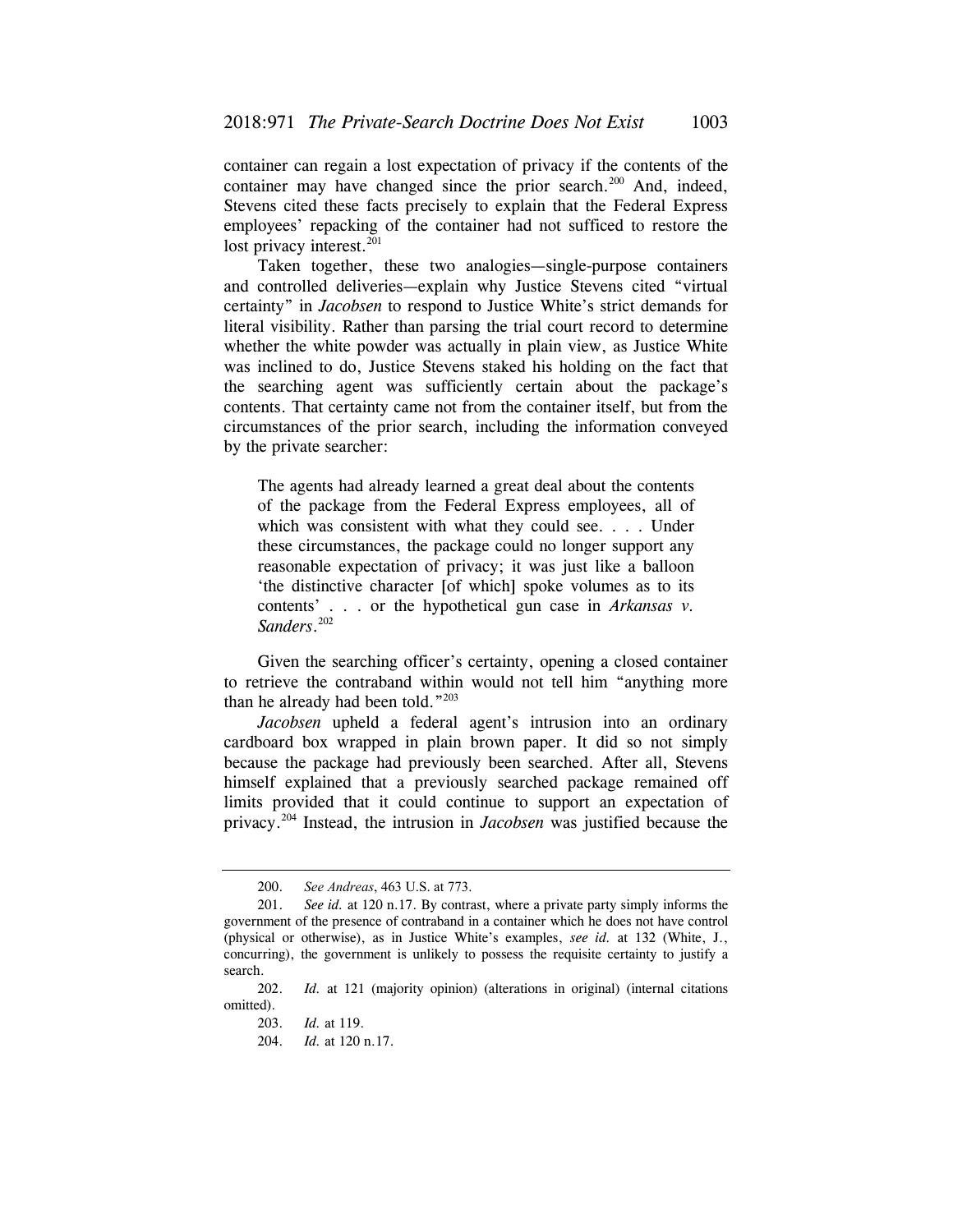information communicated following the private search, along with the contextual circumstances, had effectively transformed the inconspicuous package into "one of those rare single-purpose containers which 'by their very nature, cannot support any reasonable expectation of privacy."<sup>205</sup>

### *B. Limiting* Walter*'s "Scope"*

 certainty" about the contents should not have been required to justify The foregoing analysis of *Jacobsen* presents as a puzzle for those accustomed to thinking of third-party exposure as vitiating privacy. On one hand, Justice Stevens's opinion in *Jacobsen* twice cited the scope of the private search as the ostensible measure of the government's conduct.206 As a consequence of these proclamations, the conventional approach to the private-search case has been simply to compare the search performed by the private party with any subsequent governmental conduct.<sup>207</sup> This approach is defensible if, and only if, the exposure paradigm is correct—in other words, if the private search itself is the mechanism by which privacy is frustrated. On the other hand, if the mere fact of a prior, private search had been sufficient to destroy the defendant's privacy interest in the package, "virtual the government's follow-along conduct. The Federal Express employees had exhaustively searched the package; nothing the government did could have exceeded the scope of that search.

The virtual certainty inquiry thus implies that Fourth Amendment privacy may survive a private search.<sup>208</sup> Despite the comprehensive

<sup>205.</sup> *Texas v. Brown*, 460 U.S. 730, 750–51 (1983) (Stevens, J., concurring) (quoting *Arkansas v. Sanders*, 442 U.S. 753, 764 n.13 (1979)); *Sanders*, 442 U.S. at 764 n.13 ("Not all containers and packages found by police during the course of a search will deserve the full protection of the Fourth Amendment. . . . [S]ome containers (for example a kit of burglar tools or a gun case) by their very nature cannot support any reasonable expectation of privacy because their contents can be inferred from their outward appearance.").

<sup>206.</sup> *Jacobsen*, 466 U.S. at 115 ("The additional invasions of respondents' privacy by the Government agent must be tested by the degree to which they exceeded the scope of the private search."); *id.* at 116 ("[T]he legality of the governmental search must be tested by the scope of the antecedent private search.").

<sup>207.</sup> *See, e.g.*, *United States v. Lichtenberger*, 786 F.3d 478, 485 (6th Cir. 2015) (explaining that the first step in evaluating a Fourth Amendment challenge under the private-search doctrine is "comparing the scope of the two searches").

<sup>208.</sup> Justice Stevens basically said as much in refuting Justice White's parade of horribles. *See Jacobsen*, 466 U.S. at 132 (White, J., concurring) ("If a private party breaks into a locked suitcase, a locked car, or even a locked house, observes incriminating information, returns the object of his search to its prior locked condition, and then reports his findings to the police, the majority apparently would allow the police to duplicate the prior search on the ground that the private search vitiated the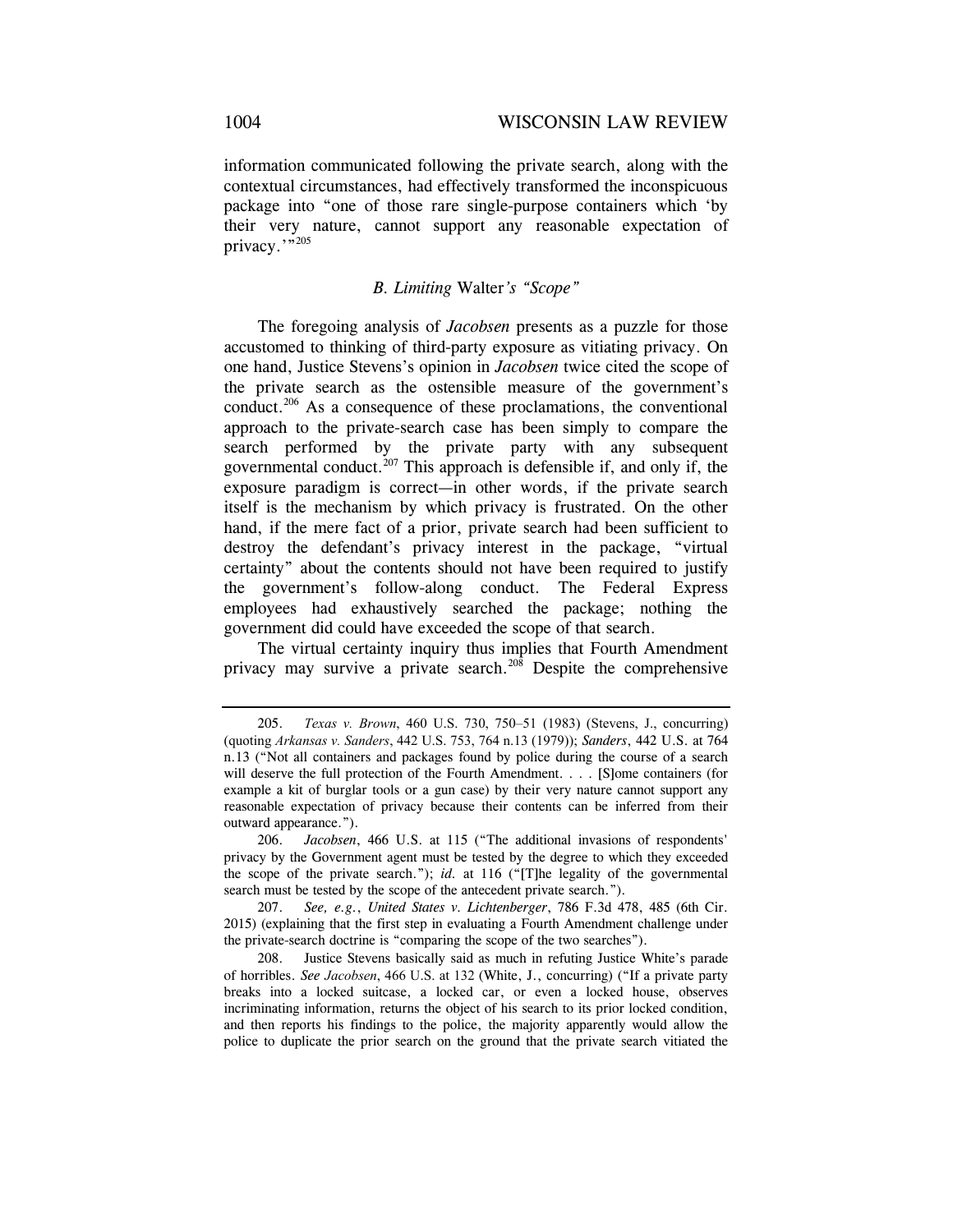scope of the previous private search, the government was not free to open the previously searched container unless and until the agent was also virtually certain of the contents. Furthermore, the single-purpose container cases discussed in the last Section instruct that virtual certainty is relevant because it is a threshold at which Fourth Amendment privacy is effectively absent. If that holds, what function did "scope" serve in the opinion—and, more importantly, in the constitutional analysis?

To frame the puzzle more acutely: If third-party exposure automatically frustrates privacy, then Justice Stevens's repeated references to "virtual certainty" were superfluous. If, by contrast, virtual certainty was required for the government to replicate the private search, then Stevens's repeated references to "the scope of the private search" were seemingly equally superfluous. Resolving this puzzle requires first returning to *Walter*, where the reference to "scope" originated. This Section then unpacks and contextualizes those references to construct an cohesive account of *Jacobsen*'s holding that avoids either superfluity.

#### 1. WARRANTING SEARCHES

Justice Stevens's plurality opinion in *Walter* introduces the scope of the private search by analogy to searches conducted pursuant to a valid warrant. Stevens first explains that every "properly authorized official search is limited by the particular terms of its authorization."209 Thus, he reasons, a similar restraint should apply when the government benefits from a private party's invasion of the privacy of another. $210$ The analogy concludes with the sentence that would come to spawn the conventional account of the private-search doctrine: "[S]urely the

 *of Contemporary Legal Analysis*, 40 CASE W. RES. L. REV. 581, 590–93 (1990) owner's expectation of privacy."); *id.* at 120 n.17 (majority opinion) ("We reject Justice White's suggestion that this case is indistinguishable from one in which the police simply learn from a private party that a container contains contraband, seize it from its owner, and conduct a warrantless search which, as Justice White properly observes, would be unconstitutional."). *See generally* Antonin Scalia, *Assorted Canards*  (discussing "the familiar parade of horribles").

 <sup>209.</sup> *Walter v. United States*, 447 U.S. 649, 656–57 (1980) (plurality opinion).

<sup>210.</sup> *Id.* at 657. Admittedly, the analogy to warranted searches is questionable. In *Walter*, the government's conduct was "authorized," if at all, by an earlier frustration of privacy. In the absence of a privacy interest, the government conducted no Fourth Amendment "search" at all. The wisdom of particularity and the evils of general warrants seem out of place in a discussion about conduct that takes place entirely beyond the Amendment's reach.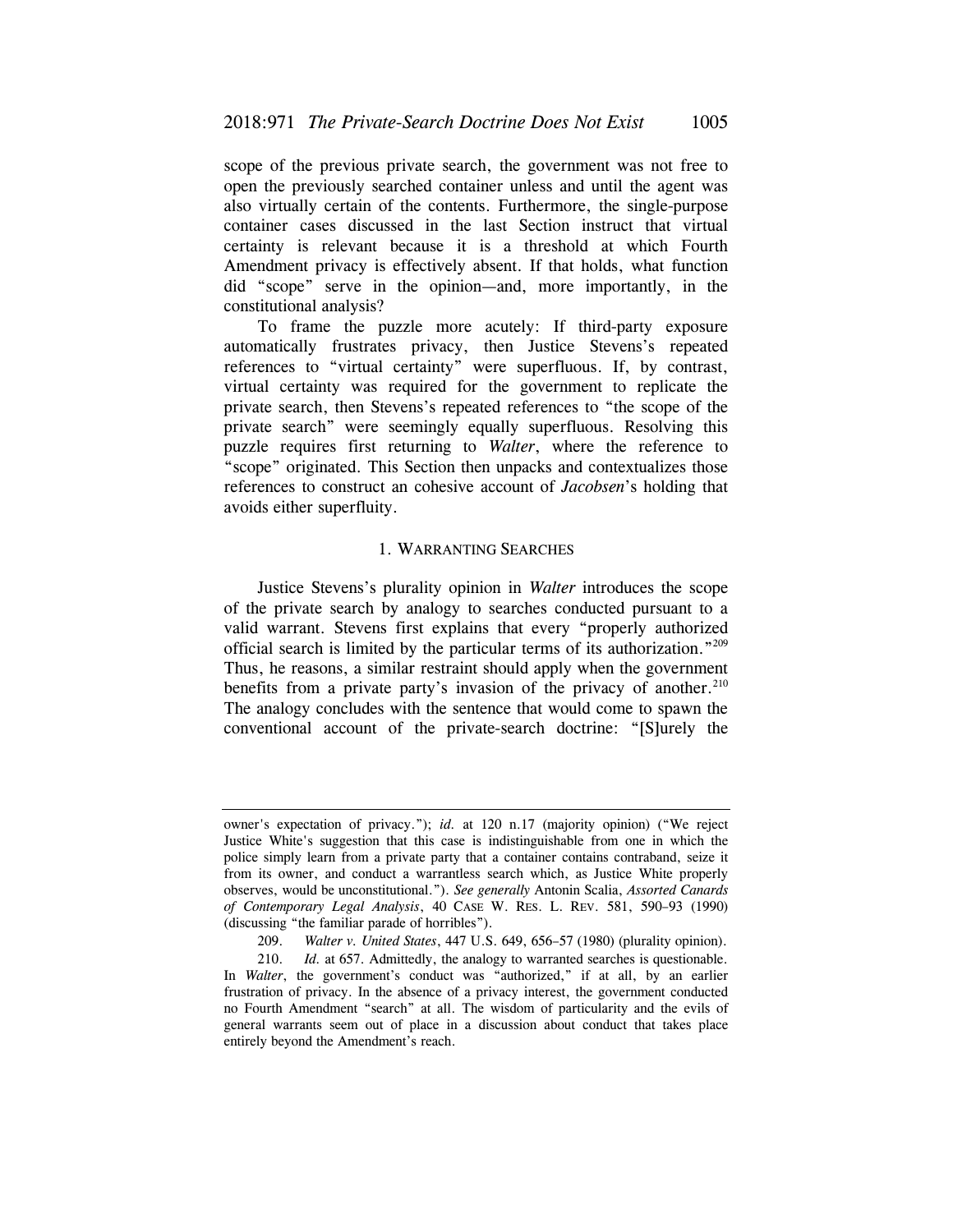Government may not exceed the scope of the private search unless it has the right to make an independent search."<sup>211</sup>

Most courts and commentators have subsequently interpreted the analogy as equating the conduct of the private party with the "authorization" provided by a valid warrant. That is, even though Justice Stevens's proclamation is articulating a limitation on governmental action—the government may not exceed the scope of the private search—it has long been cited to imply its logical inverse, that the government is affirmatively authorized to do all that the private party has done before it. $^{212}$  On this interpretation, the government does not require "the right to make an independent search" unless and until it exceeds the scope of the private search. $213$ 

As we have seen, however, *Jacobsen*'s reasoning belies this common understanding. Several overlooked features of Justice Stevens's *Walter* plurality opinion further unsettle the conventional wisdom that his proclamation about "scope" was intended to authorize government replication of private searches. First, and most importantly, the opinion contains a footnote expressly denying that the Court was announcing such a bright-line rule.<sup>214</sup> Recall that *Walter* presented a challenge to the FBI's viewing of films that had not been viewed by private searchers. According to Stevens, "Since the viewing was first done by the Government when it screened the films with a projector, *we have no occasion to decide* whether the Government would have been required to obtain a warrant had the private party been the first to view them."215 This caveat would be nonsensical if Stevens's plurality opinion is simultaneously read to announce that privately searched items retain no privacy interest.

Second, the *Walter* plurality's singular reference to "scope" was preceded by a peculiar, and too often ignored, qualifier. Stevens's complete sentiment was as follows:

<sup>211.</sup> *Id.*

 <sup>212.</sup> The *Jacobsen* opinion employed a more ambiguous phrasing, explaining that "additional invasions of respondents' privacy by the Government agent must be tested by the degree to which they exceeded the scope of the private search." *Jacobsen*, 466 U.S. at 115.

<sup>213.</sup> *Id.* at 116. *See, e.g.*, *United States v. Jenkins*, 46 F.3d 447, 457 (5th Cir. 1995) ("The Fourth Amendment violation occurred where the government did something it was not authorized to do—conduct a more extensive search without a warrant."); *United States v. Guindi*, 554 F. Supp. 2d 1018, 1023 (N.D. Cal. 2008) ("Because the government search was more extensive than the private search and disclosed information about the films about which 'one could only draw inferences,' the Court held that the search violated the Fourth Amendment." (quoting *Walter*, 447 U.S. at 657)).

 <sup>214.</sup> *Walter*, 447 U.S. at 657 n.9 (plurality opinion).

 <sup>215.</sup> *Id.* (emphasis added).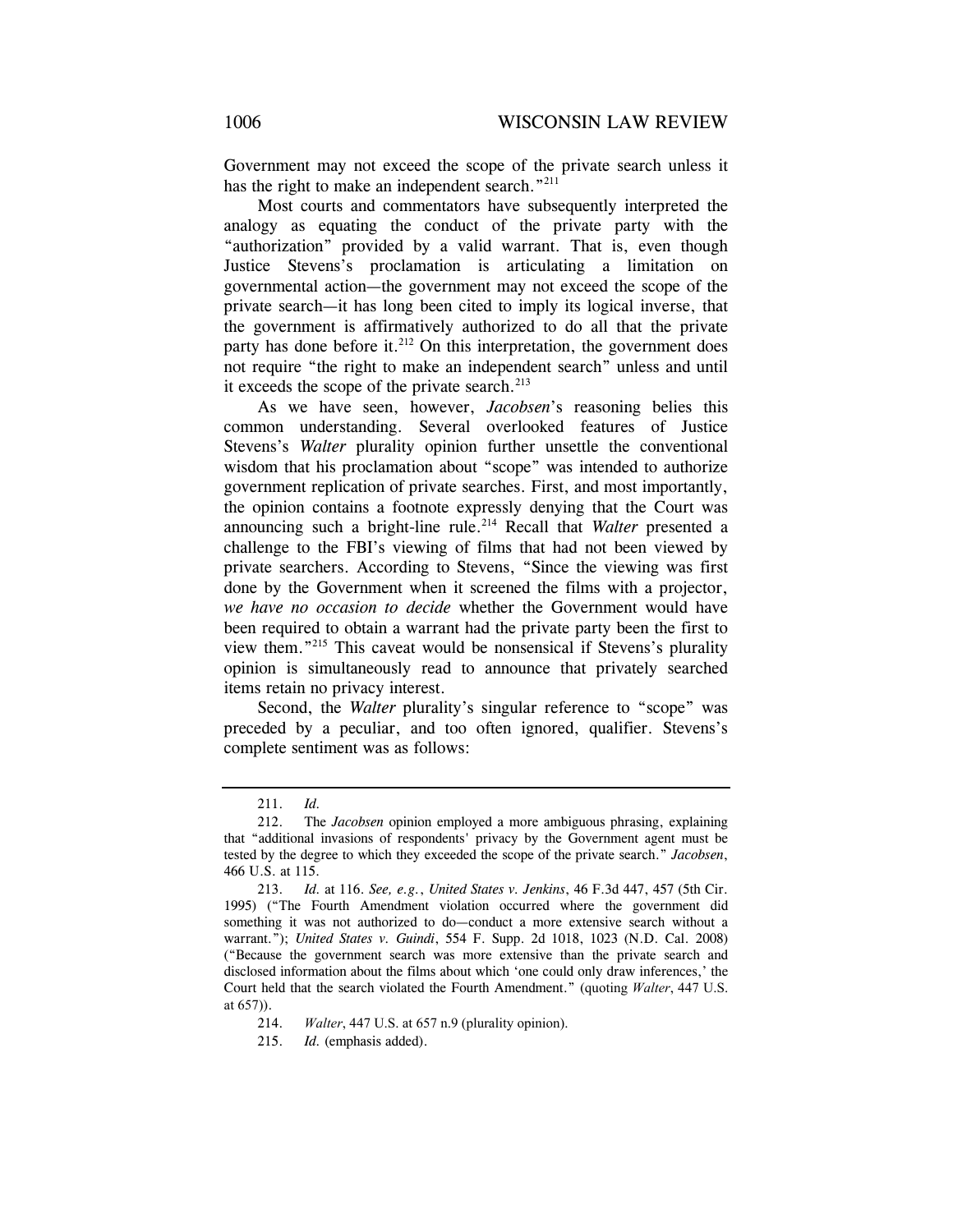Even though some circumstances—for example, if the results of the private search are in plain view when materials are turned over to the Government—may justify the Government's reexamination of the materials, surely the Government may not exceed the scope of the private search unless it has the right to make an independent search. $216$ 

Stevens's reference to "some circumstances" in which government re-examination is constitutionally permissible necessarily implies the possibility of other circumstances in which it is not. Such a possibility is incompatible with the exposure paradigm used to support the privatesearch doctrine. Equally incompatible is Stevens's citation to the *plainview exception* as the characteristic example of a circumstance in which further inspection of privately proffered evidence is justified. At the risk of belaboring the point, if Stevens's reference to "the scope of the private search" was intended to announce that the government may replicate all that the private party had done, as most courts and commentators have claimed, Stevens would not have needed to reach for a separate Fourth Amendment exception, such as plain view, to explain that government reexamination of previously searched materials is justified (and even then only sometimes).

Nor did other members of the *Walter* Court clearly endorse a bright-line rule along the lines of what would eventually become the private-search doctrine. Justice Marshall concurred without comment,<sup>217</sup> and Justice White explicitly disclaimed such a rule.<sup>218</sup> In fact, Justice White wrote separately precisely to distance himself from "[t]he notion that private searches insulate from Fourth Amendment scrutiny subsequent governmental searches of the same or lesser scope."<sup>219</sup> As for the four dissenters, Justice Blackman's opinion primarily reasoned that the films were no longer private not because of anything that the L'Eggs employees had done, but because the films' packaging—which, he reminded, was already exposed to the FBI upon their arrival— "clearly revealed the nature of their contents."220 According to

<sup>216.</sup> *Id.* at 657.

<sup>217.</sup> *Id.* at 660 (Marshall, J., concurring).

 <sup>218.</sup> *Id.* at 660 (White, J., concurring) ("I write separately, however, because I disagree with Mr. Justice Stevens' suggestion that it is an open question whether the Government's projection of the films would have infringed any Fourth Amendment interest if private parties had projected the films before turning them over to the Government.").

<sup>219.</sup> *Id.*

 <sup>220.</sup> *Id.* at 663 (Blackmun, J., dissenting) (contending that Justice Stevens's "opinion seems conveniently to have overlooked the fact that the FBI received the film cartons *after* they had been opened, and *after* the films' labels had been exposed to the public").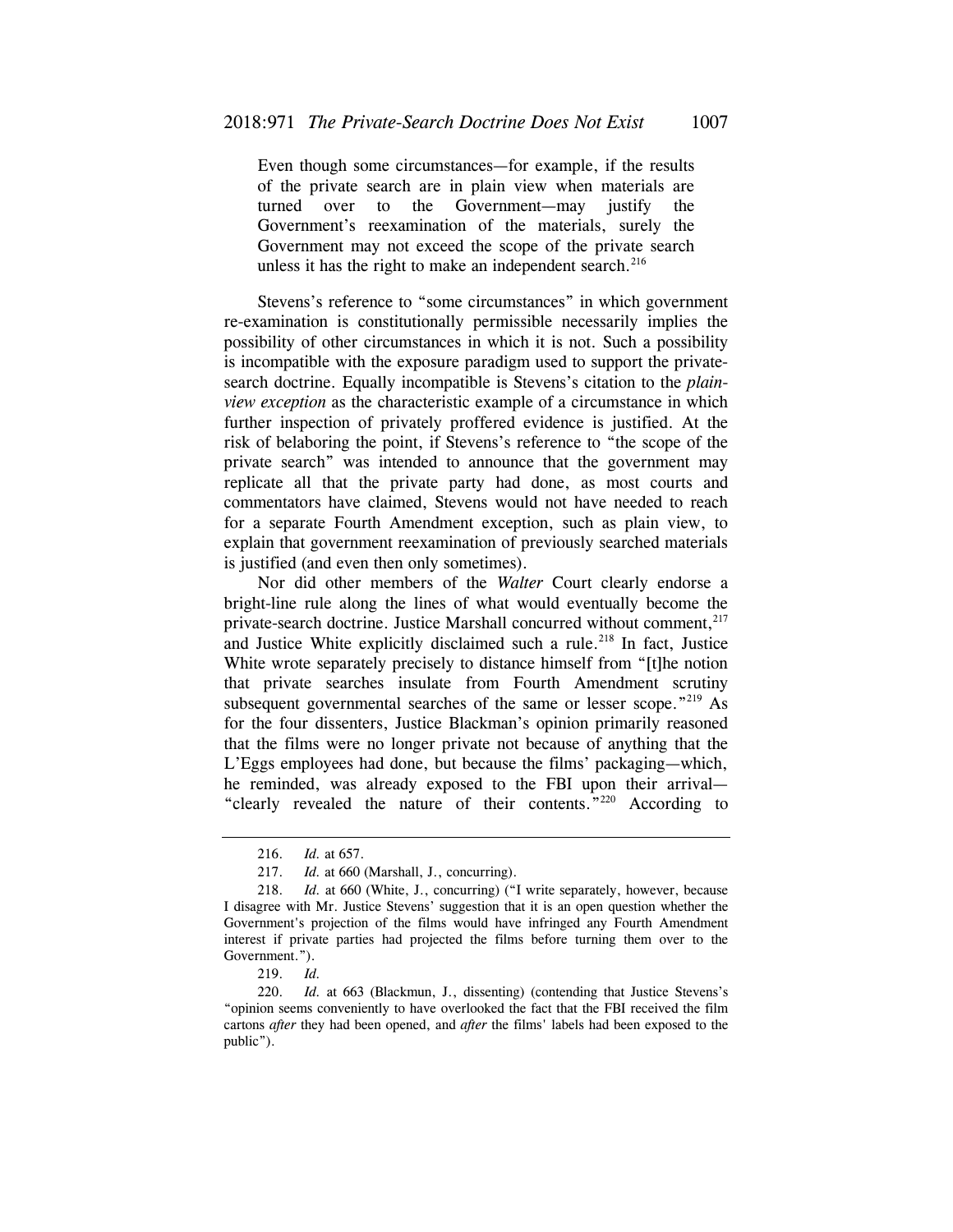Blackmun, this left the films with no more privacy protection than if the federal agents had arrived to find an exposed gun case. $^{221}$ 

The dissent's invocation of the hypothetical gun case from *Arkansas v. Sanders* should not be minimized. All four dissenters would later join Justice Stevens's majority in *Jacobsen*. 222 This gives further credence to the idea that the single-purpose container exception—couched in Justice Stevens's unique "virtual certainty" formulation—did the doctrinal heavy lifting in that case, just as the dissent would have allowed it to justify the government's invasion of a closed container in *Walter*. Effectively, the *Walter* dissenters concluded that the federal agents were permitted to screen the films because they were already virtually certain of the contents.<sup>223</sup>

So why did Justice Stevens reference "the scope of the private search" in *Walter* at all?<sup>224</sup> The answer, it seems, is that Stevens was rebuking the government lawyers' contention "that the limited private search justified an unlimited official search."<sup>225</sup> In its brief to the Court, the government had argued that the FBI agents should be unconstrained in examining evidence turned over by private parties.<sup>226</sup> Stevens

222. *Compare id.* at 662 (Blackmun, J., dissenting), *with United States v. Jacobsen*, 466 U.S. 109, 110 (1984).

- 224. *Id.* at 657 (plurality opinion).
- 225. *Id.* at 656 (plurality opinion).

<sup>221.</sup> *Id.* at 665 (Blackmun, J., dissenting). Blackman painted this disagreement with Stevens as a matter of timing the privacy inquiry. *See id.* (Blackmun, J., dissenting) ("The opinion fails to explain, at least to my satisfaction, why petitioners' subjective expectation of privacy at the time they shipped the films, rather than at the time the films came into possession of the FBI (with the resulting protection of constitutional safeguards from unreasonable governmental action), controls this inquiry."). In fact, the two opinions are rather easily reconciled. Stevens cited the defendants' packaging of the films in an inconspicuous container as evidence of their *subjective* expectation of privacy but disagreed with the dissenters that the exposed film boxes sufficed to render the contents of the films obvious. *See id.* at 657–59, 659 & n.12 (plurality opinion). The dissent argued that, *because* the labels rendered the contents of the films obvious, any subjective expectation of privacy was *unreasonable*  by the time the government projected the films. *See id.* at 665 (Blackmun, J., dissenting).

 <sup>223.</sup> *See Walter*, 447 U.S. at 664 n.1 (Blackmun, J., dissenting) ("When the FBI screened these films, they already were aware of the nature of their contents."). As an alternative ground for their conclusion, the dissent also argued that Walter's expectation of privacy was not reasonable because his use of fictitious names and a common carrier made it likely that the films would be exposed to an unintended party. *Id.* at 664–65.

<sup>226.</sup> *See* Brief for the United States at 39 n.25, *Walter v. United States*, 447 U.S. 649 (1980) (Nos. 79-67, 79-148) (arguing that "even if the screening of the films following that transfer did intrude upon petitioners' legitimate expectations of privacy, the use of the films as evidence at trial was not the 'fruit' of that impropriety" because the transfer of the films to the government was lawful).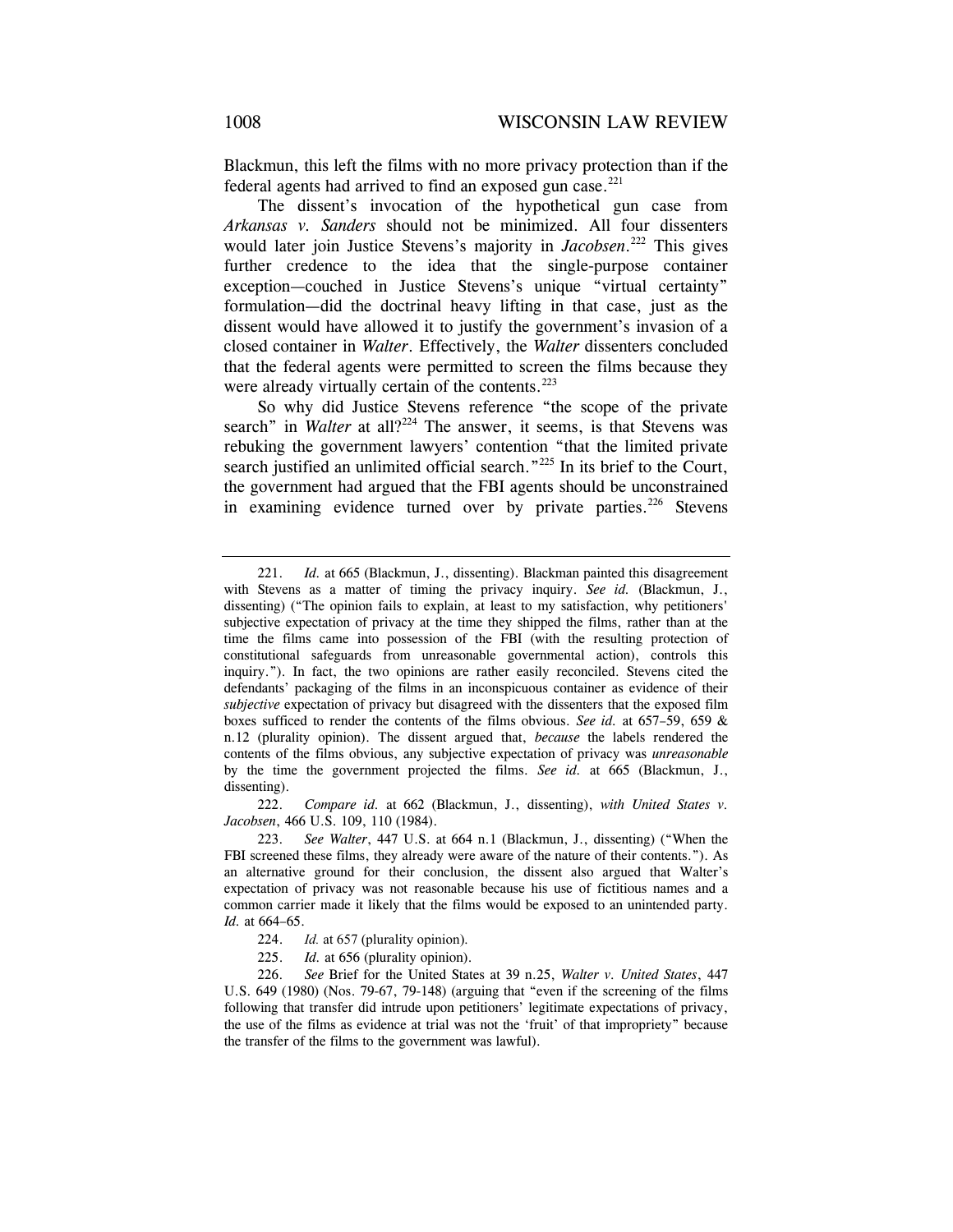declared that such an argument "must fail."227 He did so by analogy to properly issued warrants in order to reaffirm that "any official *use* of a private party's invasion of another person's privacy" must be strictly limited by the particular terms of its authorization.<sup>228</sup> The choice of analogy is characteristic of Stevens. In a prior decision, he had written of the inherent danger "that officers will enlarge a specific authorization, furnished by a warrant or an exigency, into the equivalent of a general warrant to rummage and seize at will."<sup>229</sup> In *Walter*, Stevens again emphasized that the Fourth Amendment operates precisely to restrain the evils of indiscriminate rummaging. $230$ 

## 2. AN INFORMATION-TRANSMISSION PARADIGM

Even if I am correct that Justice Stevens's plurality opinion in *Walter* invoked the scope of the private search as a reminder that governmental action requires justification, not as a proclamation of a new form of justification, it cannot be denied that Stevens twice stated in *Jacobsen* that scope is the "test" by which governmental action following a private search must be measured.<sup>231</sup> Any fair interpretation of *Jacobsen* must account for that fact. So what could Stevens have meant?

To begin, consider what Justice Stevens could not have meant. It now seems implausible that Stevens was declaring that the government may freely replicate a prior private search. First of all, doing so would have been incompatible with his repeated invocation of the singlepurpose container exception (i.e. "virtual certainty"). Secondly, Stevens effectively said as much in his opinion.<sup>232</sup> Justice White's concurrence pressed the *Jacobsen* majority on its rationale, fearing that it might eventually permit police to "break[] into a locked suitcase, a locked car, or even a locked house" whenever a prior "private search vitiated the owner's expectation of privacy."233 In a direct response to Justice White, Justice Stevens was adamant that the Constitution would not allow police to "simply learn from a private party that a container contains contraband, seize it from its owner, and conduct a warrantless search."<sup>234</sup> Instead, he affirmed the longstanding principle that "[a]

<sup>227.</sup> *Walter*, 447 U.S. at 656 (plurality opinion).

 <sup>228.</sup> *Id.* at 657 (emphasis added).

<sup>229.</sup> *Texas v. Brown*, 460 U.S. 730, 748–49 (1983) (Stevens, J., dissenting).

<sup>230.</sup> *Walter*, 447 U.S. at 656–57 (plurality opinion).

<sup>231.</sup> *United States v. Jacobsen*, 466 U.S. 109, 115–16 (1984).

<sup>232.</sup> *See id.* at 120 n.17.

 <sup>233.</sup> *Id.* at 132 (White, J., concurring).

 <sup>234.</sup> *Id.* at 120 n.17 (majority opinion).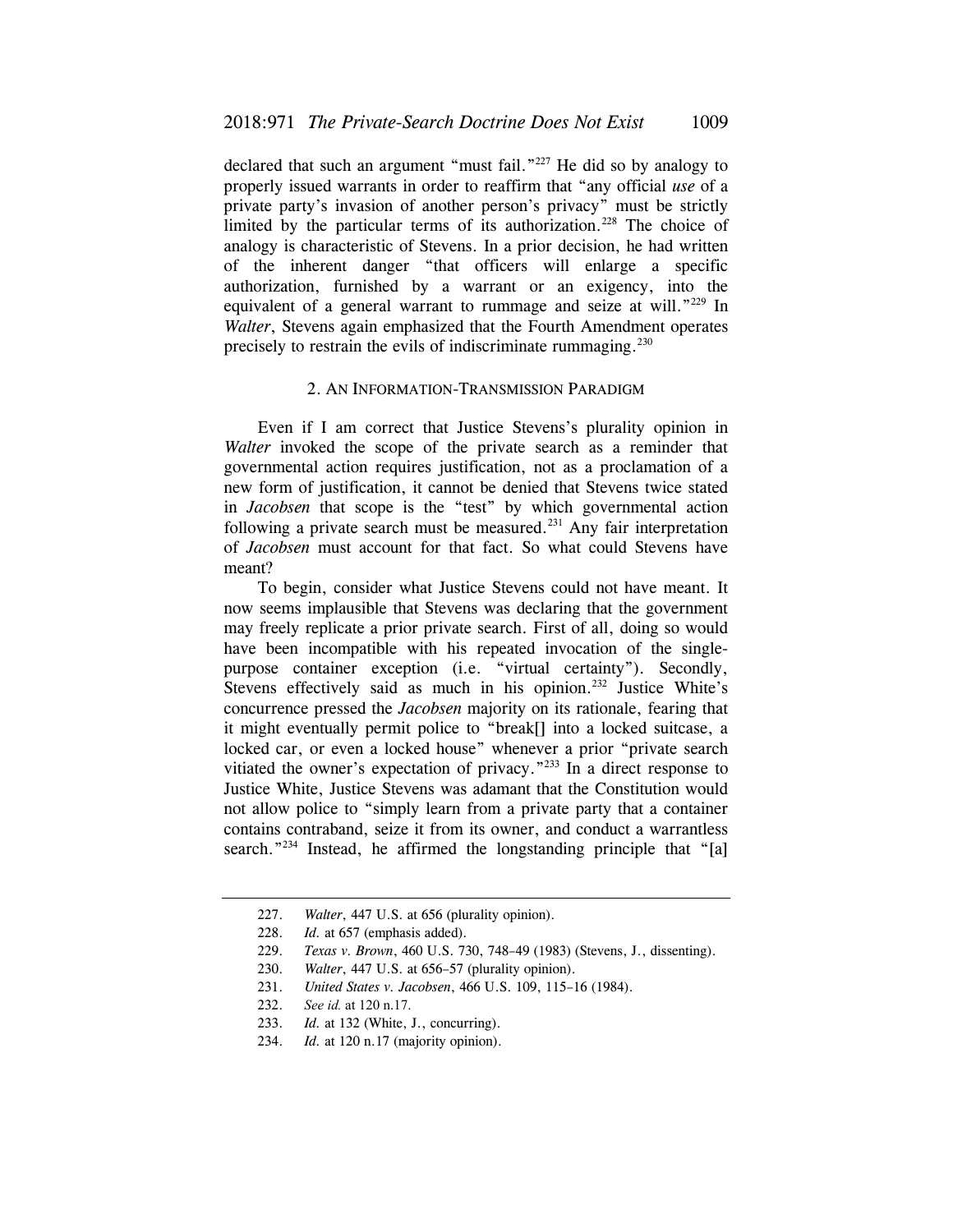container which can support a reasonable expectation of privacy may not be searched, even on probable cause, without a warrant."<sup>235</sup>

How can one square these seemingly contradictory commitments? A close analysis of Justice Stevens's *Jacobsen* opinion reveals some additional interpretive gloss that may provide the crucial clue. In the opinion, Stevens equated the government's ability to benefit from private searches with its ability to rely on privately volunteered information more generally.<sup>236</sup> He explained that the scope limitation he announced in *Walter* "follows from the analysis applicable when private parties reveal other kinds of private information to the authorities."<sup>237</sup> He elaborated on this relationship by emphasizing the transmission of information from private parties to the government:

It is well settled that when an individual reveals private information to another, he assumes the risk that his confidant will reveal that information to the authorities, and if that occurs the Fourth Amendment does not prohibit governmental use of that information. Once frustration of the original expectation of privacy occurs, the Fourth Amendment does not prohibit governmental use of the now nonprivate information  $\ldots$ <sup>238</sup>

The parallel structure of these two sentences is key. Both purport to describe the same circumstance, one in which the Fourth Amendment does not prohibit the governmental use of specific information. But rather than set the threshold at the point where "an individual reveals private information to another," Stevens focuses on the moment when the recipient reveals that information to the authorities. The second sentence reinscribes that scenario under the heading "frustration of the original expectation of privacy," adding that the information in the government's possession is "now nonprivate."

Stevens thus portrays privacy's demise as occurring when information is communicated to the government, rather than when it is exposed to third parties. (In the typical private-search case, it just so happens that the information is revealed to the government *by* third parties.) If the parallel structure of that analysis is intentional, it reveals an important insight about the role that information transmission plays in the *Jacobsen* Court's assessment of Fourth Amendment privacy. The government's ability to benefit from a prior private search turns on the

- 235. *Id.*
- 236. *Id.* at 116–17

238. *Id.* 

 <sup>237.</sup> *Id.* at 117.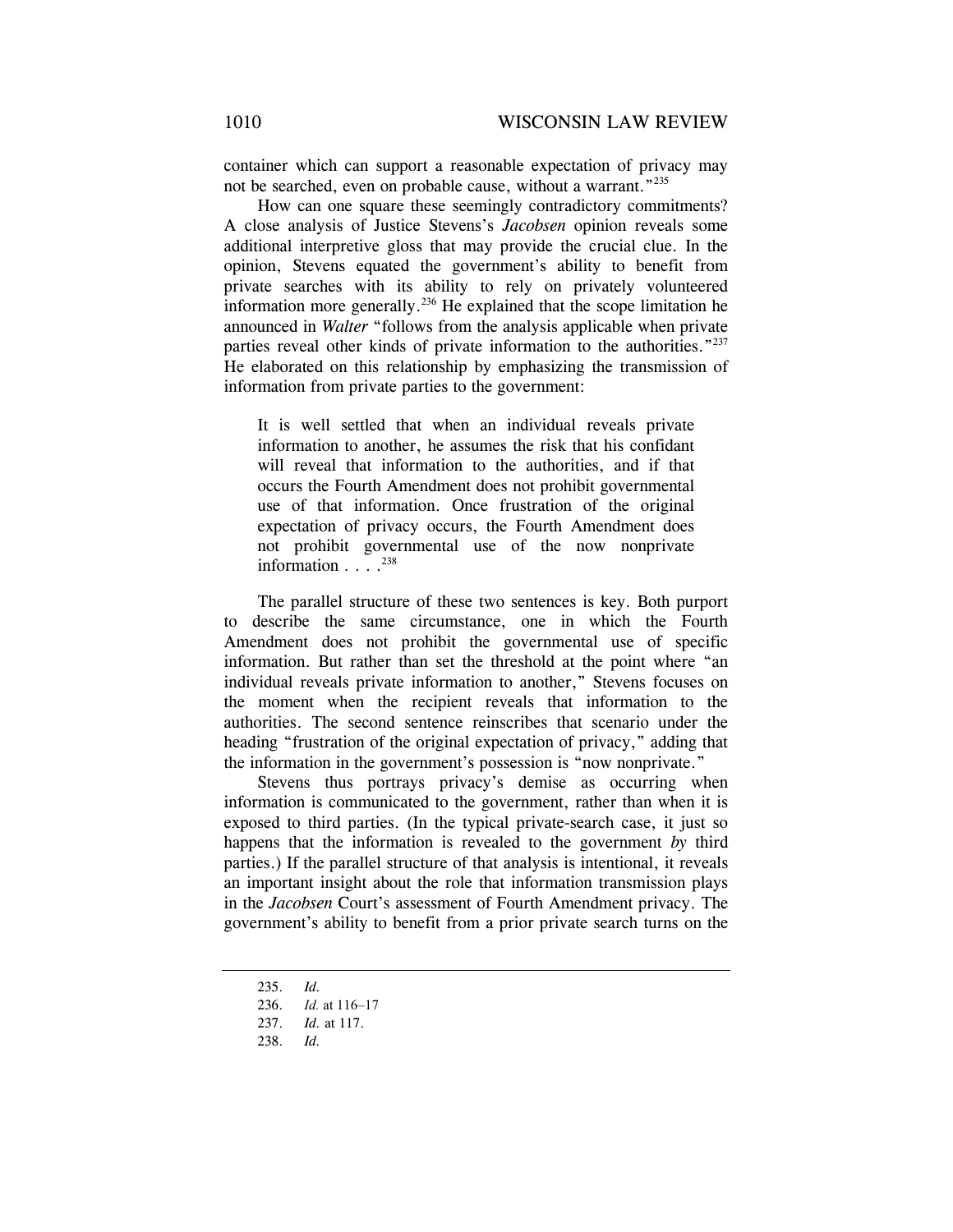extent to which information about the search was actually transmitted to the authorities.

This interpretation is bolstered by Stevens's emphasis on information transmission in another of the arguments he advanced in declaring the government's conduct a non-search. Stevens explained that the government could already "utilize the Federal Express employees' testimony concerning the contents of the package," so further inspection of the container would not produce new information.<sup>239</sup> The officers could not learn more than they "already had been told."<sup>240</sup> As a point of comparison, Stevens made a point in his *Walter* opinion of emphasizing that "the agents' reason for viewing the films was to determine whether their owner was guilty of a federal offense. . . . Further investigation—that is to say, a search of the contents of the films—was necessary in order to obtain the evidence which was to be used at trial."<sup>241</sup>

If I am right in this observation, the "scope" of the private search in *Jacobsen* was not so much a question of what the Federal Express employees had done, but of what they were willing to communicate to the government about what they had done. Against this backdrop, Stevens's requirement of "virtual certainty" takes on renewed importance. For one thing, it underscores the Court's tying of Fourth Amendment privacy to the *government's* possession of information. The DEA agent was constitutionally permitted to open the package only once *he* was sufficiently certain of the contents (the private searchers' certainty, we might note, played no role in the Court's analysis). At that point—and not before—the contents of the package were rendered no longer private. For another thing, Stevens's requiring virtual certainty suggests that the relevance of information to privacy may be asymmetrical. As Stevens explained, mere information about the contents of a closed container will ordinarily not suffice to permit a government search (even if that information is entirely correct), because the risk of exposing additional, new information to the government makes the conduct constitutionally impermissible.<sup>242</sup> Only once that risk has been (virtually) extinguished are the privacy interests protected by the Fourth Amendment likewise extinguished.

<sup>239.</sup> *Id.* at 119.

<sup>240.</sup> *See id.*

 <sup>241.</sup> *Walter v. United States*, 447 U.S. 649, 654 (1980) (plurality opinion).

<sup>242.</sup> *See Jacobsen*, 466 U.S. at 120 n.17 ("A container which can support a reasonable expectation of privacy may not be searched, even on probable cause, without a warrant."). Justice Stevens's more recent contributions to search-and-seizure jurisprudence have emphasized both contraband's nonprivate nature and the Fourth Amendment's concern with exposing "information about perfectly lawful activity." *See Illinois v. Caballes*, 543 U.S. 405, 410 (2005).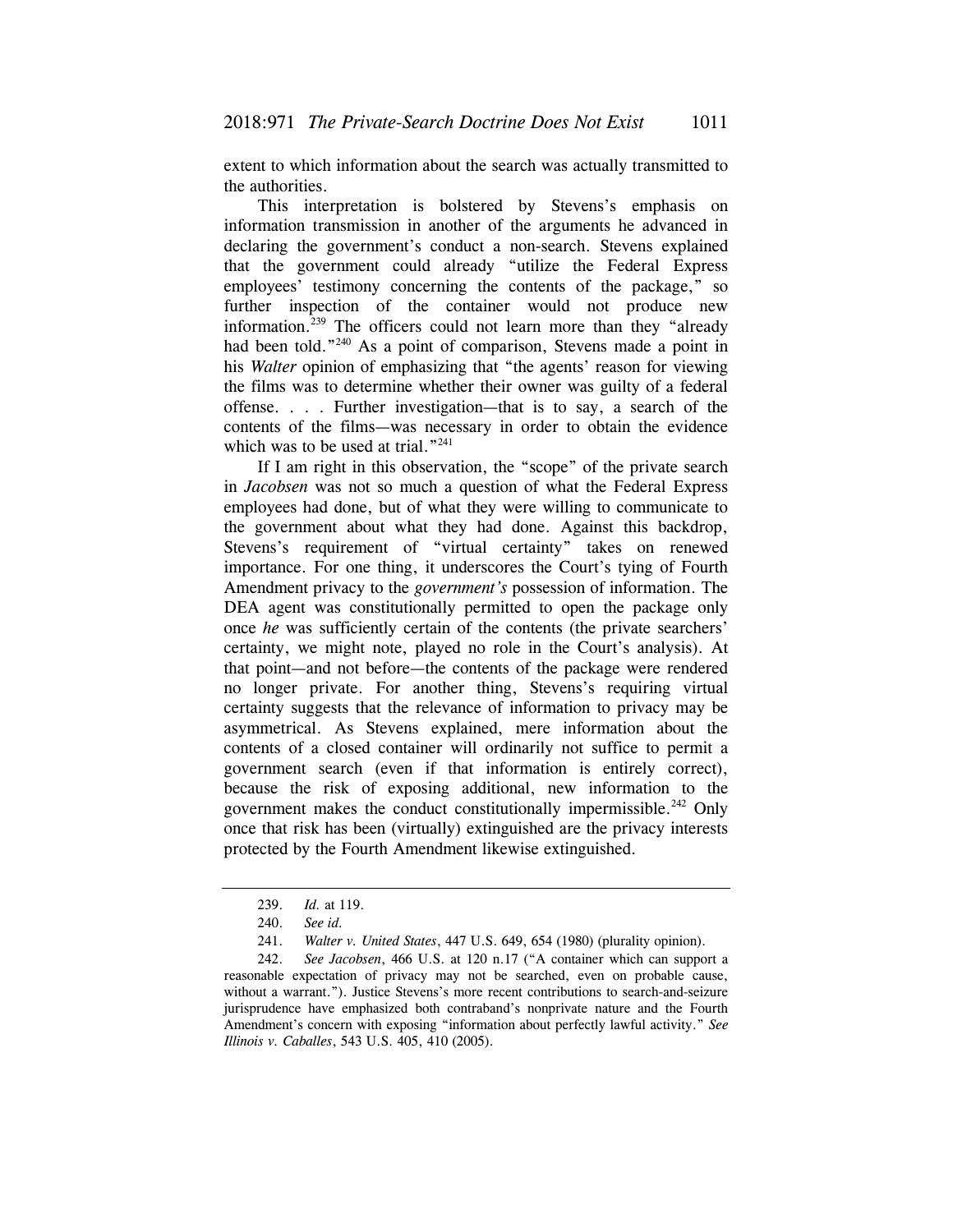In recent years, many scholars have attempted to distance the Fourth Amendment from notions of informational privacy.<sup>243</sup> Indeed, some have argued that thinking about privacy as the control over information may be affirmatively detrimental to the security ostensibly afforded by the Fourth Amendment.<sup>244</sup> However, these arguments have largely aimed at resisting any claim that informational privacy is the primary or exclusive social value that the Fourth Amendment exists to protect.<sup>245</sup> David Sklansky, for example, has written extensively and eloquently on why criminal procedure scholars should be careful to avoid reducing all Fourth Amendment privacy to data flows, as doing so fails to capture the harm in particularly problematic privacy invasions.246 "An information-based theory of privacy," he warns, is "of little use in understanding the hazards, beyond injured sensibilities, of aggressive stop-and-frisk police tactics, or of traffic stops and vehicle searches that uncover nothing of interest."<sup>247</sup>

*Jacobsen*, by contrast, suggests that informational privacy may be useful in a different way—not in defining the invasion experienced by citizens, but in measuring (undoubtedly one measure among many) when governmental action triggers the Fourth Amendment's strictures. If governmental action reveals new information (about which the owner had a reasonable expectation of privacy), then a search has presumptively occurred.248 These insights also dovetail nicely with the

<sup>243.</sup> *See, e.g.*, Sklansky, *supra* note 151, at 1074 ("Fourth Amendment law is overloaded with information: not just in the sense that the explosive growth of digitized information requires rethinking traditional rules of search and seizure, but also in the sense—and this is what I want to stress—that a preoccupation with data flows has led to the neglect of some important dimensions of privacy.").

<sup>244.</sup> *See* Rubenfeld, *supra* note 138, at 118 ("So long as Fourth Amendment privacy is parasitical on private-sphere privacy, the former must die as its host dies, and this host is undoubtedly faltering today in the networked, monitored and digitized world we are learning to call our own.").

<sup>245.</sup> *See id.* at 117 (arguing that the Fourth Amendment's purpose is understood "increasingly in terms of values that, instead of speaking to the distinctive dangers of state surveillance and detention, speak rather to an individual's comfort, dignity, tranquility, respectability, and fear of embarrassment").

 <sup>246.</sup> *See* Sklansky, *supra* note 151, at 1102–06.

 <sup>247.</sup> *Id.* at 1105. *But cf.* William J. Stuntz, *Privacy's Problem and the Law of Criminal Procedure*, 93 MICH. L. REV. 1016, 1022 (1995) (arguing that the centerpiece of search law "flows out of the interest in keeping secrets, not out of the interest in being free from unreasonable police coercion or from other kinds of dignity harms that search targets may suffer").

<sup>248.</sup> Skeptical readers may fear the conceptual slicing necessary to distinguish governmental action from inaction. However, the plain-view doctrine already incorporates a similar distinction between government action and police simply failing to "avert their eyes." *See Coolidge v. New Hampshire*, 403 U.S. 443, 471, 489 (1971). Nor do I see any reason that such slicing would be conceptually more difficult than the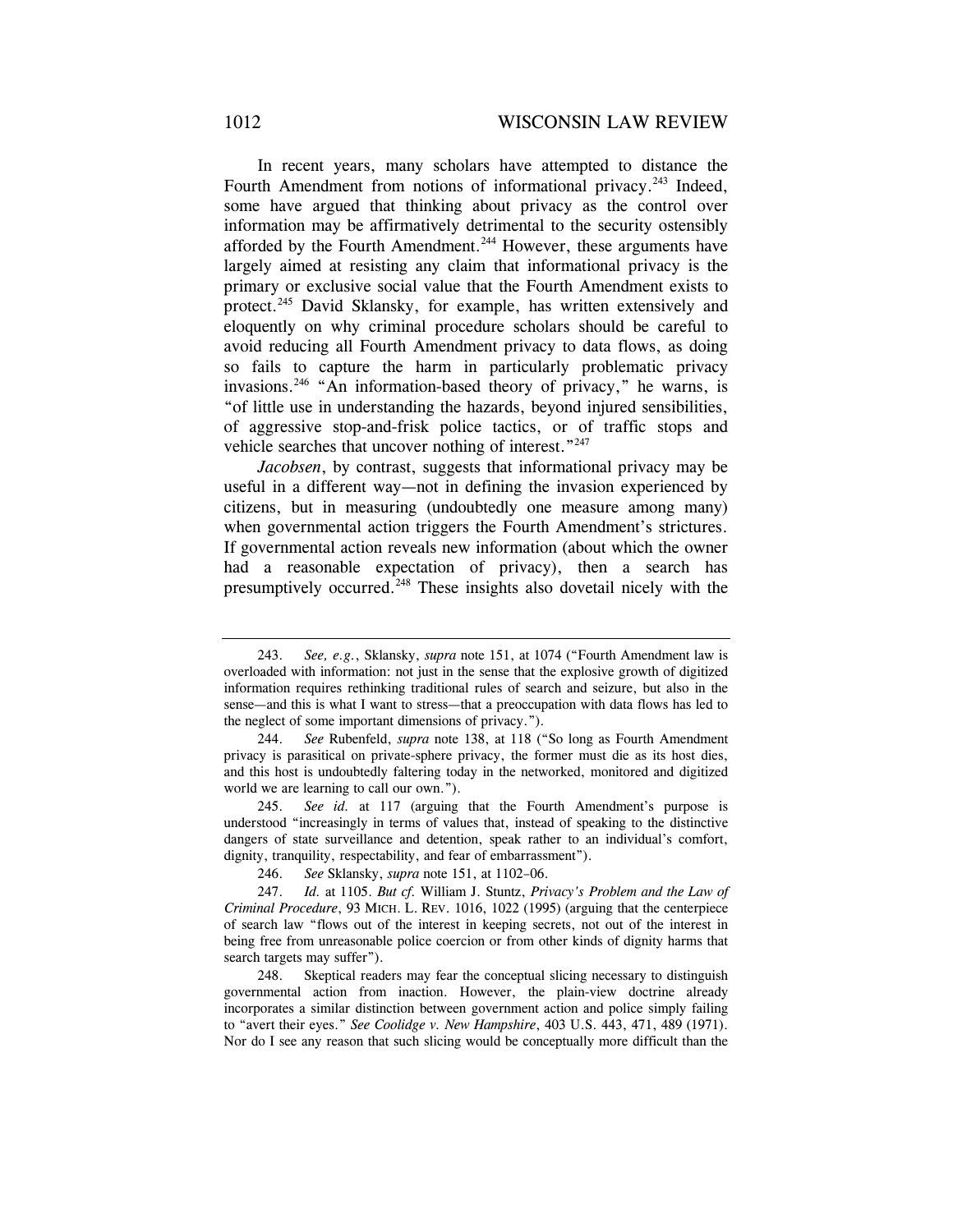Supreme Court's more traditional plain-view jurisprudence. In *Arizona v. Hicks*, 249 for instance, a canonical plain-view case, the Supreme Court upheld the exclusion of evidence that was only obtainable once a police officer moved an item of stereo equipment to reveal its serial numbers.<sup>250</sup> The court succinctly explained why the officer's conduct amounted to a search: "[T]aking action, unrelated to the objectives of the authorized intrusion, which exposed to view concealed portions of the apartment or its contents, did produce a new invasion of . . . privacy  $\ldots$  ."<sup>251</sup>

In *Jacobsen*, no search occurred because the agents already possessed all the available information. No matter what steps the federal agents took with the package, the bag of white powder, the tube, or the newspaper, there was nothing new to be learned.<sup>252</sup> The government stayed within the "scope" of the private search because they did not—indeed could not—obtain information beyond what was voluntarily transmitted to them by the private searchers. (And the private searcher's revelation of information, it should be noted, was not subject to the Fourth Amendment because it was private action.)<sup>253</sup> In *Walter*, by contrast, a search occurred when government agents took an action—screening the films—that revealed to them information they previously lacked.254 As Justice Stevens later described it in *Jacobsen*, "if the authorities use information with respect to which the expectation of privacy has not already been frustrated," then they "have not relied on what is in effect a private search, and therefore presumptively violate the Fourth Amendment if they act without a warrant."<sup>255</sup>

Some may say that these are two sides of the same coin—that, by regulating police access to information, the Fourth Amendment protects individuals from the harm of having their information known by others. But there is more to this story. By regulating police access to information, the Fourth Amendment limits police tactics used to obtain that information. It therefore restricts embodied police from moving through the world in particular ways, including ways that are

current doctrinal division between government action and private action under the private-search doctrine. *See supra* Section I.C.

<sup>249. 480</sup> U.S. 321 (1987).

 <sup>250.</sup> *Id.* at 323–24, 329.

 <sup>251.</sup> *Id.* at 325.

<sup>252.</sup> *United States v. Jacobsen*, 466 U.S. 109, 118 (1984) ("When the first federal agent on the scene initially saw the package, he knew it contained nothing of significance except a tube containing plastic bags and, ultimately, white powder.").

<sup>253.</sup> *Id.* at 115.

 <sup>254.</sup> *Walter v. United States*, 447 U.S. 649, 654 (1980) (plurality opinion) (explaining that viewing the films "was necessary in order to obtain the evidence which was to be used at trial").

 <sup>255.</sup> *Jacobsen*, 466 U.S. at 117–18.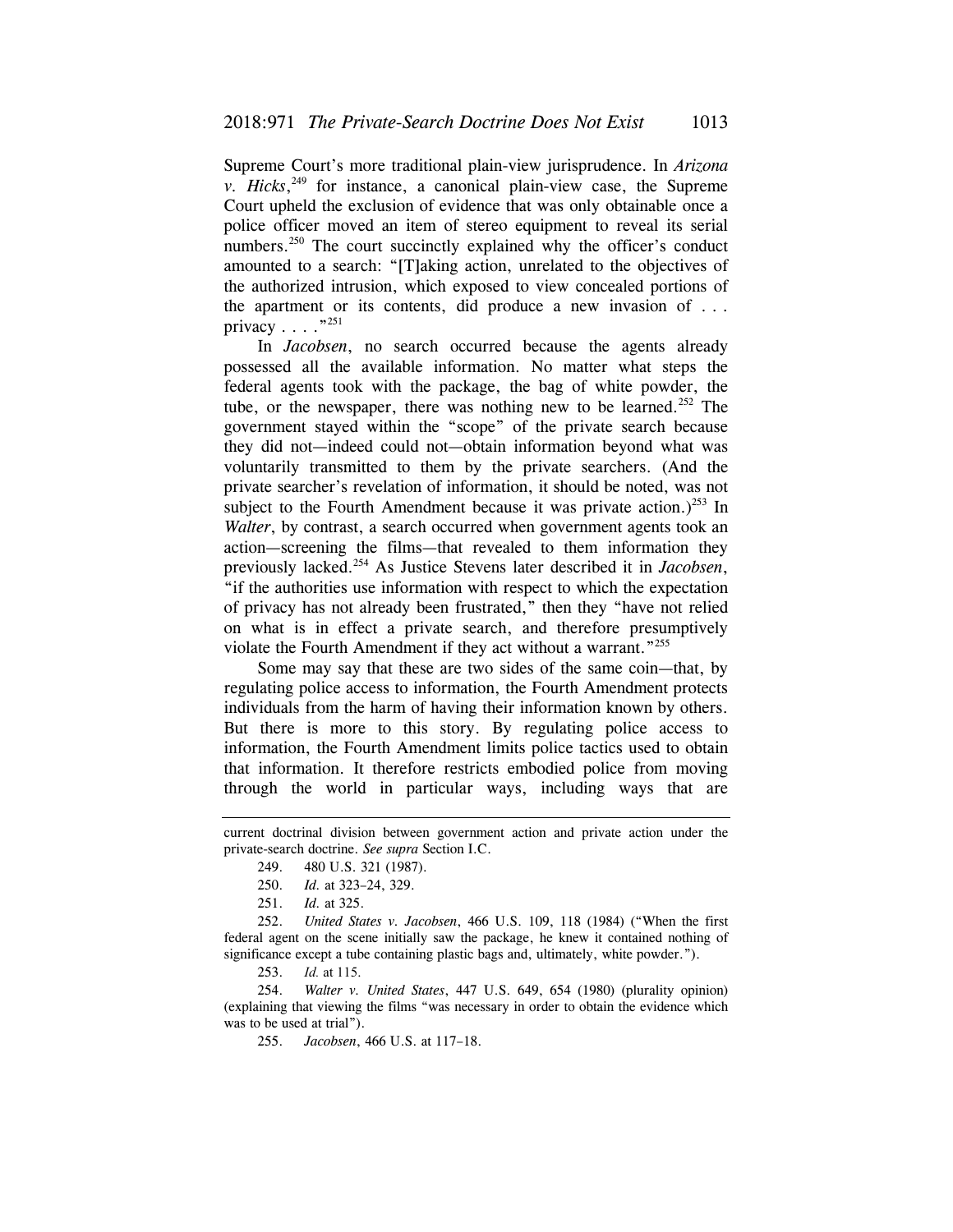potentially violent or coercive. This may very well serve to protect citizens' dignitary or property interests without requiring police in the field to make judgment calls about the burdens their conduct places on those interests when they merely seek information. Furthermore, the value of information to the government is not simply the inverse of the invasion experienced by the citizen. Information is the currency of the criminal justice system.<sup>256</sup> The government uses information to learn whether a crime has occurred, to convince judges and jurors of the same, to prove that a particular defendant is responsible, and to explain why certain punishment is required. The focus on information as a measure of whether the Fourth Amendment is implicated thus limits governmental efforts to access its weapon of choice to particular authorizations, irrespective of whether the information holders mourn the loss of their informational privacy.

### III. IMPLICATIONS

According to critics, the Fourth Amendment is in crisis.257 In the nearly half-century since *Katz*, we have yet to reach consensus on what privacy even is, let alone why it may be worth protecting.258 The Fourth Amendment's protection of privacy is riddled with exceptions, despite the Supreme Court's insistence that exceptions should be few and well-delineated.<sup>259</sup> Worse, the exceptions are viewed as unconnected and incoherent, leaving Fourth Amendment jurisprudence

<sup>256.</sup> *See* Stuntz, *supra* note 247, at 1030.

 <sup>257.</sup> *See, e.g.*, Sklansky, *supra* note 151, at 1071 (explaining that the Fourth Amendment currently faces more "doctrinal disarray . . .than at any time since the 1960s"); Paul Ohm, *The Fourth Amendment in a World Without Privacy*, 81 MISS. L.J. 1309, 1311 (2012) ("If we continue to interpret the Fourth Amendment as we always have, we will find ourselves not only in a surveillance society, but also in a surveillance state."); Daniel J. Solove, *Fourth Amendment Pragmatism*, 51 B.C. L. REV. 1511, 1521 (2010) (advocating for the abandonment of the "doomed" reasonable expectation of privacy test).

<sup>258.</sup> *See* Judith Jarvis Thomson, *The Right to Privacy*, *in* PHILOSOPHICAL DIMENSIONS OF PRIVACY: AN ANTHOLOGY 272, 286 (Ferdinand David Schoeman ed., 1984).

 <sup>259.</sup> *Compare* Dana Raigrodski, *Reasonableness and Objectivity: A Feminist Discourse of the Fourth Amendment*, 17 TEX. J. WOMEN & L. 153, 170 (2008) (identifying "some twenty exceptions including searches incident to arrest, automobile searches, stop and frisk searches, plain view searches, consent searches, border searches, administrative searches of regulated businesses, exigent circumstances, welfare searches, inventory searches, airport searches, school searches, searches of mobile homes, and searches of offices of public employees"), *with Katz v. United States*, 389 U.S. 347, 357 (1967).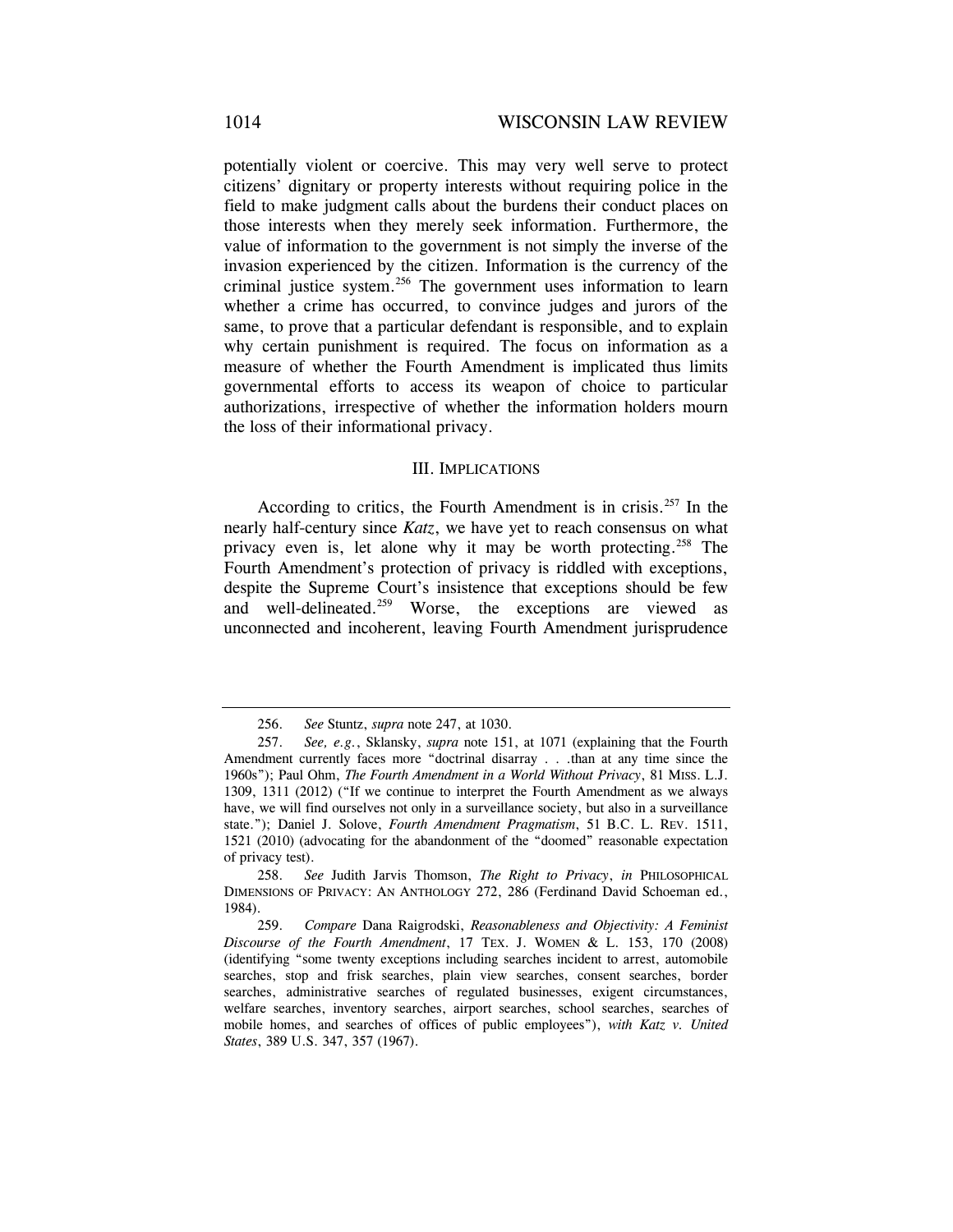a minefield for the uninitiated.<sup>260</sup> It may well be that "privacy" is simply a misleading shorthand for a collection of various principles that perform the real doctrinal work.<sup>261</sup>

As the exceptions expand, criminal procedure scholars increasingly struggle to reconcile the liberal promise of *Katz* with the ubiquity of government surveillance. $262$  Many have given up the fight altogether, contending that privacy may simply be the wrong manifestation of the security guaranteed to the people by the Constitution.<sup>263</sup> Others argue that privacy is indeed worth protecting, but that the courts' myopic approach has left the Fourth Amendment powerless to do so.<sup>264</sup> Still others level blame at the "reasonable expectation of privacy" test, a circular notion that offers courts unfettered discretion to define the shape and scope of a fundamental constitutional right.<sup>265</sup> Whatever their

262. *See, e.g.*, Jonathan Simon, Katz *at Forty: A Sociological Jurisprudence Whose Time Has Come*, 41 U.C. DAVIS L. REV. 935, 959 (2008) ("Commentators have long appreciated that something potentially revolutionary to at least Fourth Amendment jurisprudence was embedded in *Katz* but had failed to develop."); Swire, *supra* note 117, at 931 ("*Katz* has already had two lives. The first was as the protector of privacy envisioned by Justice Brennan and celebrated in the 'reasonable expectation of privacy' test. The second has been as an invader of privacy.").

263. *See, e.g.*, Sklansky, *supra* note 151, at 1073 ("Academics, along with popular writers, have questioned whether there is any real content to the concept of privacy, whether there is any hope of preserving privacy in the modern world, and whether the loss of privacy is truly worth mourning."). *See generally* Thomas P. Crocker, *From Privacy to Liberty: The Fourth Amendment After* Lawrence, 57 UCLA L. REV. 1, 15–19 (2009) (arguing that the Fourth Amendment protects liberty); Rubenfeld, *supra* note 138, at 104–05 (arguing that the Fourth Amendment is better understood as protecting a personal life); Akhil Reed Amar, *Fourth Amendment First Principles*, 107 HARV. L. REV. 757, 759–60 (1994) (offering an interpretation of the Fourth Amendment designed to further truth-seeking); William J. Stuntz, *The Substantive Origins of Criminal Procedure*, 105 YALE L.J. 393, 447 (1995) (suggesting that Fourth Amendment jurisprudence was not intended to protect privacy, but rather to reduce prosecutions of substantively contentious crimes).

 264. *See* Solove, *supra* note 257, at 1519 (explaining that "countless commentators" have found the Court's conception of privacy to be "totally out of touch with society").

 265. *See, e.g.*, *Minnesota v. Carter*, 525 U.S. 83, 97 (1998) (Scalia, J., concurring) (observing that "reasonable expectations of privacy" have turned out to be

<sup>260.</sup> *See, e.g.*, Nita A. Farahany, *Searching Secrets*, 160 U. PENN. L. REV. 1239, 1241–42 (2012) ("Scholars have resigned themselves to believing that Supreme Court Fourth Amendment doctrine is incoherent, with little sense to be made of recent cases."); Milligan, *supra* note 115, at 4 (suggesting that Supreme Court Justices "evaluate each 'search' issue without regard for coherence across the spectrum of 'search' issues").

<sup>261.</sup> *See, e.g.*, Orin S. Kerr, *Four Models of Fourth Amendment Protection*, 60 STAN. L. REV. 503, 506 (2007) ("Although the courts speak of a single 'reasonable expectation of privacy' test, the one label masks several distinct but coexisting approaches."); Milligan, *supra* note 115, at 29–46 (describing various privacy "atoms" that explain the Supreme Court's Fourth Amendment jurisprudence).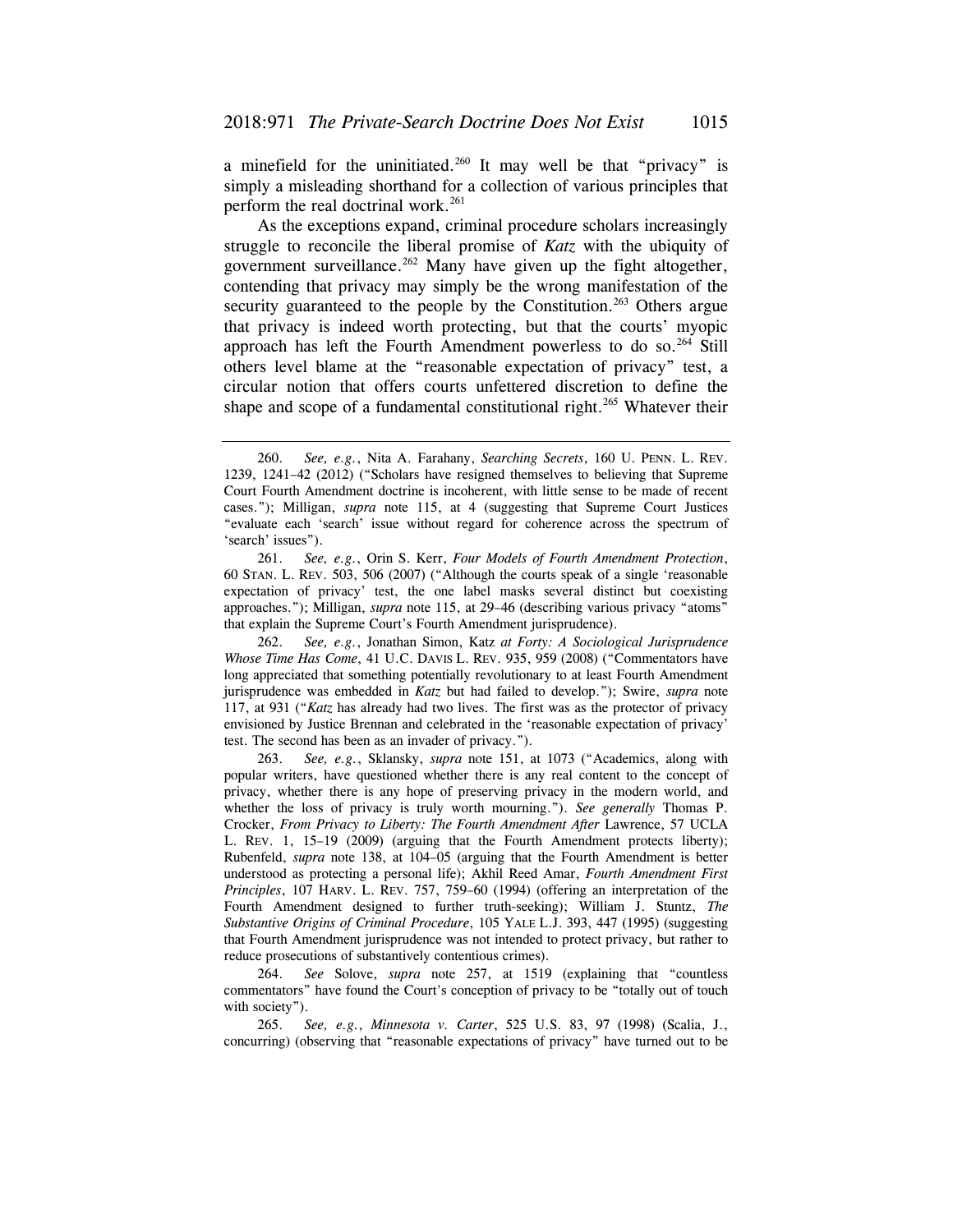arguments, a growing contingent of commentators are now convinced that Fourth Amendment privacy has outlived its usefulness.

A correct reading of the Supreme Court's private-search cases cast some doubt upon these fatal prognoses. The so-called "private-search doctrine" turns out not to be the broad, standalone doctrine once feared. In fact, there is no private-search doctrine. *Walter* and *Jacobsen*  were resolved by reference to extant plain-view principles—principles that, it turns out, span several ostensibly disparate Fourth Amendment "doctrines."266 Justice Stevens's opinions in these cases demonstrate why it is may be unwise to so easily give up on the virtue of coherence across Fourth Amendment jurisprudence.

In addition, tracing the plain-view foundations of the privatesearch cases revealed several important insights into the nature of Fourth Amendment privacy. As the private-search cases demonstrate, the exposure of information to third-parties does not automatically destroy privacy. Rather, it is transmission of information to the authorities that potentially does. What the Fourth Amendment confers is, in the famous words of Justice Louis Brandeis, "*as against the Government*, the right to be let alone."<sup>267</sup> Dispensing with the privatesearch doctrine brings hope for the possibility of some much-needed Fourth Amendment coherence. If *Walter* and *Jacobsen* reveal that a search requires both governmental action and the revelation of private information, perhaps more of our non-search exceptions are just alternative dimensions of this singular inquiry. The Sections that follow extend this intuition, collapsing *Walter* and *Jacobsen* into related doctrines to explore the advantages and implications of recognizing the plain-view principles of the private-search cases more broadly.

## *A. Single-Purpose Containers*

Understanding private-search cases, such as *Walter* and *Jacobsen*, as instances of the single-purpose container exception may resolve a

266. *Cf.* Stuntz*, supra* note 247, at 1022 (explaining that plain view is, in many ways, the centerpiece of search law).

 MICH. L. REV. 485, 488 (2013) (quoting *Katz v. United States*, 389 U.S. 347, 360 just "those expectations of privacy that this Court considers reasonable"); Erin Murphy, *The Politics of Privacy in the Criminal Justice System: Information Disclosure, the Fourth Amendment, & Statutory Law Enforcement Exemptions*, 111 (1967) (Harlan, J., concurring)) ("[T]he Fourth Amendment threshold 'reasonable expectation of privacy' test has been roundly criticized as insufficiently adapted to a world in which our experience of privacy comes packaged in unconventional ways whether through the settings of a Facebook feed, the anonymity of an urban landscape, or even the mechanical sophistication of scientific diagnostic tools.").

<sup>267.</sup> *Olmstead v. United States*, 277 U.S. 438, 478 (1928) (Brandeis, J., dissenting) (emphasis added).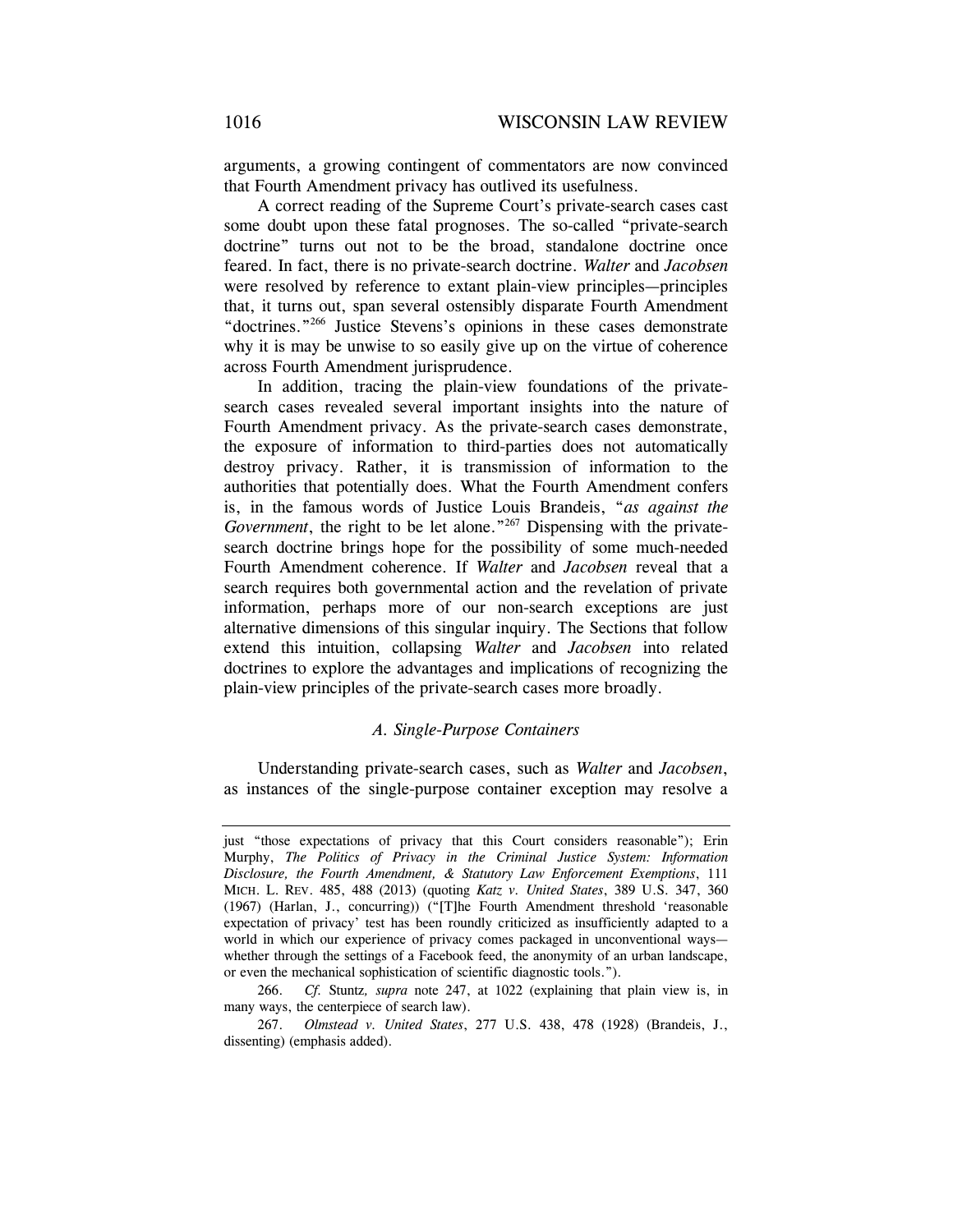second, longstanding circuit split regarding single-purpose containers. As detailed above, the single-purpose container exception applies whenever a "container is such that its contents may be said to be in plain view."268 In such case, a plain-view seizure is justified and opening the container will not effect a search because the information thereby revealed was already known.<sup>269</sup> For decades, lower federal courts have disagreed about whether this exception should turn solely on the characteristics of the container or whether information extrinsic to the container—in particular, the training and experience of the searching officer—may also be considered.

The Ninth and Tenth Circuits have long held that a single-purpose container must be identifiable as such by an objectively reasonable layperson, without considering extrinsic information.<sup>270</sup> This view is consistent with the seminal language in *Arkansas v. Sanders*, 271 where the Supreme Court first proclaimed that some containers "*by their very nature* cannot support any reasonable expectation of privacy."<sup>272</sup> The Ninth Circuit has further justified its position on both conceptual and pragmatic grounds. Conceptually, Fourth Amendment privacy is commonly said to be a product of "general social norms,"<sup>273</sup> and thus the constitutional protection afforded a given container should likewise be determined from the perspective of the objective society.<sup>274</sup> Pragmatically, the Ninth Circuit feared that the single-purpose container exception would eventually "swallow the warrant

<sup>268.</sup> *Robbins v. California*, 453 U.S. 420, 427 (1981), *overruled on other grounds by United States v. Ross*, 456 U.S. 798 (1982). Both *Sanders* and *Robbins*  were eventually overruled as the court revised its Fourth Amendment jurisprudence involving searches of automobiles. However, the reasoning behind the single-purpose container exception has persisted. *See generally United States v. Donnes*, 947 F.2d 1430, 1437 (10th Cir. 1991).

<sup>269.</sup> Of course, "the gun case might turn out to contain something other than a gun," but courts have concluded that such an occurrence does not retroactively transform the government's action into a prohibited search. *United States v. Meada*, 408 F.3d 14, 24 (1st Cir. 2005).

 <sup>270.</sup> *United States v. Gust*, 405 F.3d 797, 803–04 (9th Cir. 2005). *See Donnes*, 947 F.2d at 1438. The Fifth Circuit may have adopted a similar position, though the extent of its reasoning has not been fully articulated. *See United States v. Sylvester*, 848 F.2d 520, 525 (5th Cir. 1988) (holding that a federal agent conducted a search by opening a container whose "contents cannot be *inferred* from simply looking at the box"); *United States v. Villareal*, 963 F.2d 770, 776 (5th Cir. 1992) ("It goes without saying that a defendant can orally inform a police officer what is in a container, yet stand on his rights and refuse to allow the officer to search that container.").

<sup>271. 442</sup> U.S. 753 (1979).

 <sup>272.</sup> *Id.* at 764 n.13 (emphasis added), *overruled on other grounds by California v. Acevedo*, 500 U.S. 565 (1991).

 <sup>273.</sup> *See Robbins*, 453 U.S. at 428.

 <sup>274.</sup> *See United States v. Miller*, 769 F.2d 554, 560 (9th Cir. 1985).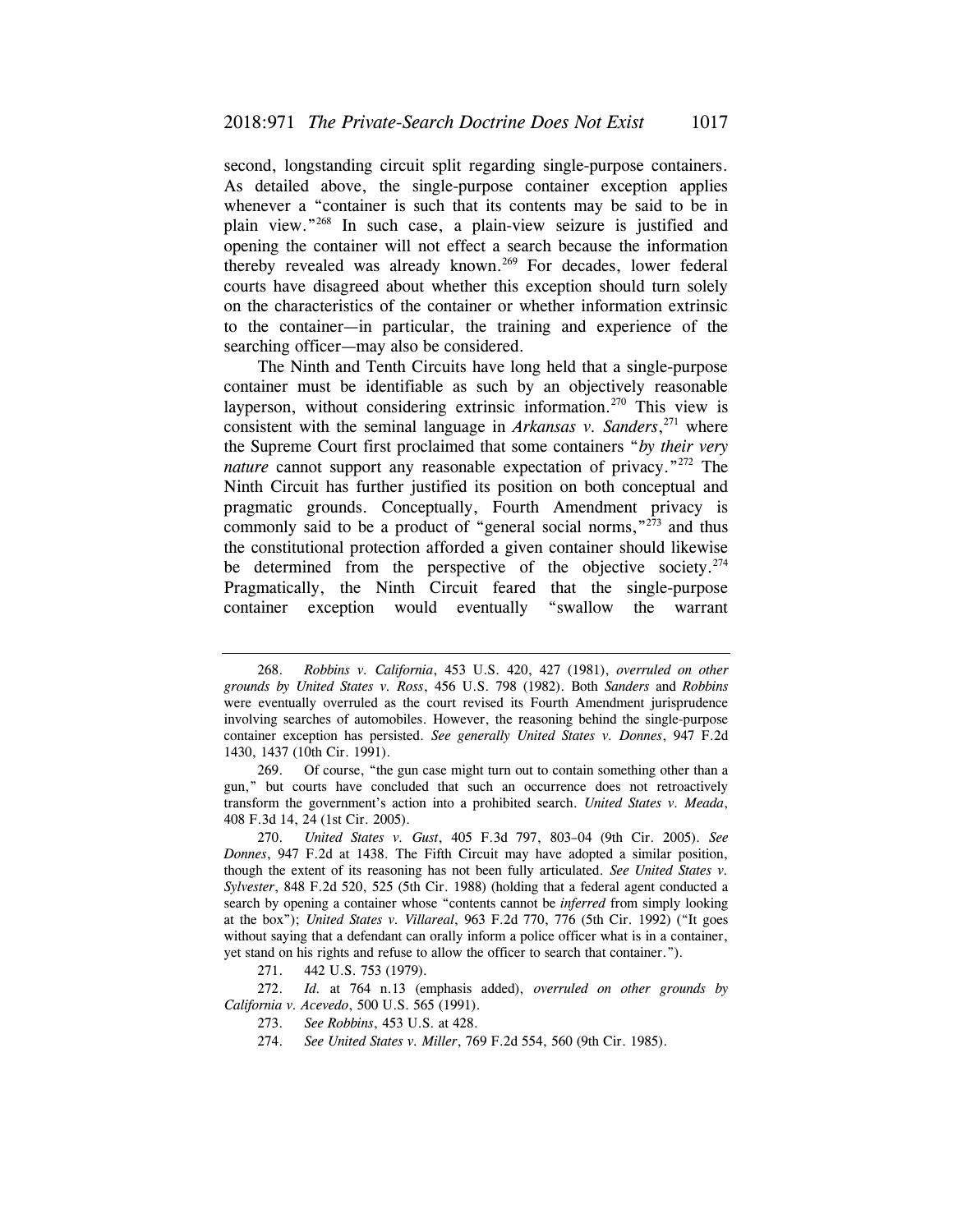requirement" if courts were permitted to consider extrinsic information, such an officer's subjective knowledge or the circumstances attending the search.275 The Tenth Circuit has made similar pragmatic arguments, expressing concern that the single-purpose container exception would expand to sanction the "warrantless search of any container found in the vicinity of a suspicious item."<sup>276</sup>

By contrast, the Fourth and Seventh Circuits have suggested that a single-purpose container should be identified from the viewpoint of the searching officer, taking into consideration all available facts and circumstances.277 Citing the Supreme Court's references, in the context of plain-view seizures, to the value of "the trained eye of the officer,"278 the Fourth Circuit has held that "the circumstances under which an officer finds the container may add to the apparent nature of its contents."279 Those circumstances include the training and experience of the searching officer.<sup>280</sup> The Seventh Circuit, though recently proclaiming that it has not taken a formal position on the issue,<sup>281</sup> has likewise stated in dicta that the single-purpose container inquiry involves assessing "the shape or other characteristics of the container, taken together with the circumstances in which it is seized (from a suspected drug dealer, or a harmless old lady?)."282

276. *Donnes*, 947 F.2d at 1348; *see also United States v. Bonitz*, 826 F.2d 954, 958 (10th Cir. 1987) (citing the Fourth Amendment's intended purpose to prevent against "the inherent temptations and persistent dangers of abuse").

277. *United States v. Davis*, 690 F.3d 226, 233–39 (4th Cir. 2012); *United States v. Cardona-Rivera*, 904 F.2d 1149, 1155 (7th Cir. 1990).

278. *Brown*, 460 U.S. at 743. In a concurrence, Justice Powell underscored the value of "training and experience" to an officer's ability "to draw inferences and make deductions that might well elude an untrained person." *Id.* at 746 (Powell, J., concurring).

279. *United States v. Williams*, 41 F.3d 192, 196–97 (4th Cir. 1994) (upholding the search of two packages in a mostly empty suitcase that were wrapped in brown paper and cellophane).

280. *Id.* at 197–98 (citing the officer's ten years of narcotics experience); *Davis*, 690 F.3d at 235 (noting that the doctrine "quite plainly allows the experience of the officer to be taken into account when determining whether a container's contents are a 'foregone conclusion.'" (quoting *Williams*, 41 F.3d at 198)).

281. *United States v. Tejada*, 524 F.3d 809, 813 (7th Cir. 2008).

282. *Cardona-Rivera*, 904 F.2d at 1155; *see also id.* at 1156 (stating that, once the defendant "admitted that his package contained a contraband substance, no lawful interest of his could be invaded by the officers' opening the packages"); *cf. Robbins v. California*, 453 U.S. 420, 442 (1981) (Rehnquist, J., dissenting)

<sup>275.</sup> *See Gust*, 405 F.3d at 802 (suggesting that warrantless searches would be upheld "based solely on probable cause derived from the officers' subjective knowledge and the circumstances"). It is unclear why the *Gust* Court believed the relevant standard to be "probable cause" rather than a certainty equivalent to the plain view of the contents, as explained by Justice Stevens in *Texas v. Brown*. *See* 460 U.S. 740, 751 (1983) (Stevens, J., concurring).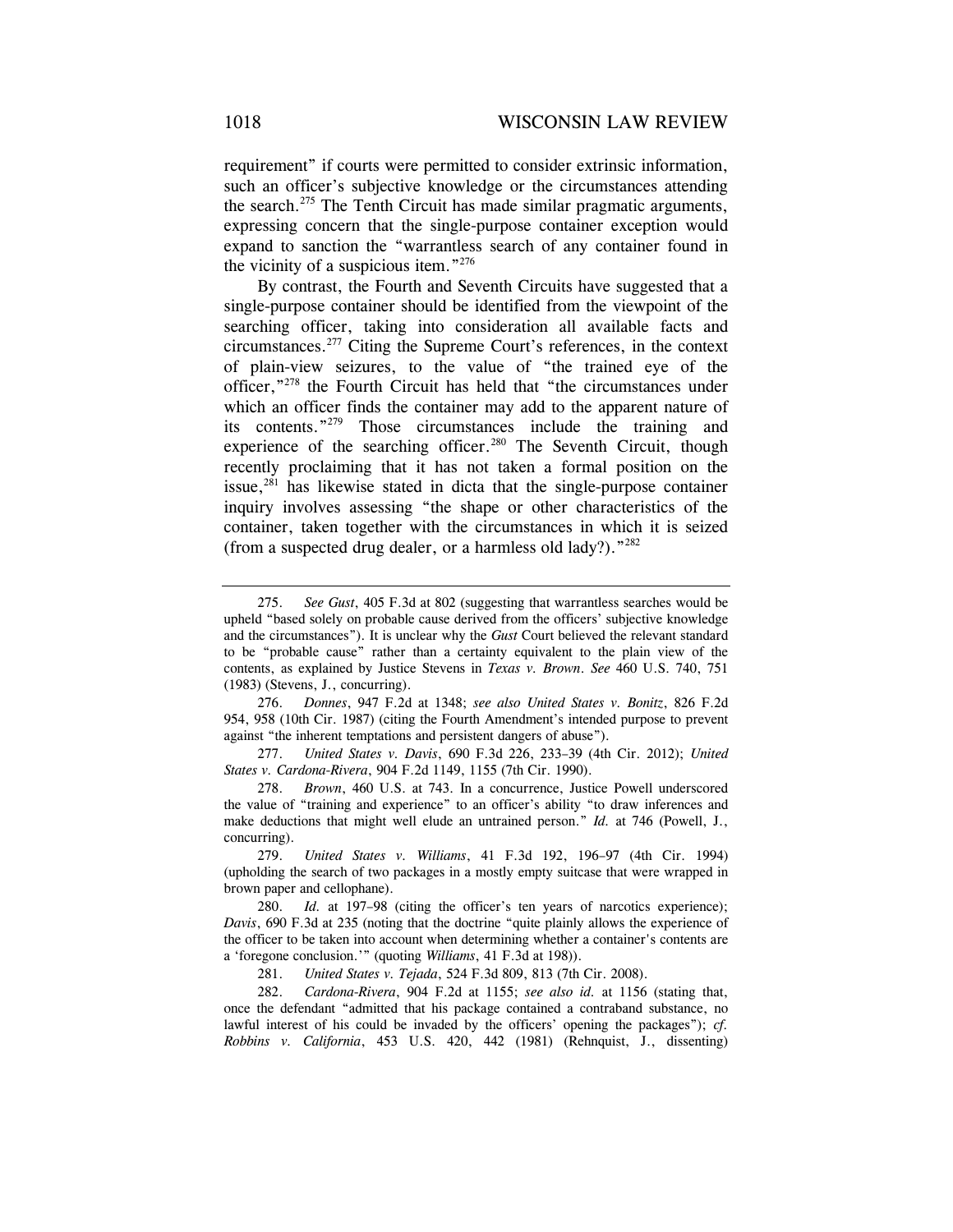The few academic commentators to have addressed this split largely invoke balancing tests<sup>283</sup> or recite policy arguments<sup>284</sup> to justify favoring one approach over another. Such analyses miss that, when taking a broader view of the plain-view principles at play, the Supreme Court has already spoken.285 Recasting private-search cases, like *Walter*  and *Jacobsen*<sup>286</sup> and controlled-delivery cases, like *Illinois v*. *Andreas*, 287 as instances of single-purpose container exception vindicates the approach taken by the Fourth and Seventh Circuits. This is so because neither *Andreas* nor *Jacobsen* involved a package whose contents were obvious from a superficial analysis of the container itself.288 Yet the Court held that both containers could be opened and inspected without triggering the Fourth Amendment due to certainty about the contents that was tantamount to plain view.<sup>289</sup> The result in each case was due almost exclusively to extrinsic information that the

<sup>(</sup>concluding that the single-purpose container rule applied to blocks of marijuana wrapped in opaque plastic garbage bags found in the trunk of a car in light of the totality of the circumstances: that "marihuana and other drug paraphernalia" had been found in the front of the car; that the driver of the car had admitted, "What you are looking for is in the back"; and that one of the officers testified that "he was aware that contraband was often wrapped in this fashion—a fact of which all those who watch the evening news are surely well aware").

 <sup>283.</sup> *See* Allison M. Lucier, *You Can Judge a Container by Its Cover: The Single-Purpose Container Exception and the Fourth Amendment,* 76 U. CHI. L. REV. 1809, 1824 (2009) ("[T]he best interpretation of the single-purpose container exception should balance the degree to which the search intrudes upon an individual's privacy interests with the degree to which the search is needed for the promotion of legitimate governmental interests.").

<sup>284.</sup> *See* Daniel Kegl, *The Single-Purpose Container Exception: A Logical Extension of the Plain-View Doctrine Made Unworkable by Inconsistent Application*, 30 N. ILL. U. L. REV. 237, 251 (2009) ("[T]he approach taken by the First, Fifth, Ninth, and Tenth Circuits is preferable because it limits the scope of the exception by allowing fewer containers to qualify and also limits the amount of deference afforded to policy officers.").

 <sup>285.</sup> *See, e.g.*, *See* Lucier, *supra* note 283, at 1824 ("The origin of the singlepurpose container exception—a footnote in *Sanders*—provides little guidance as to its application. It does not indicate from whose viewpoint single-purpose container determinations should be made, nor does it say anything about the surrounding circumstances."); Kegl, *supra* note 284, at 256 ("As a general matter, the circuit split turns on the interpretation of *Robbins* [*v. California*].").

<sup>286.</sup> *Walter v. United States*, 447 U.S. 649 (1980); *United States v. Jacobsen*, 466 U.S. 109 (1984).

 <sup>287.</sup> *Illinois v. Andreas*, 463 U.S. 765 (1983).

 <sup>288.</sup> *See id.* at 767 (describing the container as "[a] large, locked metal container"); *Jacobsen*, 466 U.S. at 111 ("The container was an ordinary cardboard box wrapped in brown paper.").

<sup>289.</sup> *Andreas*, 463 U.S. at 773*; Jacobsen*, 466 U.S. at 120 & n.17.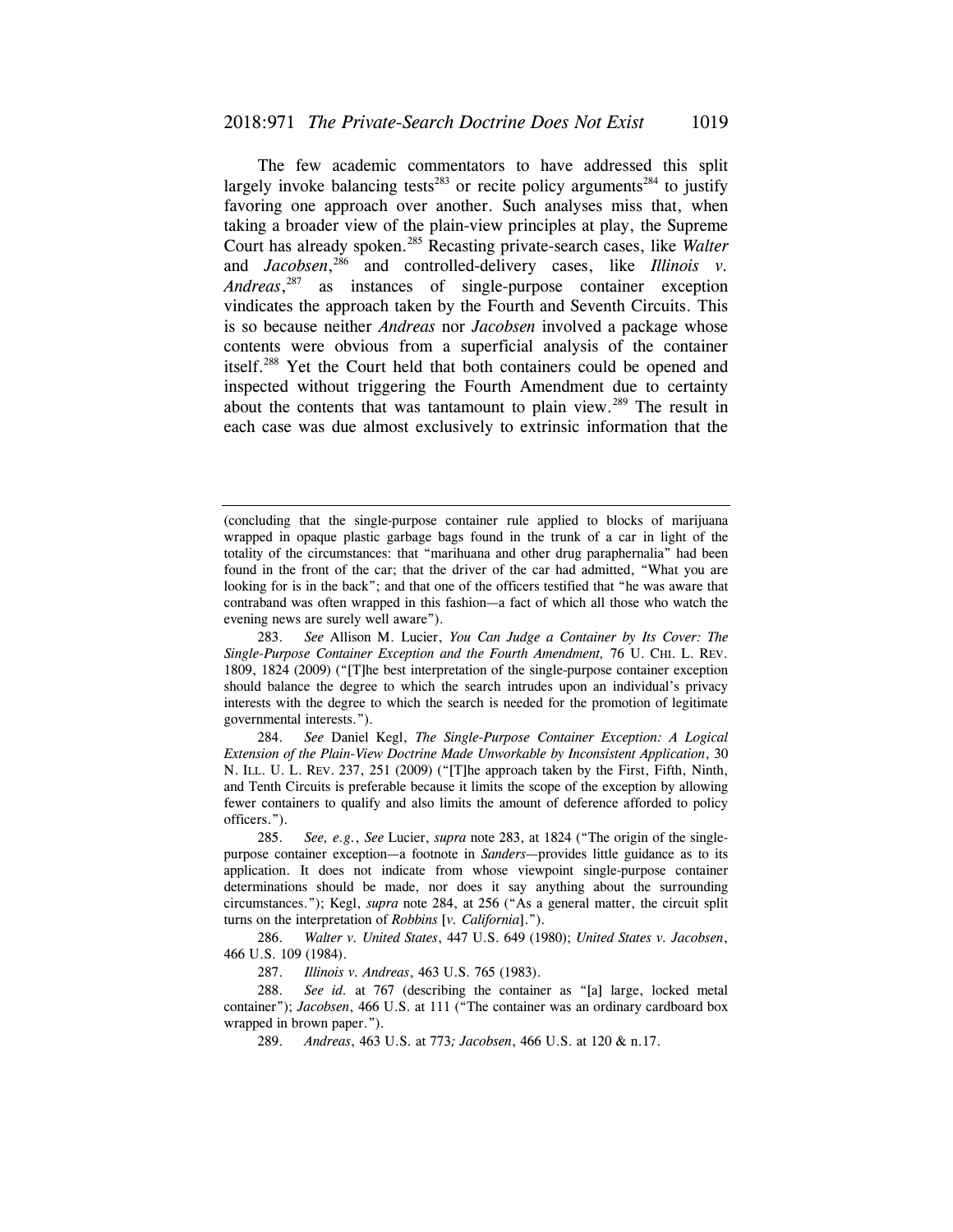searching officers previously acquired and the particular circumstances attending the government seizure and inspection.<sup>290</sup>

This result is also sensible. While the Ninth Circuit's invocation of "general social norms" is an appropriate yardstick for measuring whether a defendant reasonably expected privacy (for example by exhibiting an intention to keep certain objects, activities, or statements private), $291$  a subjective expectation of privacy, no matter how reasonable at the outset, can be frustrated by actions outside of a defendant's control.<sup>292</sup> For instance, if the contents of a container are removed and placed in the plain view of police, the original privacy interests are simply lost. For the same reason, privacy is lost when government agents obtain information that provides them with certainty about the contents of an erstwhile private container.<sup>293</sup>

Meanwhile, the Ninth Circuit's pragmatic concerns should be allayed if courts take seriously the idea that, as the Supreme Court itself indicated,<sup>294</sup> *Walter* presented a hard case. The central disagreement between the plurality and the dissenters in *Walter* was whether the "explicit" descriptions on a film's packaging provide the requisite

<sup>290.</sup> *Andreas*, 463 U.S. at 771–72 ("[O]nce a container has been found to a certainty to contain illicit drugs, the contraband becomes like objects physically within the plain view of the police, and the claim to privacy is lost."); *id*. at 773 (reasoning that a brief interruption in surveillance was not sufficient to undermine the officer's confidence in the contents of the container); *Jacobsen*, 466 U.S. at 119–21 & n.17 (citing the information the agent "already had been told," the employees' "lawful possession of the package," the fact that the package "remained unsealed," and the fact that "the Federal Express employees had just examined the package and had, of their own accord, invited the federal agent to their offices for the express purpose of viewing its contents").

<sup>291.</sup> *Cf. Katz v. United States*, 389 U.S. 347, 361 (1967) (Harlan, J., concurring) ("Thus, a man's home is, for most purposes, a place where he expects privacy, but objects, activities, or statements that he exposes to the 'plain view' of outsiders are not 'protected' because no intention to keep them to himself has been exhibited.").

 <sup>292.</sup> *See Walter v. United States*, 447 U.S. 649, 656 (1980) (plurality opinion) (citation omitted) ("It has, of course, been settled since *Burdeau v. McDowell* that a wrongful search or seizure conducted by a private party does not violate the Fourth Amendment and that such private wrongdoing does not deprive the government of the right to use evidence that it has acquired lawfully.").

<sup>293.</sup> *See Jacobsen*, 466 U.S. at 115 ("The reasonableness of an official invasion of the citizen's privacy must be appraised on the basis of the facts as they existed at the time that invasion occurred."); *id.* at 118 ("When the first federal agent on the scene initially saw the package, he knew it contained nothing of significance except a tube containing plastic bags and, ultimately, white powder.").

<sup>294.</sup> *See Walter.* 447 U.S. at 666 (Blackmun, J., dissenting) ("[T]he cases are strange and particular ones. The margin for reversal is narrow, and I rest assured that sound constitutional precepts will survive the result the Court reaches today.").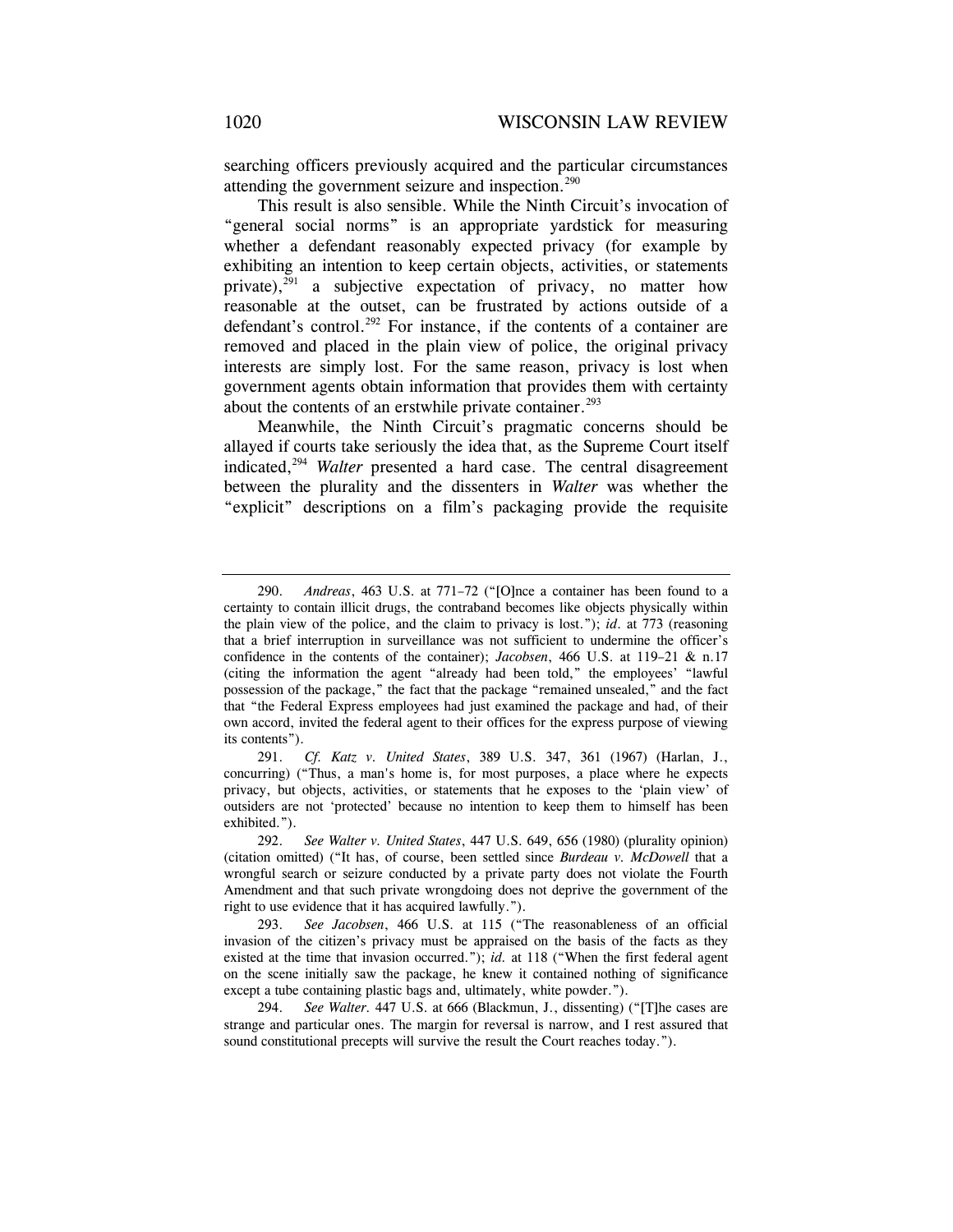certainty in its contents.<sup>295</sup> Unlike the paradigmatic gun case, which may have more than its labels to speak to its character (including, typically, a distinctive shape and composition), $296$  the film boxes in *Walter* did not sufficiently betray their contents, according to numerous members of the Court.<sup>297</sup> Extending this reasoning to even more ambiguous containers—including, commonly, computers—should require greater confidence in the veracity of the private searcher and clear contextual evidence to corroborate the private party's claims.<sup>298</sup>

## *B. The Third-Party Doctrine*

Understanding the operation of privacy in private searches may also have implications for the continued vitality of the so-called thirdparty doctrine. The third-party doctrine generally holds that a person has "no legitimate expectation of privacy in"—and therefore no Fourth Amendment protection of—"information he voluntarily turns over to third parties."299 (Note how this differs from the private-search doctrine, which involves the *involuntary* disclosure of information through an unexpected search.) $300$  In recent years, the third-party doctrine has been one of the most heavily debated areas of criminal procedure. Among scholars, the doctrine is heavily criticized.<sup>301</sup> Amidst this criticism, some members of the Supreme Court have intimated that the doctrine may need to be reconsidered.<sup>302</sup> Last Term, while claiming

<sup>295.</sup> *Compare id.* at 652 (plurality opinion), *with id.* at 663 (Blackmun, J., dissenting).

<sup>296.</sup> *But see United States v. Banks*, 514 F.3d 769, 775 (8th Cir. 2008) (reasoning that a case labeled "Phoenix Arms" is "obviously a gun case"); *United States v. Meada*, 408 F.3d 14, 23 (1st Cir. 2005) (upholding the search of a case labeled "Gun Guard").

<sup>297.</sup> *See Walter*, 447 U.S. at 654 (plurality opinion); *id.* at 661–62 (White, J., concurring).

<sup>298.</sup> *Cf. United States v. D'Andrea*, 648 F.3d 1, 9–10 (1st Cir. 2011) (remanding for an evidentiary hearing regarding the government's certainty where anonymous tipster reported child pornography in cloud-based data storage account but may have been unable to provide a password to the account). In the interest of disclosure, I was a law clerk on the United States Court of Appeals for the First Circuit during the *D'Andrea* appeal.

<sup>299.</sup> *Smith v. Maryland*, 442 U.S. 735, 743–44 (1979).

<sup>300.</sup> *See United States v. Jacobsen*, 466 U.S. 109, 115 (1984).

<sup>301.</sup> *E.g.*, Thai, *supra* note 145, at 1735–36 (characterizing the third-party doctrine as containing a "Lochnerian assumption that we consciously and freely cede our privacy in personal data conveyed to others in the necessary course of life in our information society"); Kerr, *supra* note 17, at 563 (describing it as "the Fourth Amendment rule scholars love to hate.").

 <sup>302.</sup> *See United States v. Jones*, 565 U.S. 400, 417 (2012) (Sotomayor, J., concurring) ("More fundamentally, it may be necessary to reconsider the premise that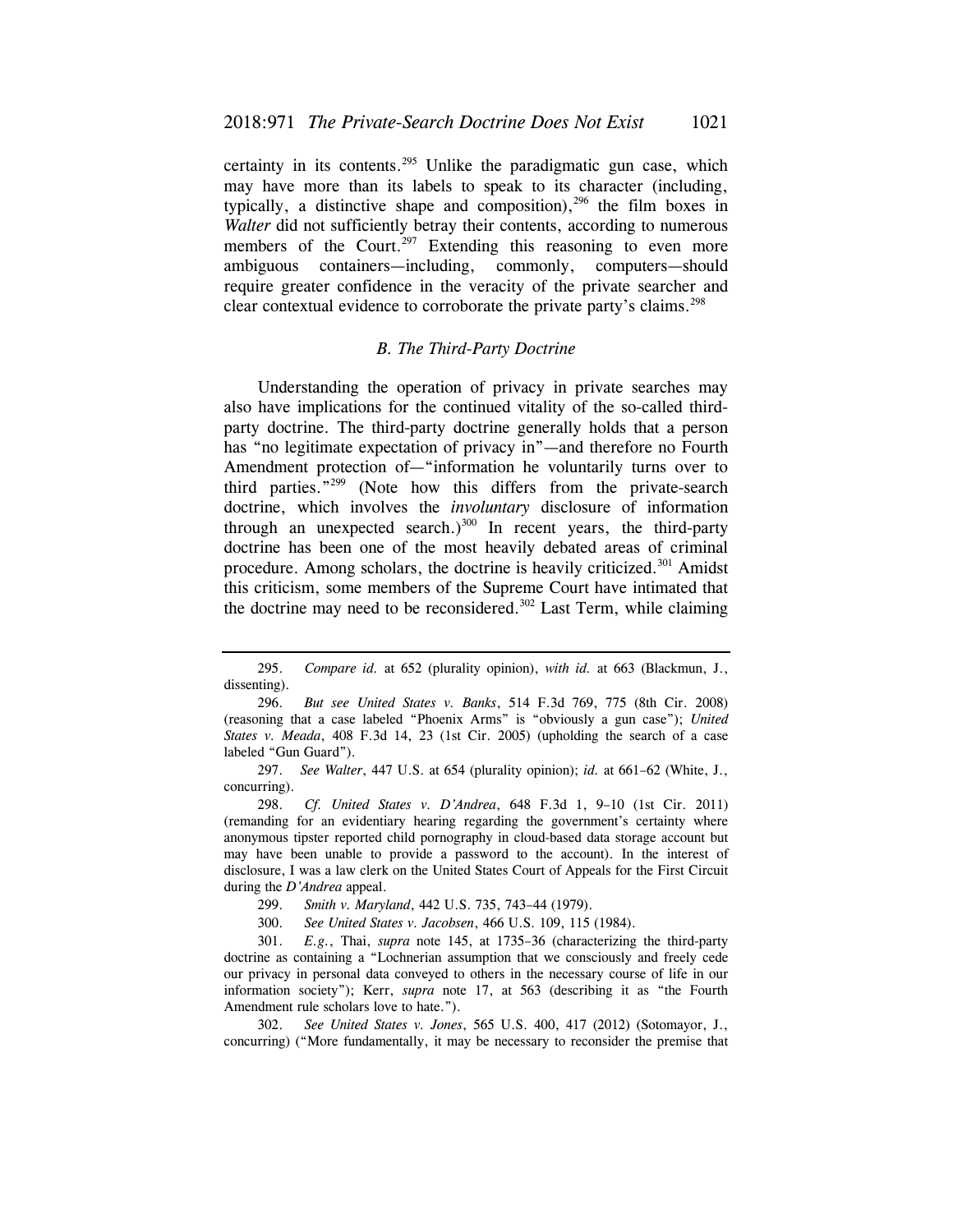to not disturb its prior precedents, the Court held that the third-party doctrine may be inapplicable to certain categories of information.<sup>303</sup>

This Section explores whether the plain-view principles at work in *Walter* and *Jacobsen* have implications for the third-party doctrine. Orin Kerr, one of the few defenders of the third-party doctrine, suggests that all of the above cases reduce to a simple rule: "By disclosing to a third party, the subject gives up all of his Fourth Amendment rights in the information revealed." $304$  So stated, the rule echoes the same post-*Katz* exposure paradigm that justified the privatesearch doctrine (perhaps the reason many scholars have treated the doctrines as relatives). At its core, however, the third-party doctrine is less a singular doctrine and more a series of conclusions about Fourth Amendment privacy in third-party contexts that share a family resemblance.<sup>305</sup> Three types of cases are typical.

First, the Supreme Court has held that a defendant has no cognizable privacy interest when a third party provides information in response to a government request. The Court had long allowed the government to use privately volunteered evidence on the rationale that the Fourth Amendment does not reach private action.<sup>306</sup> In the early 1970s, the Court upheld its private-action jurisprudence against claims grounded in the newfound language of privacy. In *Coolidge v. New*  Hampshire,<sup>307</sup> the Court concluded that police did not conduct a Fourth Amendment search by requesting guns and clothing from an incarcerated suspect's wife.<sup>308</sup> Rejecting arguments that the request had effectively transformed the wife into an instrument of the state, merely facilitating the government's violation of privacy, the *Coolidge* Court emphasized that the wife believed she would exonerate her husband.<sup>309</sup> To characterize her compliance as an intrusion upon privacy, the Court

an individual has no reasonable expectation of privacy in information voluntarily disclosed to third parties.").

 <sup>303.</sup> *See Carpenter v. United States*, 138 S. Ct. 2206, 2216–17 (2018) (describing cell-cite location information as a "qualitatively different category" of record); *id.* at 2219 (explaining that cell-cite location information is "a distinct category of information" that would require "a significant extension" of the third-party doctrine); *id.* at 2222 ("At some point, the dissent should recognize that CSLI is an entirely different species of business record—something that implicates basic Fourth Amendment concerns about arbitrary government power much more directly than corporate tax or payroll ledgers.").

<sup>304.</sup> Kerr, *supra* note 17, at 563.

<sup>305.</sup> *Cf.* LUDWIG WITTGENSTEIN, PHILOSOPHICAL INVESTIGATIONS ¶ 66 (G.E.M. Anscombe trans., 3d ed. 1968).

<sup>306.</sup> *Burdeau v. McDowell*, 256 U.S. 465, 475 (1921).

<sup>307. 403</sup> U.S. 443 (1971).

<sup>308.</sup> *Id.* at 488–89.

 <sup>309.</sup> *Id.* at 489–90.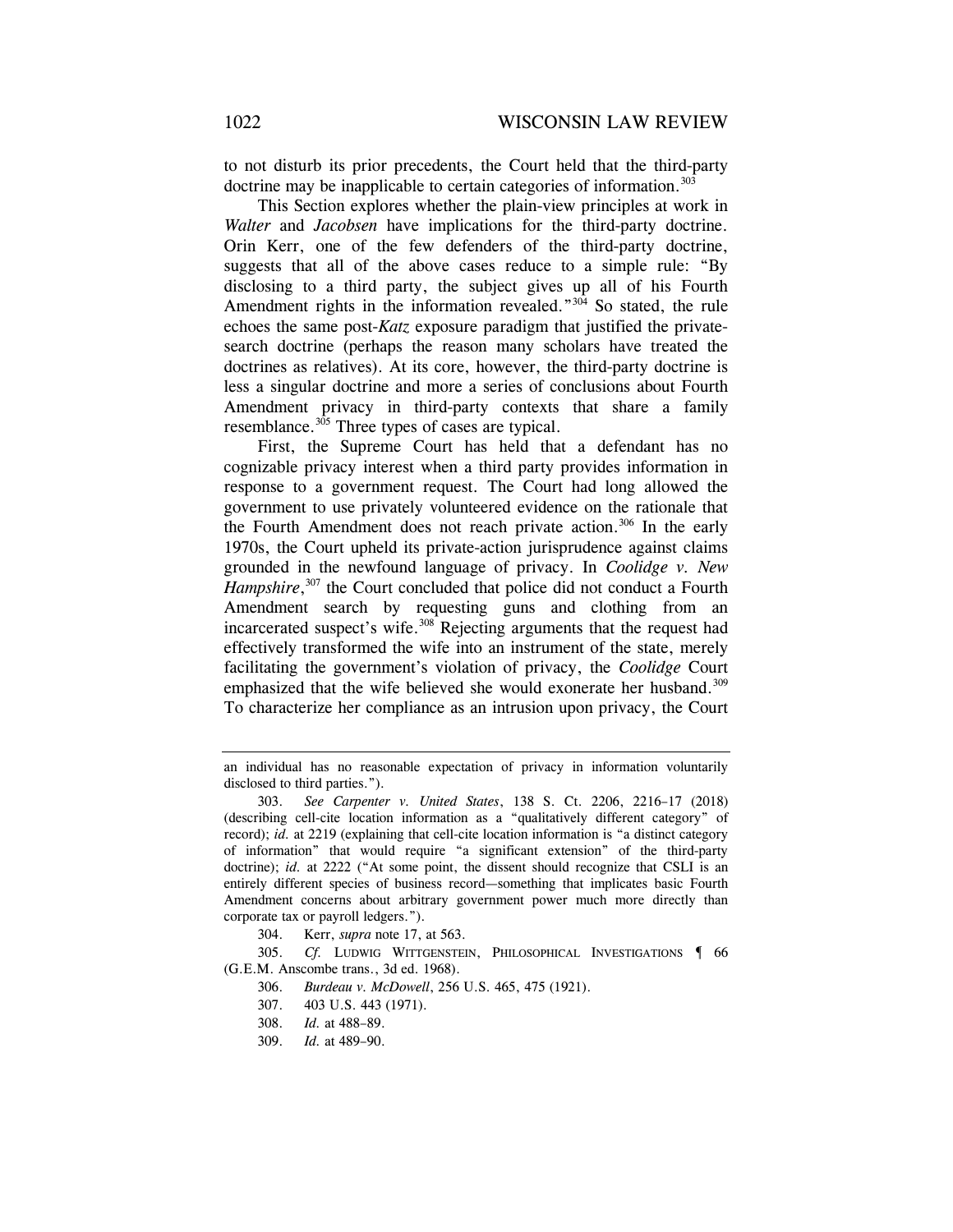announced, "would be to hold, in effect, that a criminal suspect has constitutional protection against the adverse consequences of a spontaneous, good faith effort by his wife to clear him of suspicion."<sup>310</sup> It is now well settled that, when "third parties *agree* to turn over our information to the authorities, the Constitution poses no impediment whatsoever, at least under current understanding of U.S. Supreme Court precedent."311

Second, the Supreme Court has held that no Fourth Amendment search occurs when a criminal suspect directly provides information to undercover government agents. Historically, challenges to the use of undercover agents were rejected by the Supreme Court on a consequentialist ground—that prohibiting undercover agents would severely hamper government investigations.<sup>312</sup> However, the Court eventually couched the same result in the rhetoric of privacy, concluding that a suspect cannot justifiably expect privacy in communications transmitted directly to an agent of the government.<sup>313</sup> Reasoning that the Fourth Amendment condones the frustration of privacy when a disloyal associate turns to the police, the Supreme Court in *United States v. White*<sup>314</sup> held that the privacy analysis is no different when the associate turns out to be a government agent wearing a wire. $315$ 

Third, the Court has upheld the compelled collection and production of information—typically business records—directly from third parties. In *United States v. Miller*, 316 the defendant challenged the constitutionality of government-issued subpoenas that were used to obtain the defendant's banking records.<sup>317</sup> In upholding such practices, the Supreme Court explained that information contained on the defendant's checks was in no way private, since the checks were disclosed to numerous third parties as they made their way through the banking system.318 Shortly thereafter, in *Smith v. Maryland*, 319 the Court similarly ruled that a defendant had no privacy interest in phone records, since the numbers dialed are necessarily disclosed to phone

- 318. *Id.*
- 319. 442 U.S. 735 (1979).

<sup>310.</sup> *Id.*

 <sup>311.</sup> Thai, *supra* note 145, at 1732 (emphasis added).

<sup>312.</sup> *See Lewis v. United States*, 385 U.S. 206, 210 (1966).

 <sup>313.</sup> *United States v. White*, 401 U.S. 745, 752 (1971).

<sup>314.</sup> *Id.*

 <sup>315.</sup> *Id.* at 752–53.

<sup>316 425</sup> U.S. 435 (1976).

<sup>317.</sup> *Id.* at 442–43.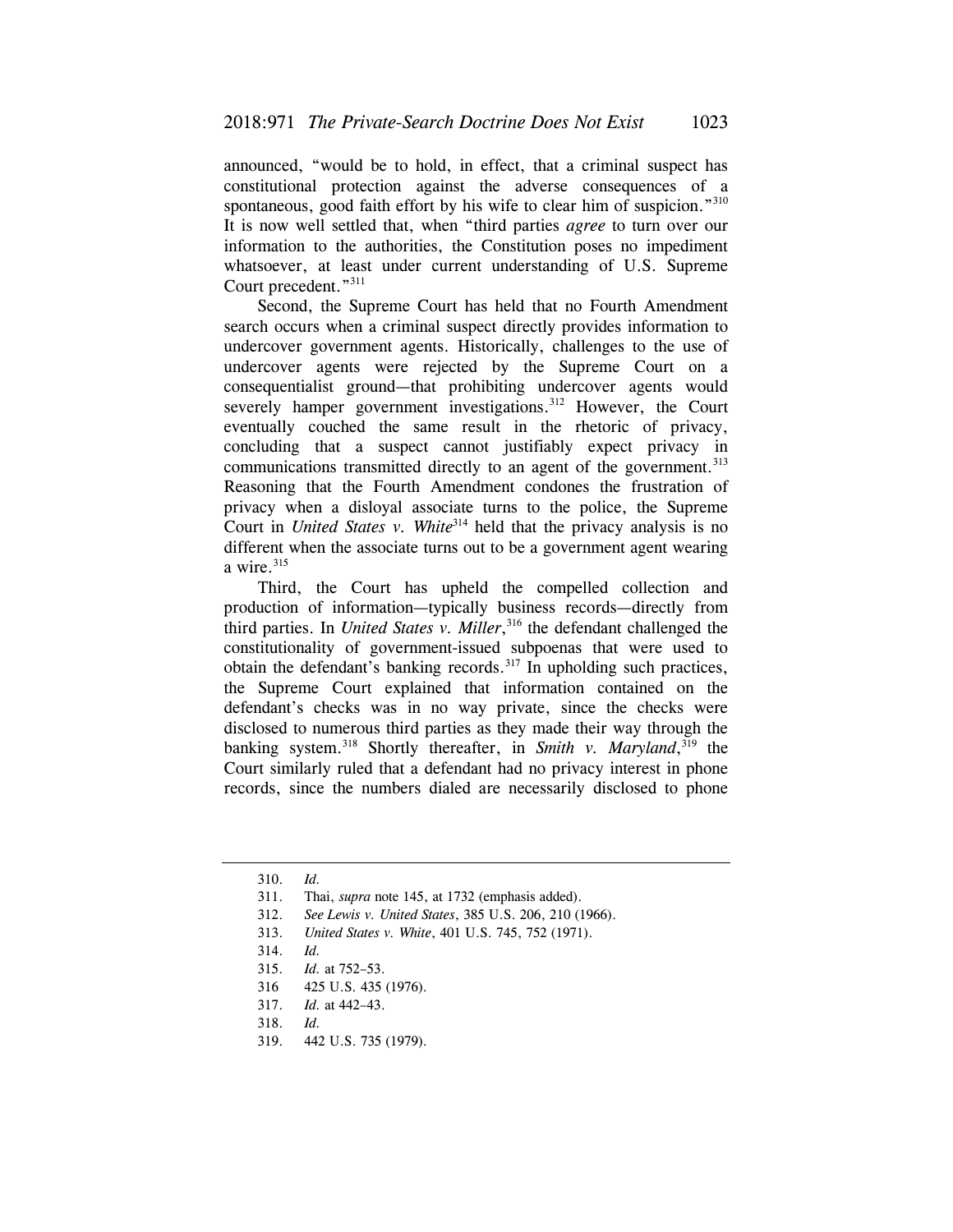company employees for the call to be connected.<sup>320</sup> Lower courts have extended this line of cases to find a lack of privacy in many common commercial records, such as Internet subscriber and search history records.321

Interestingly, the first two types of third-party-doctrine cases appear to be justified by the same principles operating in the privatesearch cases. First, when a private third party volunteers information in response to a simple government request, the constitutional analysis involves a straightforward application of the principles governing private action.322 What the private-search cases teach us is that losing control over information exposes us to constitutionally significant risks.323 Once a private search occurs, the private searcher may choose to alert the authorities or not. If information is revealed to the government, the privacy interest in that information is lost. Even where the initial breach of privacy was an unforeseeable private search, the governmental use of information volunteered by a private third party is permissible.324 The second category of cases, involving undercover government agents, would seem to turn on similar principles. Equating the government agent with any other disloyal accomplice, as the Supreme Court has done, may appear to muddy the distinction between governmental and private conduct. But, unless the agent coerced or compelled the transmission of information, $325$  the loss of privacy was the result of private choices (by the defendant) in disclosing information, rather than government action.

What is abundantly clear, however, is that a similar logic does not suffice to justify the third-party doctrine cases involving the government-compelled provision of information. If we focus, as *Jacobsen* appears to instruct, on the relationship between governmental action and information transmission, it is hard to see how the compulsory provision of information in response to a government subpoena can be viewed as anything short of a Fourth Amendment search. To underscore the point, we can readily view third parties

<sup>320.</sup> *Id.* at 744–46. Oddly, the majority reasoned that the voluntary exposure rationale was justified even though the "the telephone company has decided to automate" the actual connection process. *Id.* at 745.

<sup>321.</sup> *See In re Historical Cell Site Data*, 724 F.3d 600, 615 (5th Cir. 2013); *United States v. D'Andrea*, 497 F. Supp. 2d 117, 120 (D. Mass. 2007).

<sup>322.</sup> *See Coolidge v. New Hampshire*, 403 U.S. 443, 488–90 (1971).

 <sup>323.</sup> *Cf.* Stuntz, *supra* note 247, at 1016. Along these lines, we might think of the Fifth Amendment's privilege against self-incrimination as a constitutional right to control one's own dissemination of information.

<sup>324.</sup> *Burdeau v. McDowell*, 256 U.S. 465, 475 (1921).

<sup>325.</sup> Individual questions of coercion would need to be resolved on their specific facts, and this brief aside offers neither the space nor the opportunity for full consideration of the principles at play.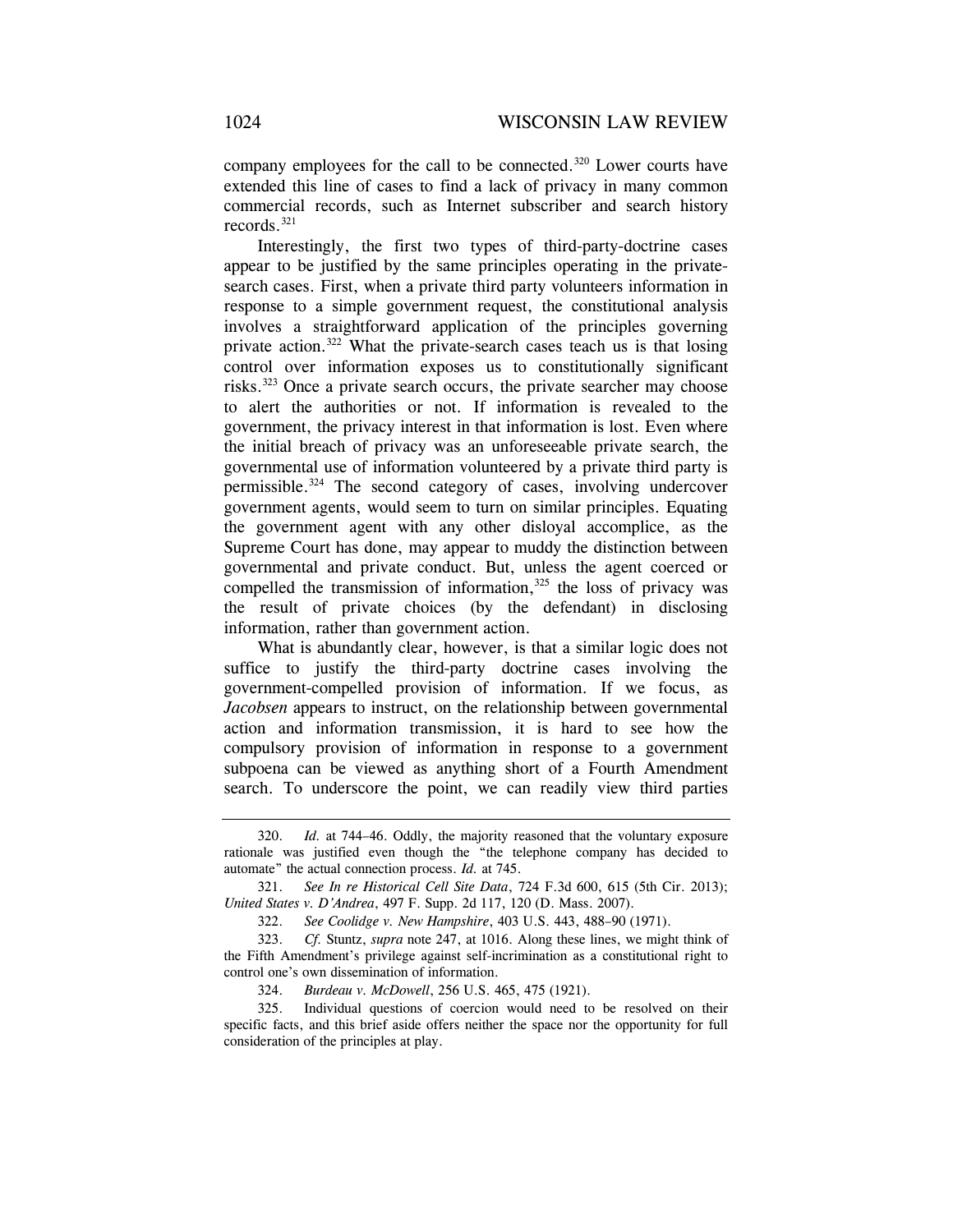complying with government subpoena as agents of the government in the same way that we treat third-parties as governmental agents when replicating a private search at the government's behest.<sup>326</sup> If this line of third-party-doctrine cases is to be justified, it must be on the basis of some additional principle outside of those operating in the privatesearch context.

Last Term, the Supreme Court announced, for the first time, some limits on the extent of the third-party doctrine's subpoena cases. In Carpenter v. United States,<sup>327</sup> the Court held that third-party cell-site location information ("CSLI") is a "distinct category of information" with unique privacy implications, and therefore ordinarily cannot be subpoenaed by the government without a warrant.<sup>328</sup> Superficially, the *Carpenter* decision purports to be a narrow one.<sup>329</sup> It distinguishes CLSI from other third-party records, such as banking records and phone logs, on two grounds. First, the technology's capacity for pervasive tracking—"a detailed chronicle of a person's physical presence compiled every day, every moment, over several years"—infringes more substantially on personal privacy.<sup>330</sup> Second, CLSI is not information that is truly shared "voluntarily," given that cell phones are both indispensable to modern life and generate CLSI automatically, "without any affirmative act on the part of the user beyond powering up."<sup>331</sup>

Note that the first basis on which *Carpenter* distinguishes prior third-party doctrine cases supports the preceding analysis of the privatesearch doctrine. By finding that the defendant retained a reasonable expectation of privacy in CLSI that had been exposed to a third party (the cellular service providers from whom it was obtained), the *Carpenter* Court rejected a strong version of the exposure paradigm. The Court announced that its prior third-party doctrine precedents "did not rely *solely* on the act of sharing" to find an absence of privacy, but also considered contextual factors about the nature of the information collected.332 It similarly proclaimed, "[T]he fact that the information is held by a third party does not by itself overcome the user's claim to Fourth Amendment protection."<sup>333</sup>

Meanwhile, the *Carpenter* Court's emphasis on the voluntariness of third-party sharing offers insight into the principle that purports to

<sup>326.</sup> *See supra* Section I.C.

<sup>327.</sup> *See Carpenter v. United States*, 138 S. Ct. 2206 (2018).

 <sup>328.</sup> *Id.* at 2219.

<sup>329.</sup> *Id.* at 2220.

 <sup>330.</sup> *Id.*

 <sup>331.</sup> *Id.*

 <sup>332.</sup> *Id.* at 2219 (emphasis added).

<sup>333.</sup> *Id.* at 2217.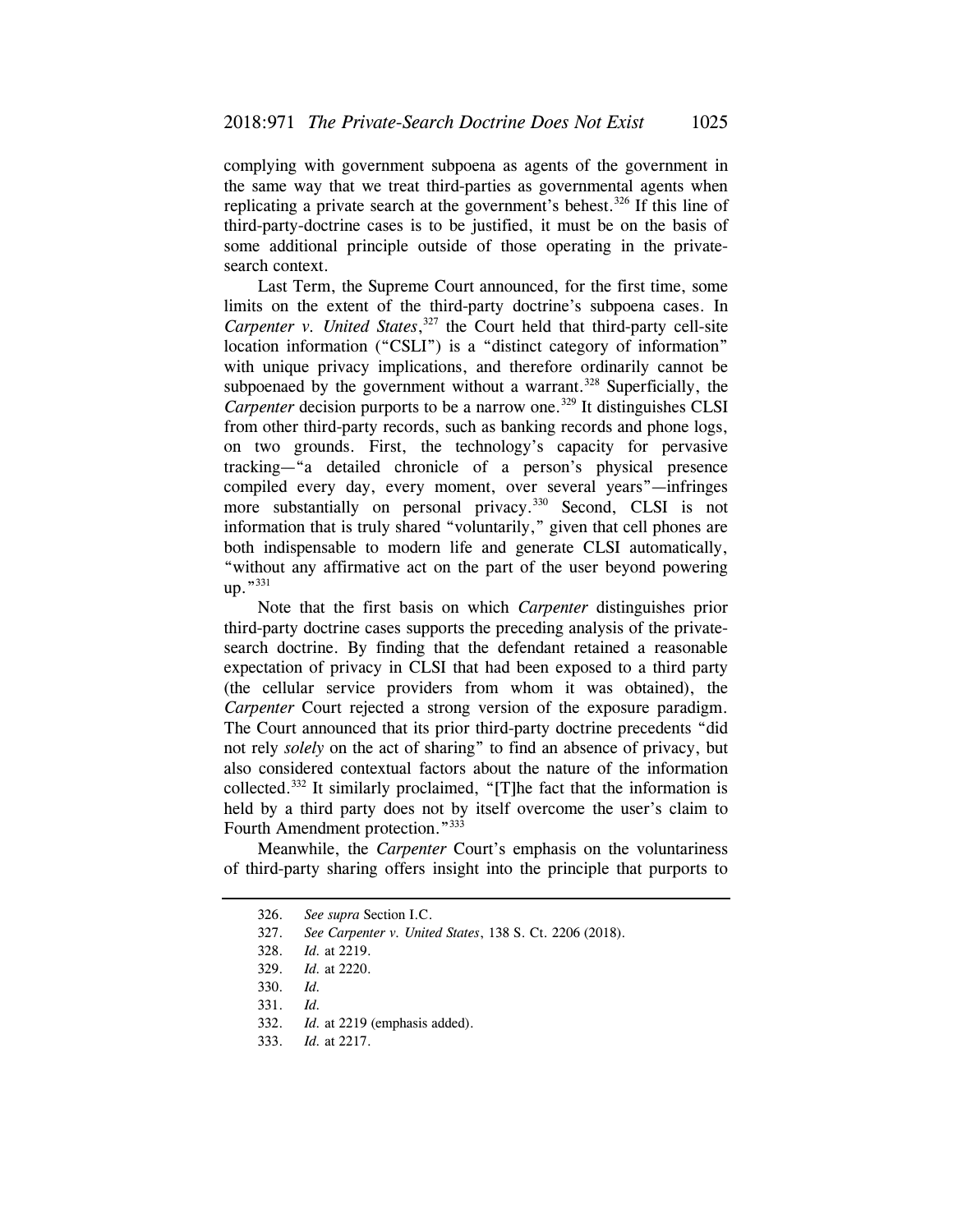distinguish the third-party doctrine from private-search cases: assumption of risk. Courts have long rationalized the third-party doctrine by treating individuals as having assumed a risk of disclosure when entrusting information to third parties.<sup>334</sup> Scholars, however, have criticized this assumption-of-risk logic on the ground that providing information to third-parties in our information age is no longer genuinely voluntary. $335$  In fact, Justice Sotomayor expressed this same sentiment several years before *Carpenter*, explaining that the rationale "is ill suited to the digital age, in which people reveal a great deal of information about themselves to third parties in the course of carrying out mundane tasks."336 These criticisms seem to have won the day in *Carpenter*.

If the third-party doctrine only extends to cases where the sharing of information was genuinely voluntary, as *Carpenter* seems to imply, then the basis for finding a diminished expectation of privacy in those cases is not a function of what happened to the information (it was exposed to a third party), but rather is a function of the thoughts and actions of the individual challenging the search (voluntarily conveying information in the face of known risks). Such thoughts and actions are not present in the private search cases, where third parties acquire information surreptitiously (perhaps even illegally).<sup>337</sup> Consequently, the frustration of privacy does not occur in private-search cases until a further step—the transmission of the information to the government.

Professor Kerr, however, has challenged the assumption-of-risk logic of the third-party doctrine on a more fundamental level.<sup>338</sup> He argues that "assumption of risk is a result rather than a rationale: A person must assume a risk only when the Constitution does not protect

<sup>334.</sup> *See, e.g.*, *Smith v. Maryland*, 442 U.S. 735, 744 (1979) (quoting *Miller v. United States*, 425 U.S. 435, 442 (1976)) (reasoning that, a defendant who "voluntarily conveyed" information that would be "exposed to . . . employees in the ordinary course of business" took the risk that the information will be conveyed to the government).

<sup>335.</sup> *See, e.g.*, CHRISTOPHER SLOBOGIN, PRIVACY AT RISK: THE NEW GOVERNMENT SURVEILLANCE AND THE FOURTH AMENDMENT 156 (2007) (emphasis added) (arguing that "the Court simply defies reality when it says that one *voluntarily*  surrenders information to doctors, banks, schools, and phone and Internet providers.").

<sup>336.</sup> *United States v. Jones*, 565 U.S. 400, 417 (2012) (Sotomayor, J., concurring).

<sup>337.</sup> *United States v. Jacobsen*, 466 U.S. 109, 115 (1984) ("Whether those invasions were accidental or deliberate, and whether they were reasonable or unreasonable, they did not violate the Fourth Amendment because of their private character." (footnote omitted)).

<sup>338.</sup> Kerr, *supra* note 17, at 564.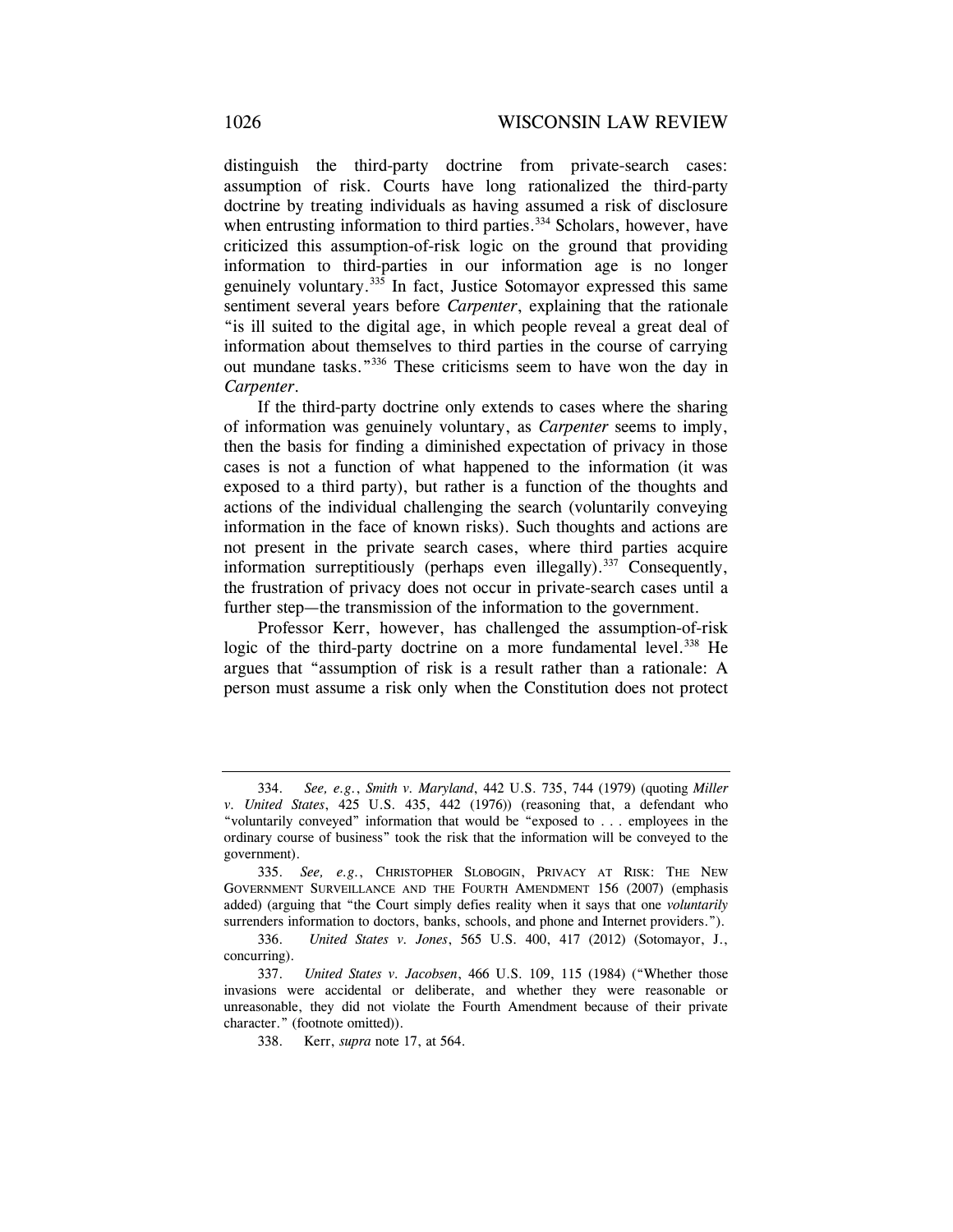it."339 Again, with respect to the first two types of third-party cases, I think it is natural to think about the outcome as an assumed risk. When we voluntarily share information, we place ourselves at the mercy of those we have ceded control to. Consciously or not, we assume a risk of disloyalty or infidelity. We may trust third parties to protect our information, but we simultaneously have no Fourth Amendment recourse if they elect to broadcast our secrets to the world.

If we extend this thought to the subpoena context, however, Kerr is undoubtedly correct. It would be circular to claim that *the reason* the Fourth Amendment does not prevent the government from obtaining individuals' bank records is that the individuals elected to bank despite the known risk that the government might lawfully subpoena their records.340 Even if we were to take the additional step of suggesting that defendants have a reduced *ex ante* expectation of privacy in information where there is a risk of disloyalty, it seems to me that the reduction in privacy must track the perceived risk. Allowing the government to constitutionally compel the disclosure of information on the basis of that reduction changes the risk-calculus itself.

It thus becomes hard to reconcile the government's extensive use of its subpoena power with any conception of privacy that can withstand the exposure of information to third parties. In white-collar investigations, prosecutors frequently compel evidence of corporate misconduct from third parties by means of administrative or grand jury subpoenas.<sup>341</sup> Unlike search warrants, subpoenas do not require probable cause.<sup>342</sup> They do not even require reasonable suspicion of the kind that might justify a stop and frisk. $343$  "As long as the material asked for is relevant to the . . . investigation and as long as compliance with the subpoena is not too burdensome, the subpoena is enforced."<sup>344</sup> At the federal level alone, thousands of subpoenas are issued each year by agencies such as the Department of Justice.<sup>345</sup> Since these subpoenas are frequently directed to third parties, rather than to the individual targets of government investigations, they are almost entirely

<sup>339.</sup> *Id.*; *accord* SLOBOGIN*, supra* note 335, at 400 (explaining that "we only assume those risks of unregulated government intrusion that the courts tell us we have to assume").

<sup>340.</sup> Empirically, it is doubtful that most citizens are aware of such risks, making that logic problematic as an equitable matter as well.

<sup>341.</sup> Baer, *supra* note 146, at 396. *See generally* SLOBOGIN*, supra* note 335, at 139–67.

 <sup>342.</sup> SLOBOGIN, *supra* note 335, at 140.

 <sup>343.</sup> *See generally Terry v. Ohio*, 392 U.S. 1, 27 (1968) (articulating the "reasonable" suspicion standard).

<sup>344.</sup> Stuntz, *supra* note 247, at 1038.

<sup>345.</sup> Christopher Slobogin, *Subpoenas and Privacy*, 54 DEPAUL L. REV. 805, 805 (2005).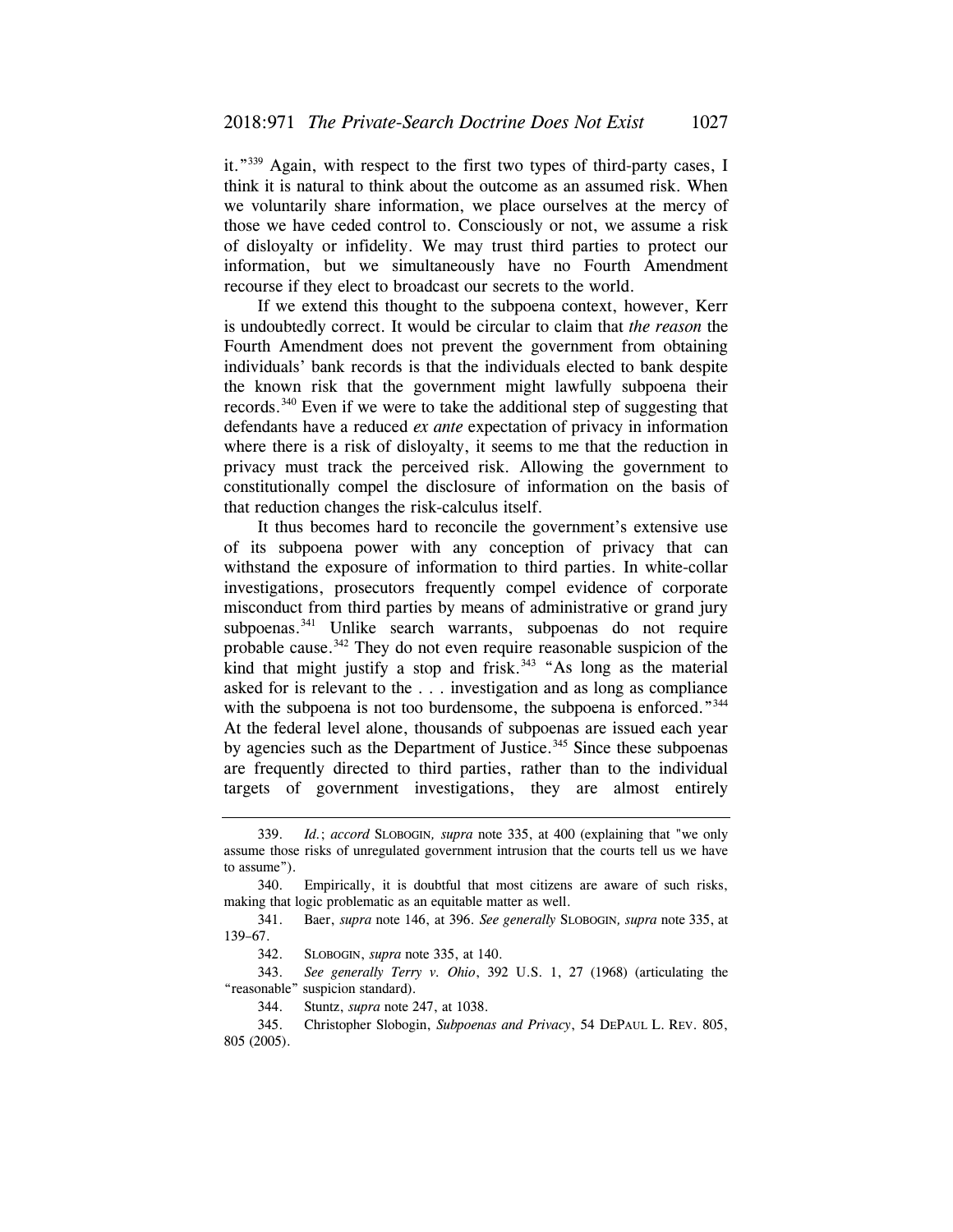unregulated under the current formulation of the third-party doctrine. "Thus, as an investigative tool, subpoenas are probably more important than physical searches of homes, businesses, and effects."346 Some privacy scholars have been highly critical of this state of affairs<sup>347</sup> while others have defended it as essential to the administrative state.<sup>348</sup>

Kerr, instead, has defended the third-party doctrine because it "ensures roughly the same degree of privacy protection regardless of whether a criminal commits crimes on his own or uses third parties."<sup>349</sup> This is part of his equilibrium-adjustment theory of the Constitution, which advocates for Constitutional doctrine to maintain roughly the balance between criminals and police that existed at the time of the Constitution's adoption. As a descriptive account, Kerr's theory is powerful; to be sure, the *Carpenter* Court was doing a considerable amount of equilibrium adjustment, much of it explicitly. But this, too, implicitly distances the third-party doctrine from the strong version of the exposure paradigm long thought to undergird the private-search doctrine: The *Carpenter* Court was willing to respect a citizen's claim to privacy in information shared with a third-party because to do otherwise would shift too much investigative power to the government.

As a normative account, however, we should further ask whether the equilibrium is in fact correctly struck. There may be reason to doubt that the framers' views on reasonable intrusions should guide our contemporary perspectives, laden as they are with race and class privilege.350 Kerr has argued that, without a robust third-party doctrine, "[a] criminal could plot and execute his entire crime from home knowing that the police could not send in undercover agents, record the fact of his phone calls, or watch any aspect of his Internet usage without first obtaining a warrant."<sup>351</sup> But, as we have seen, the use of third-parties does entail risks that the criminal must bear. Any private party—not just criminal accomplices, but employees of the suspect's phone company or internet service provider—could choose to volunteer information to the government or to willingly comply with a governmental request for records or evidence. When the government wields its authority over citizens to obtain information that is not

<sup>346.</sup> *Id.*

 <sup>347.</sup> *See* Andrew E. Taslitz & Stephen E. Henderson, *Reforming the Grand Jury to Protect Privacy in Third Party Records*, 64 AM. U. L. REV. 195, 199 (2014). 348. Stuntz, *supra* note 247, at 1047–48.

 <sup>349.</sup> Kerr, *supra* note 17, at 577.

<sup>350.</sup> *See* David A. Sklansky, *Two More Ways Not to Think About Privacy and the Fourth Amendment*, 82 U. CHI. L. REV. 223, 241 (2015) ("Peers and members of Parliament received special protections against search and seizure, while the homes of the poor were freely inspected for vagrants, poached game, and morals violations.").

<sup>351.</sup> Kerr, *supra* note 17, at 576.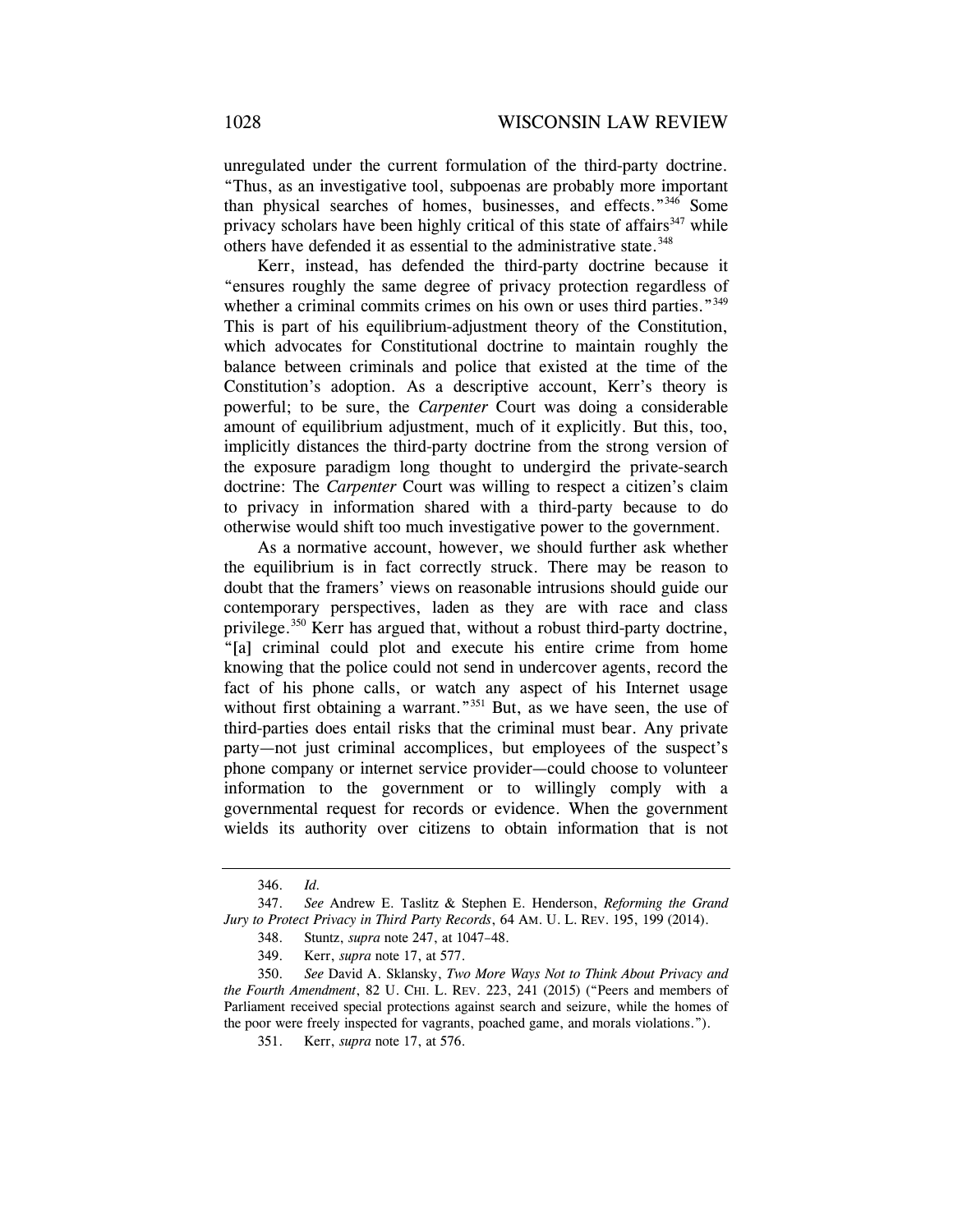otherwise forthcoming, however, the Constitution does and should demand more rigorous processes. This seems to me a worthwhile balance to preserve an account of the Fourth Amendment that admits of third-party privacy and does not deny the value in shared lives.

Obviously, this is far from the end of the analysis. No one doctrine will provide a complete answer to the fundamental questions of criminal procedure. There are many correct ways of theorizing about what the Constitution guarantees and how those guarantees should be manifested. Before adding yet-another voice into the chorus of scholars railing against the prevailing doctrines, however, it is important to have those doctrines correct. A full understanding of the *Walter* and *Jacobsen*  decisions highlights one area where the standard story was wrong. Correctly identifying the plain-view principles at work in the privatesearch cases has illuminated a number of interesting implications for the Fourth Amendment as it currently stands. Thinking deeply about the operation of privacy in private searches may provide a coherent angle for attacking the question of third-party privacy more generally. If my interpretation of the private-search doctrine is correct, it offers new insights into one doctrinal area—private searches—that may be leveraged to refine others.

## **CONCLUSION**

Little examined, less understood, the private-search doctrine may hold significant insights into Fourth Amendment privacy. But only once we acknowledge that the doctrine does not exist. For nearly four decades, courts and commentators have presumed that a reasonable expectation of privacy cannot survive even the involuntary exposure of information to a third party. That paradigm valorized an individualistic conception of privacy that devalues shared spaces and interpersonal dependency. The presumption, we now know, stems from a pervasive misreading of the only two Supreme Court cases to have touched the issue.

In truth, there is no private-search doctrine precisely because its internal logic entails an untenable, and ultimately self-defeating, conception of privacy. Unearthing the plain-view foundations of *Walter v. United States* and *United States v. Jacobsen* exposes the too-longneglected dividing line between constitutional conduct following a private search and an unconstitutional warrantless search. These cases stand simply for the ideas that private information remains private until transmitted to the government and that governmental action must hew closely to its just authority.

Moreover, dispensing with the private-search doctrine has advantages beyond private searches. Contention over single-purpose